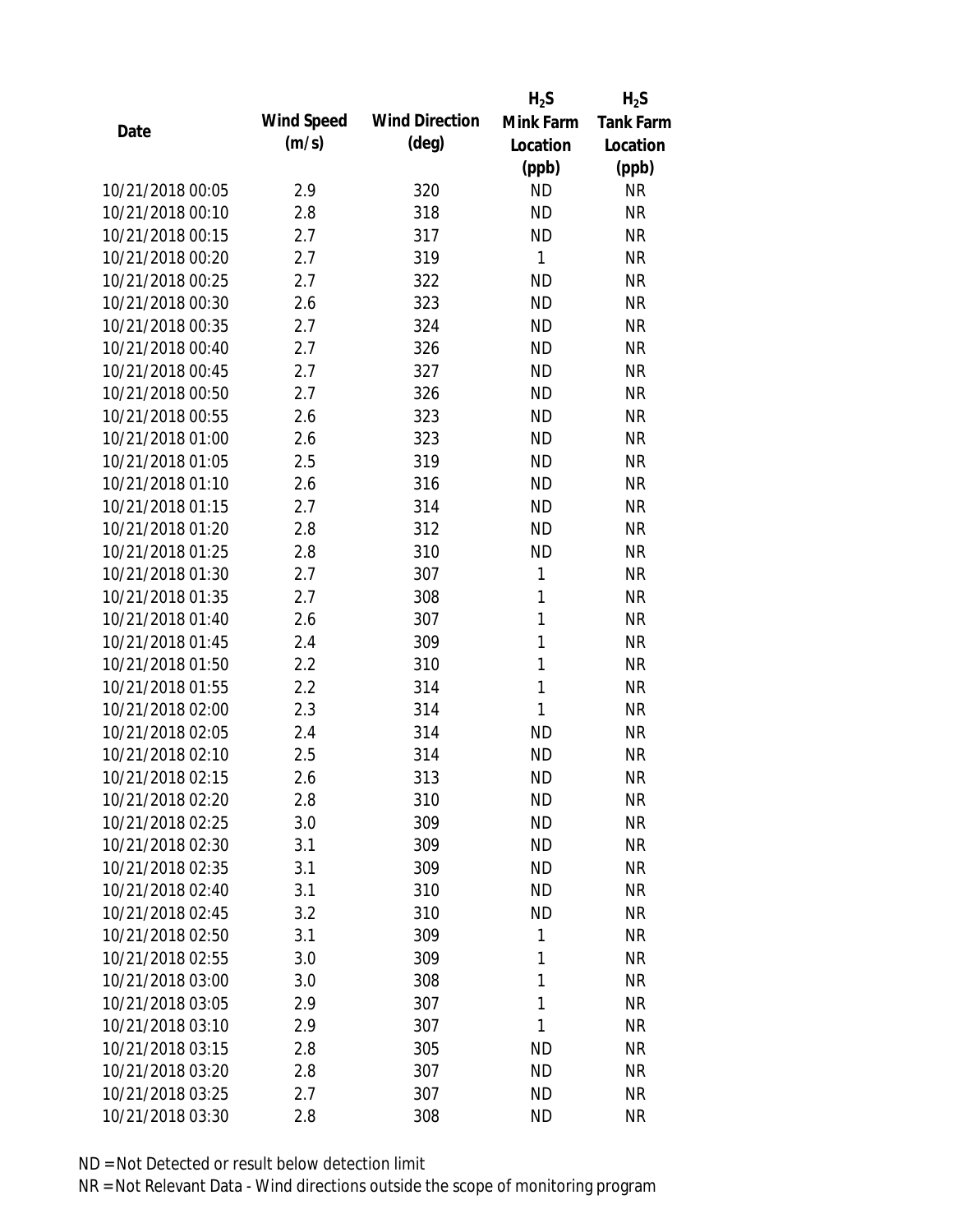|                  |            |                       | $H_2S$       | $H_2S$           |
|------------------|------------|-----------------------|--------------|------------------|
| Date             | Wind Speed | <b>Wind Direction</b> | Mink Farm    | <b>Tank Farm</b> |
|                  | (m/s)      | (deg)                 | Location     | Location         |
|                  |            |                       | (ppb)        | (ppb)            |
| 10/21/2018 03:35 | 2.8        | 308                   | <b>ND</b>    | <b>NR</b>        |
| 10/21/2018 03:40 | 2.7        | 305                   | <b>ND</b>    | <b>NR</b>        |
| 10/21/2018 03:45 | 2.5        | 303                   | <b>ND</b>    | <b>NR</b>        |
| 10/21/2018 03:50 | 2.4        | 299                   | <b>ND</b>    | <b>NR</b>        |
| 10/21/2018 03:55 | 2.5        | 297                   | <b>ND</b>    | <b>NR</b>        |
| 10/21/2018 04:00 | 2.4        | 296                   | <b>ND</b>    | <b>NR</b>        |
| 10/21/2018 04:05 | 2.5        | 296                   | $\mathbf{1}$ | <b>NR</b>        |
| 10/21/2018 04:10 | 2.6        | 300                   | 1            | <b>NR</b>        |
| 10/21/2018 04:15 | 2.6        | 303                   | $\mathbf{1}$ | <b>NR</b>        |
| 10/21/2018 04:20 | 2.8        | 304                   | <b>ND</b>    | <b>NR</b>        |
| 10/21/2018 04:25 | 2.8        | 306                   | $\mathbf{1}$ | <b>NR</b>        |
| 10/21/2018 04:30 | 2.8        | 305                   | $\mathbf{1}$ | <b>NR</b>        |
| 10/21/2018 04:35 | 2.7        | 305                   | <b>ND</b>    | <b>NR</b>        |
| 10/21/2018 04:40 | 2.6        | 303                   | <b>ND</b>    | <b>NR</b>        |
| 10/21/2018 04:45 | 2.6        | 303                   | <b>ND</b>    | <b>NR</b>        |
| 10/21/2018 04:50 | 2.5        | 304                   | <b>ND</b>    | <b>NR</b>        |
| 10/21/2018 04:55 | 2.5        | 306                   | <b>ND</b>    | <b>NR</b>        |
| 10/21/2018 05:00 | 2.3        | 304                   | <b>ND</b>    | <b>NR</b>        |
| 10/21/2018 05:05 | 2.1        | 300                   | <b>ND</b>    | <b>NR</b>        |
| 10/21/2018 05:10 | 1.9        | 296                   | <b>ND</b>    | <b>NR</b>        |
| 10/21/2018 05:15 | 1.8        | 292                   | <b>ND</b>    | <b>NR</b>        |
| 10/21/2018 05:20 | 1.6        | 284                   | <b>ND</b>    | <b>NR</b>        |
| 10/21/2018 05:25 | 1.4        | 276                   | <b>ND</b>    | <b>NR</b>        |
| 10/21/2018 05:30 | 1.4        | 271                   | <b>ND</b>    | <b>ND</b>        |
| 10/21/2018 05:35 | 1.5        | 274                   | <b>ND</b>    | <b>ND</b>        |
| 10/21/2018 05:40 | 1.4        | 278                   | <b>ND</b>    | <b>NR</b>        |
| 10/21/2018 05:45 | 1.4        | 277                   | <b>ND</b>    | <b>NR</b>        |
| 10/21/2018 05:50 | 1.4        | 278                   | <b>ND</b>    | <b>NR</b>        |
| 10/21/2018 05:55 | 1.4        | 279                   | <b>ND</b>    | <b>NR</b>        |
| 10/21/2018 06:00 | 1.4        | 281                   | <b>ND</b>    | <b>NR</b>        |
| 10/21/2018 06:05 | 1.3        | 274                   | <b>ND</b>    | <b>ND</b>        |
| 10/21/2018 06:10 | 1.4        | 269                   | <b>ND</b>    | <b>ND</b>        |
| 10/21/2018 06:15 | 1.3        | 265                   | 1            | <b>ND</b>        |
| 10/21/2018 06:20 | 1.2        | 268                   | <b>ND</b>    | 1                |
| 10/21/2018 06:25 | 1.1        | 266                   | <b>ND</b>    | <b>ND</b>        |
| 10/21/2018 06:30 | 0.8        | 263                   | $\mathbf{1}$ | <b>ND</b>        |
| 10/21/2018 06:35 | 0.7        | 261                   | ND           | $\mathbf{1}$     |
| 10/21/2018 06:40 | 0.6        | 264                   | <b>ND</b>    | <b>ND</b>        |
| 10/21/2018 06:45 | 0.6        | 264                   | <b>ND</b>    | 1                |
| 10/21/2018 06:50 | 0.7        | 266                   | 1            | <b>ND</b>        |
| 10/21/2018 06:55 | 0.9        | 270                   | 1            | 1                |
| 10/21/2018 07:00 | 0.9        | 269                   | 1            | 1                |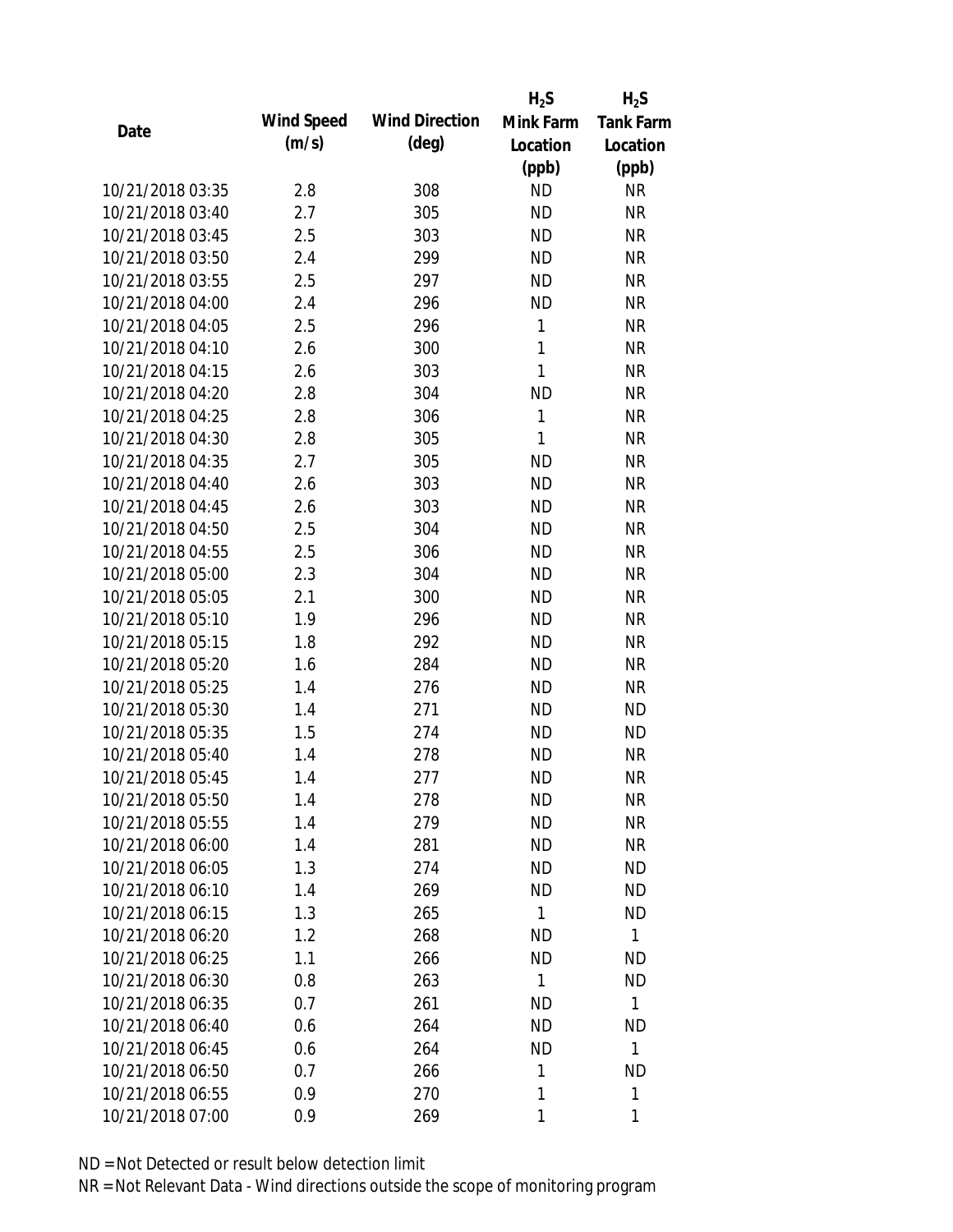|                  |            |                       | $H_2S$    | $H_2S$           |
|------------------|------------|-----------------------|-----------|------------------|
| Date             | Wind Speed | <b>Wind Direction</b> | Mink Farm | <b>Tank Farm</b> |
|                  | (m/s)      | $(\text{deg})$        | Location  | Location         |
|                  |            |                       | (ppb)     | (ppb)            |
| 10/21/2018 07:05 | 1.1        | 274                   | 1         | 1                |
| 10/21/2018 07:10 | 1.2        | 278                   | 1         | <b>NR</b>        |
| 10/21/2018 07:15 | 1.3        | 284                   | 1         | <b>NR</b>        |
| 10/21/2018 07:20 | 1.3        | 279                   | <b>ND</b> | <b>NR</b>        |
| 10/21/2018 07:25 | 1.1        | 276                   | <b>ND</b> | <b>NR</b>        |
| 10/21/2018 07:30 | 1.1        | 272                   | 1         | 1                |
| 10/21/2018 07:35 | 1.0        | 258                   | 1         | 1                |
| 10/21/2018 07:40 | 0.8        | 234                   | <b>NR</b> | <b>NR</b>        |
| 10/21/2018 07:45 | 0.5        | 207                   | <b>NR</b> | 1                |
| 10/21/2018 07:50 | 0.4        | 190                   | <b>NR</b> | 1                |
| 10/21/2018 07:55 | 0.5        | 197                   | <b>NR</b> | 1                |
| 10/21/2018 08:00 | 0.5        | 199                   | <b>NR</b> | 1                |
| 10/21/2018 08:05 | 0.5        | 215                   | <b>NR</b> | 1                |
| 10/21/2018 08:10 | 0.6        | 225                   | <b>NR</b> | 1                |
| 10/21/2018 08:15 | 0.8        | 223                   | <b>NR</b> | 1                |
| 10/21/2018 08:20 | 0.9        | 225                   | <b>NR</b> | 1                |
| 10/21/2018 08:25 | 0.9        | 230                   | <b>ND</b> | 1                |
| 10/21/2018 08:30 | 1.1        | 233                   | <b>ND</b> | $\overline{2}$   |
| 10/21/2018 08:35 | 1.1        | 233                   | <b>ND</b> | $\overline{2}$   |
| 10/21/2018 08:40 | 1.0        | 231                   | <b>ND</b> | $\overline{2}$   |
| 10/21/2018 08:45 | 1.0        | 232                   | <b>ND</b> | $\overline{2}$   |
| 10/21/2018 08:50 | 1.0        | 231                   | <b>ND</b> | $\overline{2}$   |
| 10/21/2018 08:55 | 1.0        | 224                   | <b>NR</b> | $\overline{2}$   |
| 10/21/2018 09:00 | 1.1        | 222                   | <b>NR</b> | $\overline{2}$   |
| 10/21/2018 09:05 | 1.3        | 228                   | <b>NR</b> | $\overline{2}$   |
| 10/21/2018 09:10 | 1.4        | 236                   | 1         | $\overline{2}$   |
| 10/21/2018 09:15 | 1.6        | 240                   | 1         | $\overline{2}$   |
| 10/21/2018 09:20 | 1.8        | 242                   | 1         | 1                |
| 10/21/2018 09:25 | 2.0        | 246                   | <b>ND</b> | 1                |
| 10/21/2018 09:30 | 2.2        | 247                   | <b>ND</b> | 1                |
| 10/21/2018 09:35 | 2.5        | 244                   | <b>ND</b> | 1                |
| 10/21/2018 09:40 | 2.7        | 243                   | <b>ND</b> | <b>ND</b>        |
| 10/21/2018 09:45 | 2.8        | 243                   | <b>ND</b> | <b>ND</b>        |
| 10/21/2018 09:50 | 3.0        | 245                   | <b>ND</b> | <b>ND</b>        |
| 10/21/2018 09:55 | 3.1        | 247                   | <b>ND</b> | <b>ND</b>        |
| 10/21/2018 10:00 | 3.1        | 251                   | 1         | 1                |
| 10/21/2018 10:05 | 2.9        | 253                   | 1         | 1                |
| 10/21/2018 10:10 | 2.9        | 253                   | 1         | 1                |
| 10/21/2018 10:15 | 2.9        | 254                   | <b>ND</b> | 1                |
| 10/21/2018 10:20 | 2.9        | 254                   | 1         | 1                |
| 10/21/2018 10:25 | 2.8        | 253                   | <b>ND</b> | 1                |
| 10/21/2018 10:30 | 2.8        | 252                   | <b>ND</b> | 1                |
|                  |            |                       |           |                  |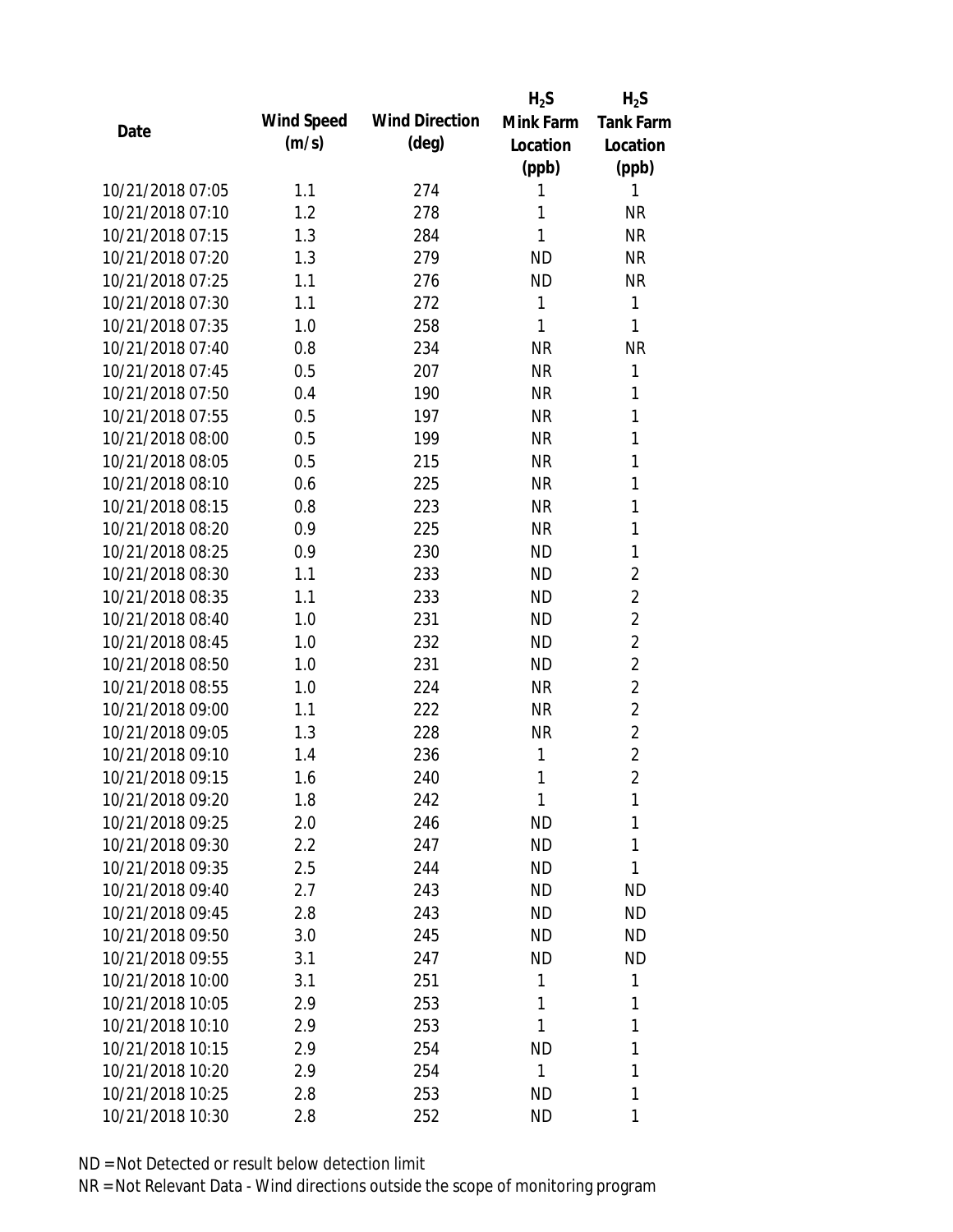|                  |            |                       | $H_2S$    | $H_2S$           |
|------------------|------------|-----------------------|-----------|------------------|
| Date             | Wind Speed | <b>Wind Direction</b> | Mink Farm | <b>Tank Farm</b> |
|                  | (m/s)      | $(\text{deg})$        | Location  | Location         |
|                  |            |                       | (ppb)     | (ppb)            |
| 10/21/2018 10:35 | 2.9        | 251                   | <b>ND</b> | 1                |
| 10/21/2018 10:40 | 2.9        | 249                   | <b>ND</b> | 1                |
| 10/21/2018 10:45 | 2.8        | 245                   | <b>ND</b> | 1                |
| 10/21/2018 10:50 | 2.9        | 244                   | <b>ND</b> | $\mathbf{1}$     |
| 10/21/2018 10:55 | 2.8        | 245                   | <b>ND</b> | 1                |
| 10/21/2018 11:00 | 2.8        | 244                   | <b>ND</b> | <b>ND</b>        |
| 10/21/2018 11:05 | 2.8        | 242                   | <b>ND</b> | <b>ND</b>        |
| 10/21/2018 11:10 | 3.0        | 244                   | <b>ND</b> | <b>ND</b>        |
| 10/21/2018 11:15 | 3.2        | 251                   | <b>ND</b> | <b>ND</b>        |
| 10/21/2018 11:20 | 3.2        | 248                   | <b>ND</b> | <b>ND</b>        |
| 10/21/2018 11:25 | 3.3        | 247                   | <b>ND</b> | <b>ND</b>        |
| 10/21/2018 11:30 | 3.7        | 243                   | <b>ND</b> | <b>ND</b>        |
| 10/21/2018 11:35 | 3.9        | 241                   | <b>ND</b> | <b>ND</b>        |
| 10/21/2018 11:40 | 3.9        | 241                   | <b>ND</b> | <b>ND</b>        |
| 10/21/2018 11:45 | 3.9        | 238                   | <b>ND</b> | 1                |
| 10/21/2018 11:50 | 4.1        | 241                   | <b>ND</b> | 1                |
| 10/21/2018 11:55 | 4.1        | 245                   | <b>ND</b> | 1                |
| 10/21/2018 12:00 | 4.0        | 244                   | <b>ND</b> | $\mathbf{1}$     |
| 10/21/2018 12:05 | 3.9        | 248                   | <b>ND</b> | 1                |
| 10/21/2018 12:10 | 3.9        | 242                   | <b>ND</b> | $\mathbf{1}$     |
| 10/21/2018 12:15 | 4.0        | 240                   | <b>ND</b> | 1                |
| 10/21/2018 12:20 | 3.9        | 242                   | <b>ND</b> | $\mathbf{1}$     |
| 10/21/2018 12:25 | 4.0        | 235                   | <b>ND</b> | $\mathbf{1}$     |
| 10/21/2018 12:30 | 4.0        | 237                   | <b>ND</b> | 1                |
| 10/21/2018 12:35 | 4.0        | 239                   | <b>ND</b> | 1                |
| 10/21/2018 12:40 | 4.1        | 246                   | <b>ND</b> | 1                |
| 10/21/2018 12:45 | 4.0        | 248                   | <b>ND</b> | 1                |
| 10/21/2018 12:50 | 4.0        | 243                   | ND        | 1                |
| 10/21/2018 12:55 | 4.0        | 247                   | <b>ND</b> | 1                |
| 10/21/2018 13:00 | 4.2        | 249                   | ND        | 1                |
| 10/21/2018 13:05 | 4.3        | 246                   | <b>ND</b> | 1                |
| 10/21/2018 13:10 | 4.4        | 239                   | ND        | ND               |
| 10/21/2018 13:15 | 4.4        | 237                   | ND        | <b>ND</b>        |
| 10/21/2018 13:20 | 4.4        | 232                   | <b>ND</b> | <b>ND</b>        |
| 10/21/2018 13:25 | 4.4        | 230                   | ND        | ND               |
| 10/21/2018 13:30 | 4.2        | 224                   | <b>NR</b> | <b>ND</b>        |
| 10/21/2018 13:35 | 4.3        | 222                   | <b>NR</b> | ND               |
| 10/21/2018 13:40 | 4.3        | 222                   | <b>NR</b> | 1                |
| 10/21/2018 13:45 | 4.4        | 219                   | <b>NR</b> | 1                |
| 10/21/2018 13:50 | 4.4        | 223                   | <b>NR</b> | 1                |
| 10/21/2018 13:55 | 4.3        | 216                   | <b>NR</b> | <b>ND</b>        |
| 10/21/2018 14:00 | 4.5        | 216                   | <b>NR</b> | <b>ND</b>        |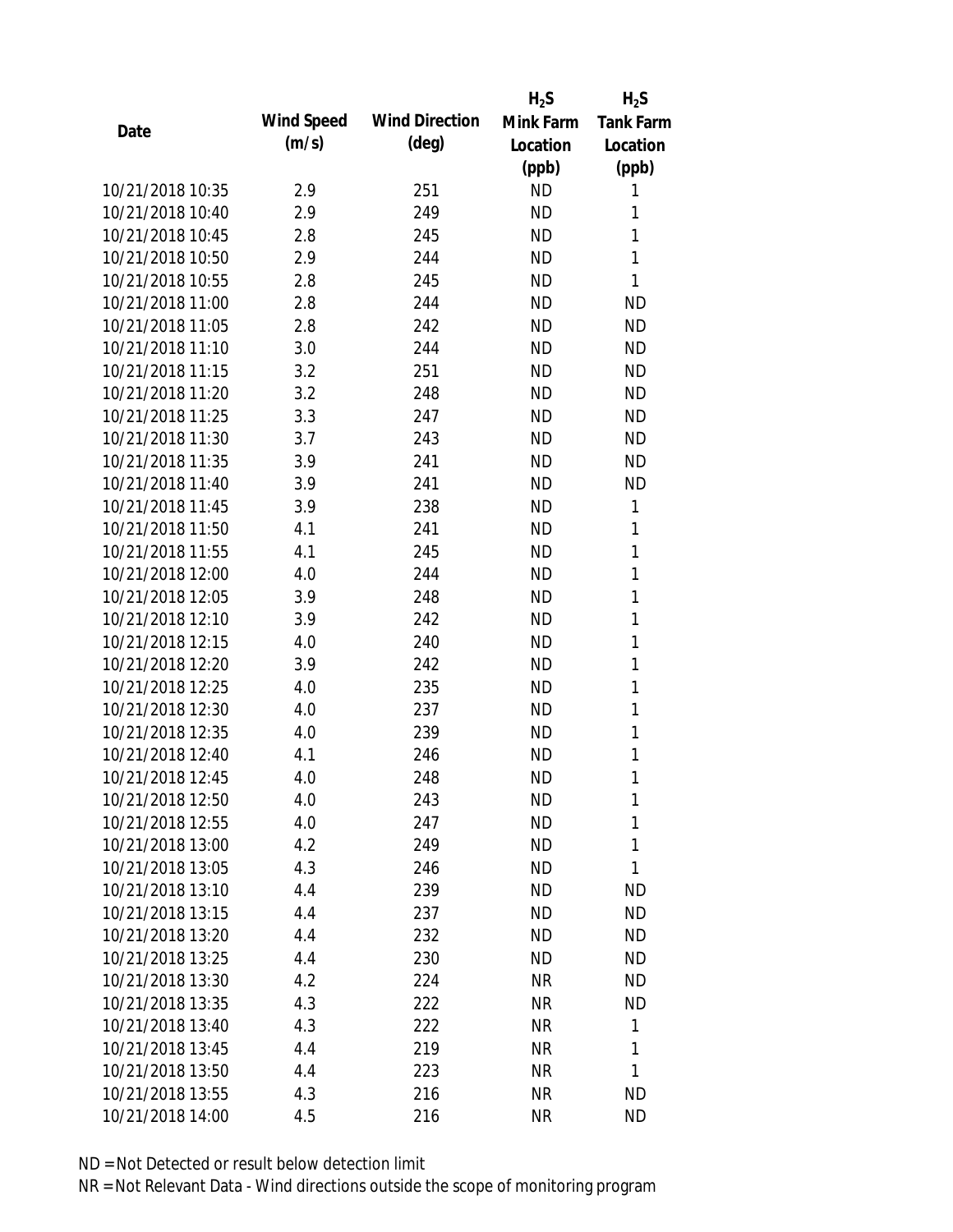|                  |            |                       | $H_2S$    | $H_2S$           |
|------------------|------------|-----------------------|-----------|------------------|
| Date             | Wind Speed | <b>Wind Direction</b> | Mink Farm | <b>Tank Farm</b> |
|                  | (m/s)      | $(\text{deg})$        | Location  | Location         |
|                  |            |                       | (ppb)     | (ppb)            |
| 10/21/2018 14:05 | 4.3        | 215                   | <b>NR</b> | 1                |
| 10/21/2018 14:10 | 4.1        | 217                   | <b>NR</b> | 1                |
| 10/21/2018 14:15 | 4.1        | 217                   | <b>NR</b> | <b>ND</b>        |
| 10/21/2018 14:20 | 4.2        | 215                   | <b>NR</b> | 1                |
| 10/21/2018 14:25 | 4.3        | 222                   | <b>NR</b> | 1                |
| 10/21/2018 14:30 | 4.1        | 225                   | <b>NR</b> | 1                |
| 10/21/2018 14:35 | 4.3        | 227                   | <b>NR</b> | 1                |
| 10/21/2018 14:40 | 4.3        | 229                   | <b>NR</b> | 1                |
| 10/21/2018 14:45 | 4.5        | 228                   | <b>NR</b> | $\mathbf{1}$     |
| 10/21/2018 14:50 | 4.4        | 234                   | <b>ND</b> | <b>ND</b>        |
| 10/21/2018 14:55 | 4.5        | 231                   | <b>ND</b> | <b>ND</b>        |
| 10/21/2018 15:00 | 4.6        | 233                   | <b>ND</b> | <b>ND</b>        |
| 10/21/2018 15:05 | 4.7        | 231                   | <b>ND</b> | <b>ND</b>        |
| 10/21/2018 15:10 | 5.0        | 229                   | <b>NR</b> | <b>ND</b>        |
| 10/21/2018 15:15 | 4.8        | 226                   | <b>NR</b> | <b>ND</b>        |
| 10/21/2018 15:20 | 5.1        | 221                   | <b>NR</b> | <b>ND</b>        |
| 10/21/2018 15:25 | 5.1        | 221                   | <b>NR</b> | <b>ND</b>        |
| 10/21/2018 15:30 | 5.3        | 218                   | <b>NR</b> | <b>ND</b>        |
| 10/21/2018 15:35 | 5.5        | 217                   | <b>NR</b> | <b>ND</b>        |
| 10/21/2018 15:40 | 5.4        | 215                   | <b>NR</b> | <b>ND</b>        |
| 10/21/2018 15:45 | 5.6        | 216                   | <b>NR</b> | 1                |
| 10/21/2018 15:50 | 5.4        | 214                   | <b>NR</b> | $\mathbf{1}$     |
| 10/21/2018 15:55 | 5.4        | 210                   | <b>NR</b> | 1                |
| 10/21/2018 16:00 | 5.5        | 209                   | <b>NR</b> | <b>ND</b>        |
| 10/21/2018 16:05 | 5.5        | 205                   | <b>NR</b> | <b>ND</b>        |
| 10/21/2018 16:10 | 5.4        | 202                   | <b>NR</b> | <b>ND</b>        |
| 10/21/2018 16:15 | 5.3        | 202                   | <b>NR</b> | <b>ND</b>        |
| 10/21/2018 16:20 | 5.6        | 206                   | <b>NR</b> | 1                |
| 10/21/2018 16:25 | 5.5        | 210                   | <b>NR</b> | 1                |
| 10/21/2018 16:30 | 5.3        | 208                   | <b>NR</b> | 1                |
| 10/21/2018 16:35 | 4.9        | 211                   | <b>NR</b> | 1                |
| 10/21/2018 16:40 | 5.0        | 213                   | <b>NR</b> | 1                |
| 10/21/2018 16:45 | 4.9        | 210                   | <b>NR</b> | 1                |
| 10/21/2018 16:50 | 4.8        | 208                   | <b>NR</b> | 1                |
| 10/21/2018 16:55 | 4.9        | 206                   | <b>NR</b> | 1                |
| 10/21/2018 17:00 | 5.0        | 208                   | <b>NR</b> | 1                |
| 10/21/2018 17:05 | 5.2        | 209                   | <b>NR</b> | <b>ND</b>        |
| 10/21/2018 17:10 | 5.2        | 207                   | <b>NR</b> | <b>ND</b>        |
| 10/21/2018 17:15 | 5.3        | 208                   | <b>NR</b> | <b>ND</b>        |
| 10/21/2018 17:20 | 5.1        | 207                   | <b>NR</b> | <b>ND</b>        |
| 10/21/2018 17:25 | 5.0        | 208                   | <b>NR</b> | <b>ND</b>        |
| 10/21/2018 17:30 | 4.9        | 208                   | <b>NR</b> | <b>ND</b>        |
|                  |            |                       |           |                  |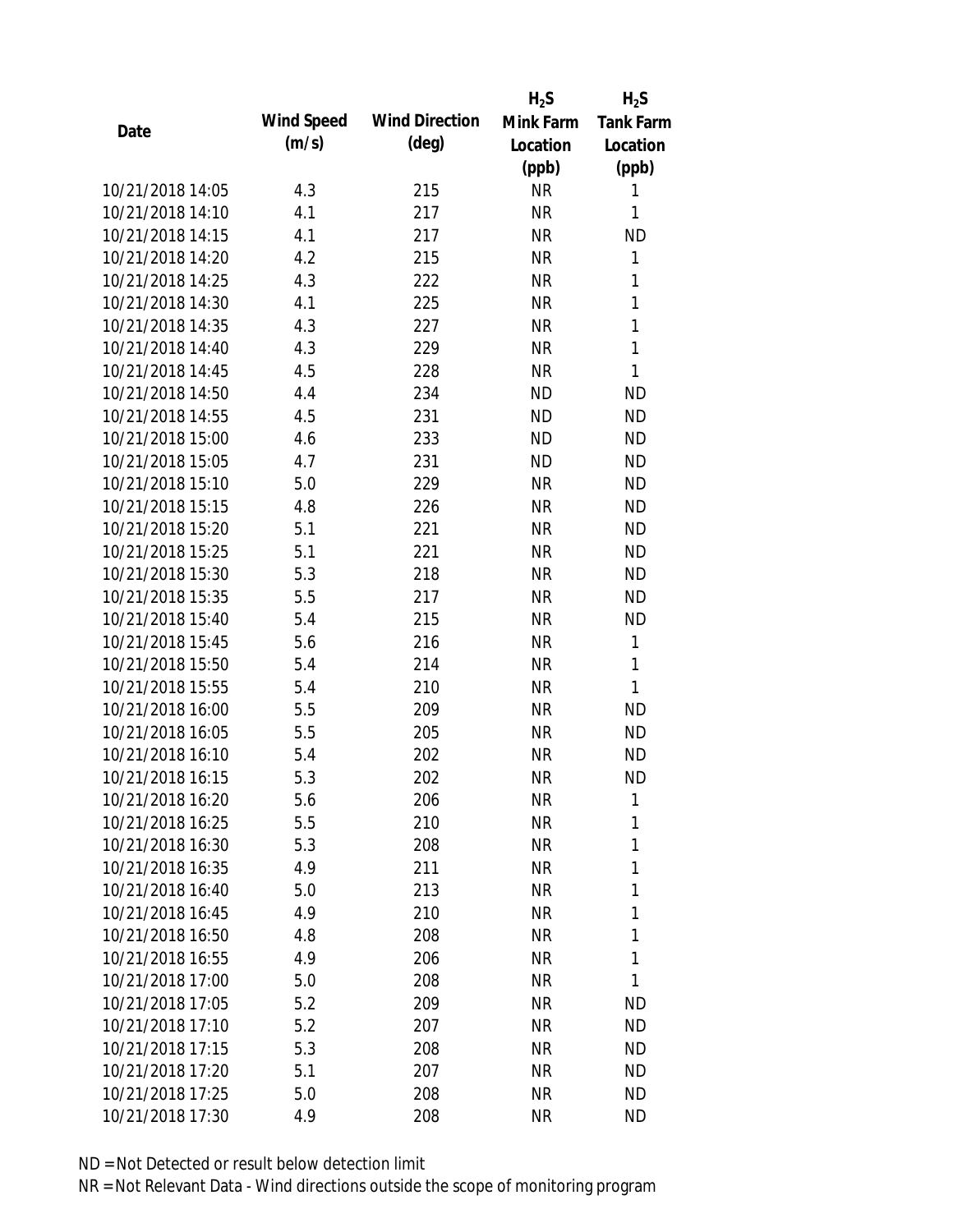|                  |            |                       | $H_2S$    | $H_2S$           |
|------------------|------------|-----------------------|-----------|------------------|
| Date             | Wind Speed | <b>Wind Direction</b> | Mink Farm | <b>Tank Farm</b> |
|                  | (m/s)      | $(\text{deg})$        | Location  | Location         |
|                  |            |                       | (ppb)     | (ppb)            |
| 10/21/2018 17:35 | 4.7        | 207                   | <b>NR</b> | <b>ND</b>        |
| 10/21/2018 17:40 | 4.7        | 210                   | <b>NR</b> | <b>ND</b>        |
| 10/21/2018 17:45 | 4.5        | 211                   | <b>NR</b> | 1                |
| 10/21/2018 17:50 | 4.5        | 212                   | <b>NR</b> | 1                |
| 10/21/2018 17:55 | 4.5        | 212                   | <b>NR</b> | 1                |
| 10/21/2018 18:00 | 4.5        | 213                   | <b>NR</b> | $\mathbf{1}$     |
| 10/21/2018 18:05 | 4.5        | 213                   | <b>NR</b> | 1                |
| 10/21/2018 18:10 | 4.4        | 213                   | <b>NR</b> | $\mathbf{1}$     |
| 10/21/2018 18:15 | 4.4        | 213                   | <b>NR</b> | $\mathbf{1}$     |
| 10/21/2018 18:20 | 4.2        | 213                   | <b>NR</b> | 1                |
| 10/21/2018 18:25 | 4.2        | 212                   | <b>NR</b> | 1                |
| 10/21/2018 18:30 | 4.1        | 210                   | <b>NR</b> | <b>ND</b>        |
| 10/21/2018 18:35 | 4.0        | 208                   | <b>NR</b> | $\mathbf{1}$     |
| 10/21/2018 18:40 | 3.8        | 206                   | <b>NR</b> | <b>ND</b>        |
| 10/21/2018 18:45 | 3.7        | 204                   | <b>NR</b> | <b>ND</b>        |
| 10/21/2018 18:50 | 3.7        | 203                   | <b>NR</b> | <b>ND</b>        |
| 10/21/2018 18:55 | 3.6        | 202                   | <b>NR</b> | <b>ND</b>        |
| 10/21/2018 19:00 | 3.5        | 201                   | <b>NR</b> | 1                |
| 10/21/2018 19:05 | 3.5        | 201                   | <b>NR</b> | 1                |
| 10/21/2018 19:10 | 3.6        | 201                   | <b>NR</b> | 1                |
| 10/21/2018 19:15 | 3.6        | 201                   | <b>NR</b> | 1                |
| 10/21/2018 19:20 | 3.6        | 201                   | <b>NR</b> | 1                |
| 10/21/2018 19:25 | 3.7        | 201                   | <b>NR</b> | 1                |
| 10/21/2018 19:30 | 3.8        | 200                   | <b>NR</b> | 1                |
| 10/21/2018 19:35 | 3.9        | 200                   | <b>NR</b> | 1                |
| 10/21/2018 19:40 | 3.8        | 199                   | <b>NR</b> | 1                |
| 10/21/2018 19:45 | 3.8        | 199                   | <b>NR</b> | 1                |
| 10/21/2018 19:50 | 4.0        | 199                   | <b>NR</b> | 1                |
| 10/21/2018 19:55 | 4.1        | 198                   | <b>NR</b> | 1                |
| 10/21/2018 20:00 | 4.2        | 197                   | <b>NR</b> | 1                |
| 10/21/2018 20:05 | 4.3        | 195                   | <b>NR</b> | 1                |
| 10/21/2018 20:10 | 4.4        | 195                   | <b>NR</b> | 1                |
| 10/21/2018 20:15 | 4.3        | 194                   | <b>NR</b> | 1                |
| 10/21/2018 20:20 | 4.3        | 193                   | <b>NR</b> | 1                |
| 10/21/2018 20:25 | 4.3        | 193                   | <b>NR</b> | 1                |
| 10/21/2018 20:30 | 4.1        | 195                   | <b>NR</b> | 1                |
| 10/21/2018 20:35 | 3.9        | 198                   | <b>NR</b> | 1                |
| 10/21/2018 20:40 | 3.8        | 200                   | NR        | 1                |
| 10/21/2018 20:45 | 3.8        | 203                   | <b>NR</b> | 1                |
| 10/21/2018 20:50 | 3.7        | 205                   | <b>NR</b> | ND               |
| 10/21/2018 20:55 | 3.6        | 209                   | <b>NR</b> | <b>ND</b>        |
| 10/21/2018 21:00 | 3.7        | 212                   | <b>NR</b> | $\mathbf{1}$     |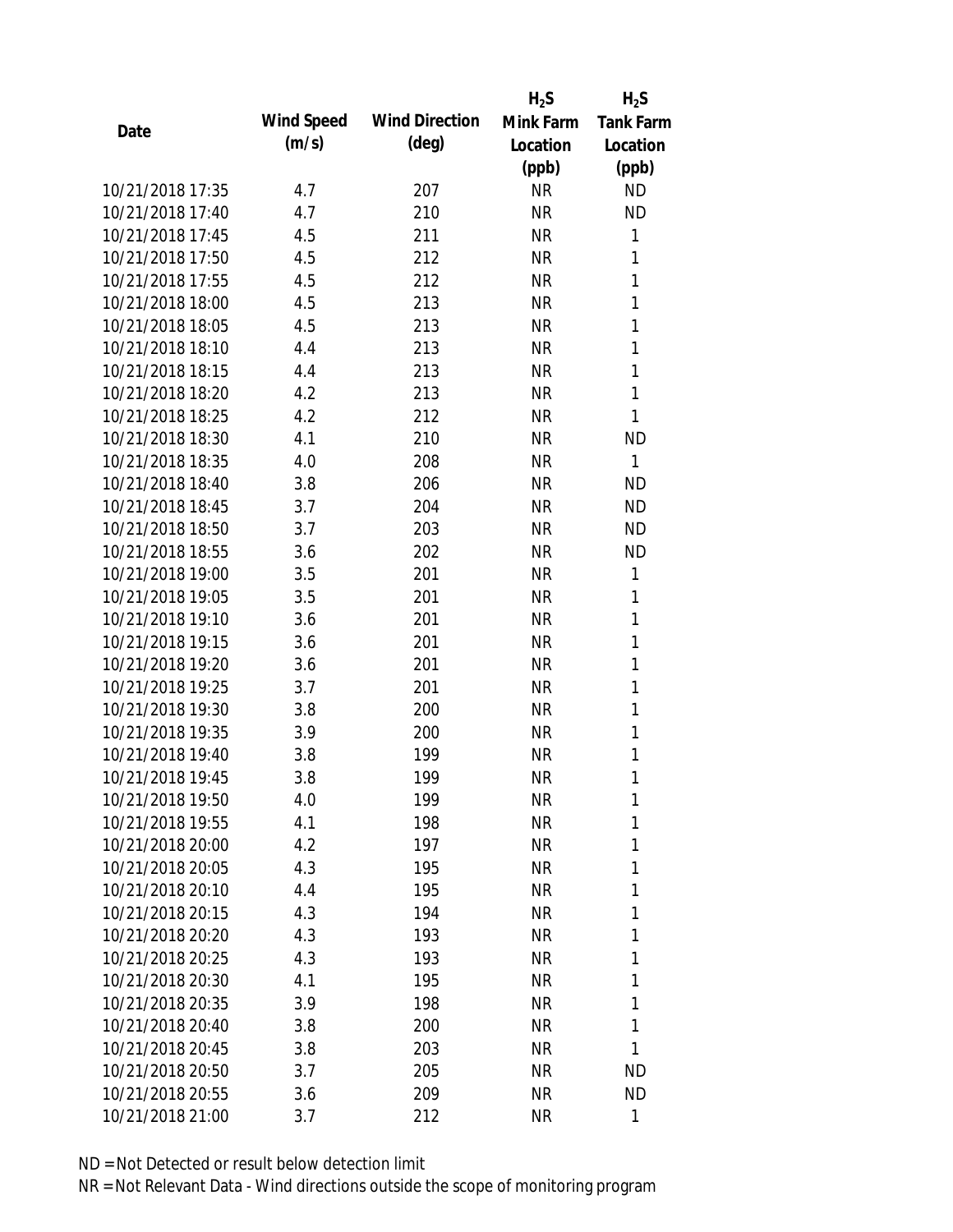|                  |            |                       | $H_2S$    | $H_2S$           |
|------------------|------------|-----------------------|-----------|------------------|
| Date             | Wind Speed | <b>Wind Direction</b> | Mink Farm | <b>Tank Farm</b> |
|                  | (m/s)      | $(\text{deg})$        | Location  | Location         |
|                  |            |                       | (ppb)     | (ppb)            |
| 10/21/2018 21:05 | 3.9        | 212                   | <b>NR</b> | 1                |
| 10/21/2018 21:10 | 4.2        | 215                   | <b>NR</b> | 1                |
| 10/21/2018 21:15 | 4.3        | 216                   | <b>NR</b> | <b>ND</b>        |
| 10/21/2018 21:20 | 4.6        | 218                   | <b>NR</b> | 1                |
| 10/21/2018 21:25 | 4.7        | 219                   | <b>NR</b> | 1                |
| 10/21/2018 21:30 | 5.0        | 219                   | <b>NR</b> | 1                |
| 10/21/2018 21:35 | 5.1        | 219                   | <b>NR</b> | 1                |
| 10/21/2018 21:40 | 5.2        | 218                   | <b>NR</b> | $\mathbf{1}$     |
| 10/21/2018 21:45 | 5.4        | 218                   | <b>NR</b> | $\mathbf{1}$     |
| 10/21/2018 21:50 | 5.3        | 216                   | <b>NR</b> | 1                |
| 10/21/2018 21:55 | 5.2        | 215                   | <b>NR</b> | 1                |
| 10/21/2018 22:00 | 5.0        | 213                   | <b>NR</b> | 1                |
| 10/21/2018 22:05 | 4.7        | 212                   | <b>NR</b> | $\mathbf{1}$     |
| 10/21/2018 22:10 | 4.5        | 210                   | <b>NR</b> | $\mathbf{1}$     |
| 10/21/2018 22:15 | 4.2        | 208                   | <b>NR</b> | 1                |
| 10/21/2018 22:20 | 4.0        | 206                   | <b>NR</b> | <b>ND</b>        |
| 10/21/2018 22:25 | 3.8        | 204                   | <b>NR</b> | <b>ND</b>        |
| 10/21/2018 22:30 | 3.6        | 203                   | <b>NR</b> | <b>ND</b>        |
| 10/21/2018 22:35 | 3.6        | 203                   | <b>NR</b> | <b>ND</b>        |
| 10/21/2018 22:40 | 3.5        | 201                   | <b>NR</b> | <b>ND</b>        |
| 10/21/2018 22:45 | 3.4        | 199                   | <b>NR</b> | 1                |
| 10/21/2018 22:50 | 3.4        | 197                   | <b>NR</b> | 1                |
| 10/21/2018 22:55 | 3.6        | 196                   | <b>NR</b> | 1                |
| 10/21/2018 23:00 | 3.7        | 194                   | <b>NR</b> | 1                |
| 10/21/2018 23:05 | 3.7        | 192                   | <b>NR</b> | 1                |
| 10/21/2018 23:10 | 3.9        | 191                   | <b>NR</b> | <b>ND</b>        |
| 10/21/2018 23:15 | 3.9        | 191                   | <b>NR</b> | <b>ND</b>        |
| 10/21/2018 23:20 | 4.0        | 190                   | <b>NR</b> | 1                |
| 10/21/2018 23:25 | 4.0        | 190                   | <b>NR</b> | 1                |
| 10/21/2018 23:30 | 3.9        | 190                   | <b>NR</b> | 1                |
| 10/21/2018 23:35 | 3.9        | 190                   | <b>NR</b> | 1                |
| 10/21/2018 23:40 | 3.9        | 190                   | <b>NR</b> | 1                |
| 10/21/2018 23:45 | 3.9        | 190                   | <b>NR</b> | 1                |
| 10/21/2018 23:50 | 3.8        | 190                   | <b>NR</b> | 1                |
| 10/21/2018 23:55 | 3.9        | 190                   | <b>NR</b> | <b>ND</b>        |
| 10/21/2018 24:00 | 3.9        | 190                   | <b>NR</b> | 1                |
| 10/22/2018 00:05 | 3.8        | 190                   | <b>NR</b> | 1                |
| 10/22/2018 00:10 | 3.8        | 190                   | NR        | 1                |
| 10/22/2018 00:15 | 3.7        | 188                   | <b>NR</b> | 1                |
| 10/22/2018 00:20 | 3.6        | 187                   | <b>NR</b> | 1                |
| 10/22/2018 00:25 | 3.4        | 186                   | <b>NR</b> | 1                |
| 10/22/2018 00:30 | 3.4        | 185                   | <b>NR</b> | 1                |
|                  |            |                       |           |                  |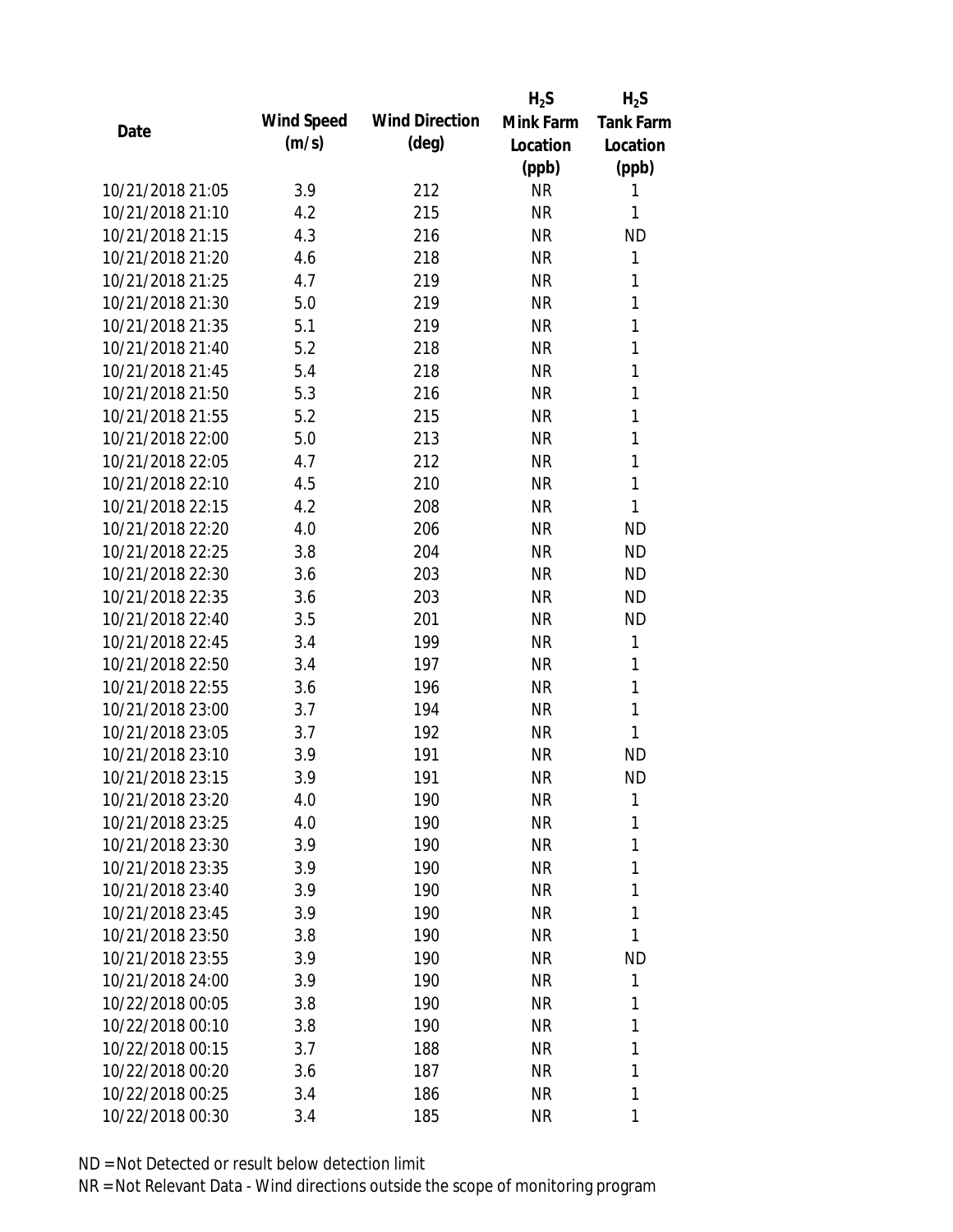|                  |            |                       | $H_2S$    | $H_2S$           |
|------------------|------------|-----------------------|-----------|------------------|
| Date             | Wind Speed | <b>Wind Direction</b> | Mink Farm | <b>Tank Farm</b> |
|                  | (m/s)      | $(\text{deg})$        | Location  | Location         |
|                  |            |                       | (ppb)     | (ppb)            |
| 10/22/2018 00:35 | 3.3        | 185                   | <b>NR</b> | 1                |
| 10/22/2018 00:40 | 3.3        | 185                   | <b>NR</b> | 1                |
| 10/22/2018 00:45 | 3.3        | 185                   | <b>NR</b> | 1                |
| 10/22/2018 00:50 | 3.4        | 186                   | <b>NR</b> | 1                |
| 10/22/2018 00:55 | 3.6        | 186                   | <b>NR</b> | 1                |
| 10/22/2018 01:00 | 3.6        | 187                   | <b>NR</b> | 1                |
| 10/22/2018 01:05 | 3.6        | 186                   | <b>NR</b> | 1                |
| 10/22/2018 01:10 | 3.5        | 187                   | <b>NR</b> | 1                |
| 10/22/2018 01:15 | 3.4        | 188                   | <b>NR</b> | 1                |
| 10/22/2018 01:20 | 3.4        | 188                   | <b>NR</b> | 1                |
| 10/22/2018 01:25 | 3.4        | 189                   | <b>NR</b> | 1                |
| 10/22/2018 01:30 | 3.3        | 189                   | <b>NR</b> | <b>ND</b>        |
| 10/22/2018 01:35 | 3.3        | 189                   | <b>NR</b> | <b>ND</b>        |
| 10/22/2018 01:40 | 3.2        | 187                   | <b>NR</b> | <b>ND</b>        |
| 10/22/2018 01:45 | 3.2        | 184                   | <b>NR</b> | <b>ND</b>        |
| 10/22/2018 01:50 | 3.2        | 182                   | <b>NR</b> | <b>ND</b>        |
| 10/22/2018 01:55 | 3.2        | 180                   | <b>NR</b> | <b>ND</b>        |
| 10/22/2018 02:00 | 3.1        | 179                   | <b>NR</b> | <b>ND</b>        |
| 10/22/2018 02:05 | 3.0        | 177                   | <b>NR</b> | <b>ND</b>        |
| 10/22/2018 02:10 | 3.1        | 178                   | <b>NR</b> | 1                |
| 10/22/2018 02:15 | 3.1        | 179                   | <b>NR</b> | 1                |
| 10/22/2018 02:20 | 3.1        | 180                   | <b>NR</b> | 1                |
| 10/22/2018 02:25 | 3.2        | 181                   | <b>NR</b> | 1                |
| 10/22/2018 02:30 | 3.2        | 182                   | <b>NR</b> | 1                |
| 10/22/2018 02:35 | 3.3        | 183                   | <b>NR</b> | 1                |
| 10/22/2018 02:40 | 3.4        | 183                   | <b>NR</b> | 1                |
| 10/22/2018 02:45 | 3.5        | 183                   | <b>NR</b> | 1                |
| 10/22/2018 02:50 | 3.5        | 183                   | <b>NR</b> | <b>ND</b>        |
| 10/22/2018 02:55 | 3.5        | 184                   | <b>NR</b> | 1                |
| 10/22/2018 03:00 | 3.6        | 183                   | NR        | 1                |
| 10/22/2018 03:05 | 3.5        | 183                   | <b>NR</b> | 1                |
| 10/22/2018 03:10 | 3.4        | 182                   | <b>NR</b> | 1                |
| 10/22/2018 03:15 | 3.4        | 181                   | NR        | 1                |
| 10/22/2018 03:20 | 3.4        | 180                   | NR        | 1                |
| 10/22/2018 03:25 | 3.4        | 178                   | NR        | 1                |
| 10/22/2018 03:30 | 3.5        | 176                   | <b>NR</b> | <b>ND</b>        |
| 10/22/2018 03:35 | 3.5        | 174                   | NR        | <b>ND</b>        |
| 10/22/2018 03:40 | 3.6        | 174                   | NR        | 1                |
| 10/22/2018 03:45 | 3.7        | 173                   | NR        | 1                |
| 10/22/2018 03:50 | 3.8        | 173                   | NR        | 1                |
| 10/22/2018 03:55 | 3.8        | 173                   | <b>NR</b> | 1                |
| 10/22/2018 04:00 | 3.9        | 172                   | <b>NR</b> | 1                |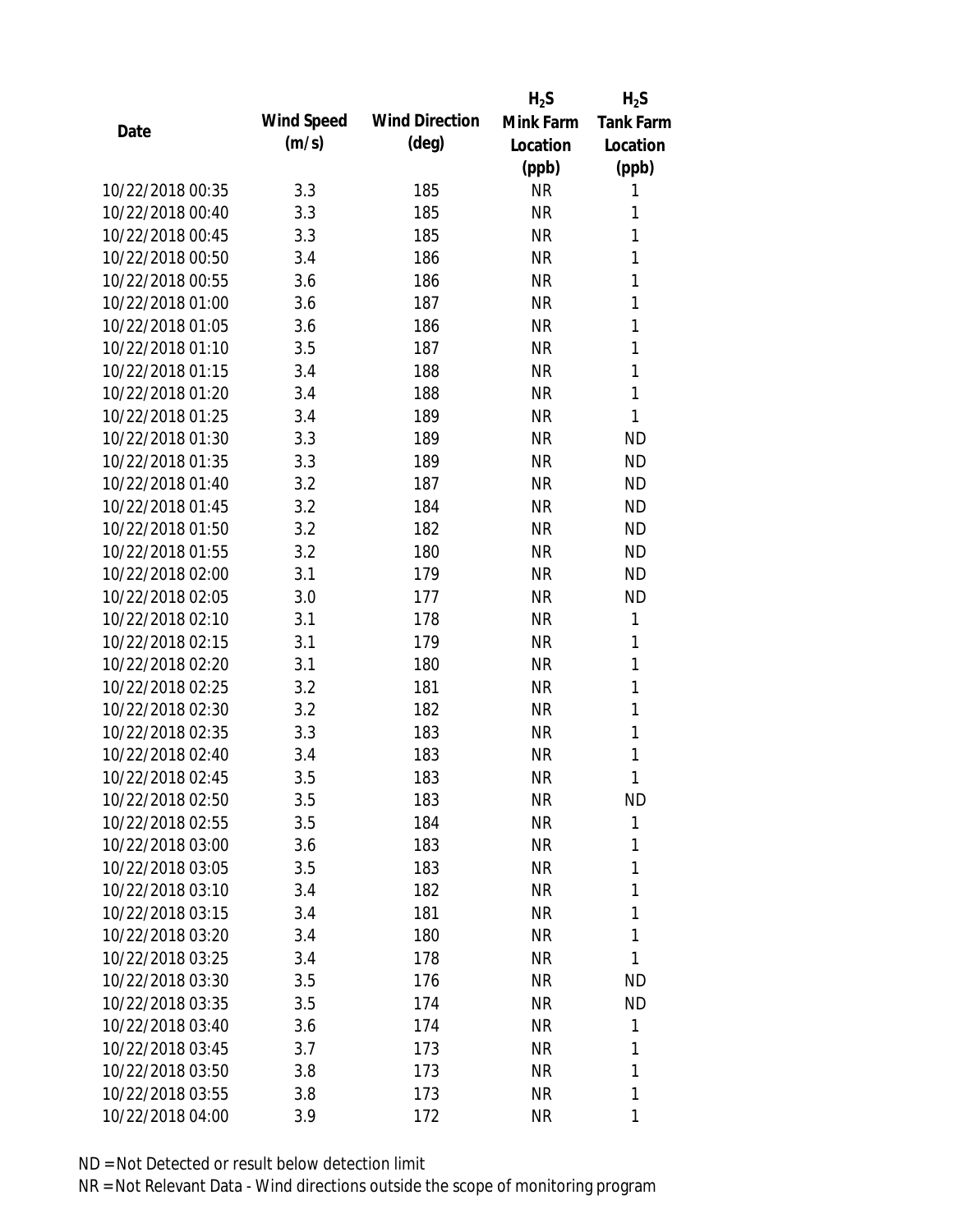|                  |            |                       | $H_2S$    | $H_2S$           |
|------------------|------------|-----------------------|-----------|------------------|
| Date             | Wind Speed | <b>Wind Direction</b> | Mink Farm | <b>Tank Farm</b> |
|                  | (m/s)      | (deg)                 | Location  | Location         |
|                  |            |                       | (ppb)     | (ppb)            |
| 10/22/2018 04:05 | 3.9        | 172                   | <b>NR</b> | 1                |
| 10/22/2018 04:10 | 4.0        | 172                   | <b>NR</b> | 1                |
| 10/22/2018 04:15 | 4.0        | 171                   | <b>NR</b> | 1                |
| 10/22/2018 04:20 | 4.1        | 171                   | <b>NR</b> | 1                |
| 10/22/2018 04:25 | 4.1        | 171                   | <b>NR</b> | <b>ND</b>        |
| 10/22/2018 04:30 | 4.2        | 171                   | <b>NR</b> | <b>ND</b>        |
| 10/22/2018 04:35 | 4.2        | 171                   | <b>NR</b> | <b>ND</b>        |
| 10/22/2018 04:40 | 4.3        | 171                   | <b>NR</b> | <b>ND</b>        |
| 10/22/2018 04:45 | 4.3        | 171                   | <b>NR</b> | <b>ND</b>        |
| 10/22/2018 04:50 | 4.2        | 171                   | <b>NR</b> | <b>ND</b>        |
| 10/22/2018 04:55 | 4.0        | 171                   | <b>NR</b> | <b>ND</b>        |
| 10/22/2018 05:00 | 3.9        | 172                   | <b>NR</b> | <b>ND</b>        |
| 10/22/2018 05:05 | 3.8        | 172                   | <b>NR</b> | <b>ND</b>        |
| 10/22/2018 05:10 | 3.6        | 173                   | <b>NR</b> | <b>ND</b>        |
| 10/22/2018 05:15 | 3.4        | 174                   | <b>NR</b> | <b>ND</b>        |
| 10/22/2018 05:20 | 3.3        | 175                   | <b>NR</b> | <b>ND</b>        |
| 10/22/2018 05:25 | 3.3        | 176                   | NR        | <b>ND</b>        |
| 10/22/2018 05:30 | 3.3        | 176                   | <b>NR</b> | <b>ND</b>        |
| 10/22/2018 05:35 | 3.2        | 177                   | <b>NR</b> | <b>ND</b>        |
| 10/22/2018 05:40 | 3.1        | 178                   | <b>NR</b> | <b>ND</b>        |
| 10/22/2018 05:45 | 3.2        | 178                   | <b>NR</b> | 1                |
| 10/22/2018 05:50 | 3.2        | 179                   | <b>NR</b> | 1                |
| 10/22/2018 05:55 | 3.1        | 180                   | <b>NR</b> | <b>ND</b>        |
| 10/22/2018 06:00 | 3.0        | 180                   | <b>NR</b> | <b>ND</b>        |
| 10/22/2018 06:05 | 3.0        | 180                   | <b>NR</b> | 1                |
| 10/22/2018 06:10 | 3.0        | 180                   | <b>NR</b> | 1                |
| 10/22/2018 06:15 | 2.9        | 180                   | <b>NR</b> | 1                |
| 10/22/2018 06:20 | 2.8        | 181                   | <b>NR</b> | 1                |
| 10/22/2018 06:25 | 3.0        | 181                   | <b>NR</b> | 1                |
| 10/22/2018 06:30 | 3.1        | 182                   | NR        | 1                |
| 10/22/2018 06:35 | 3.2        | 183                   | <b>NR</b> | 1                |
| 10/22/2018 06:40 | 3.2        | 184                   | <b>NR</b> | 1                |
| 10/22/2018 06:45 | 3.3        | 184                   | NR        | 1                |
| 10/22/2018 06:50 | 3.5        | 184                   | NR        | 1                |
| 10/22/2018 06:55 | 3.6        | 185                   | <b>NR</b> | 1                |
| 10/22/2018 07:00 | 3.6        | 185                   | <b>NR</b> | 1                |
| 10/22/2018 07:05 | 3.6        | 185                   | NR        | 1                |
| 10/22/2018 07:10 | 3.7        | 186                   | NR        | 1                |
| 10/22/2018 07:15 | 3.7        | 186                   | NR        | 1                |
| 10/22/2018 07:20 | 3.7        | 187                   | NR        | 1                |
| 10/22/2018 07:25 | 3.7        | 187                   | <b>NR</b> | 1                |
| 10/22/2018 07:30 | 3.7        | 187                   | <b>NR</b> | 1                |
|                  |            |                       |           |                  |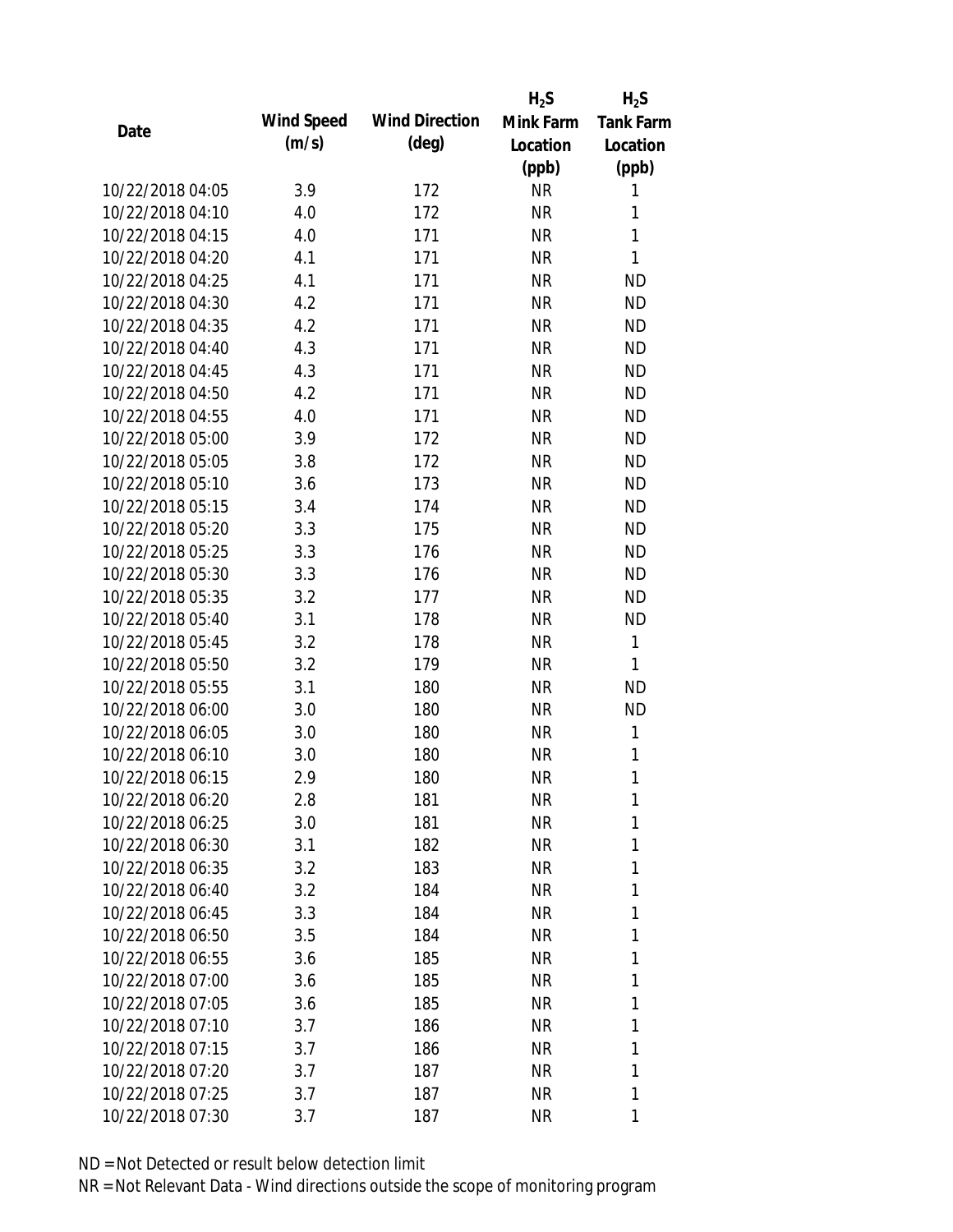|                  |            |                       | $H_2S$       | $H_2S$           |
|------------------|------------|-----------------------|--------------|------------------|
|                  | Wind Speed | <b>Wind Direction</b> | Mink Farm    | <b>Tank Farm</b> |
| Date             | (m/s)      | $(\text{deg})$        | Location     | Location         |
|                  |            |                       | (ppb)        | (ppb)            |
| 10/22/2018 07:35 | 3.6        | 188                   | <b>NR</b>    | 1                |
| 10/22/2018 07:40 | 3.5        | 188                   | <b>NR</b>    | 1                |
| 10/22/2018 07:45 | 3.6        | 188                   | <b>NR</b>    | 1                |
| 10/22/2018 07:50 | 3.5        | 188                   | <b>NR</b>    | 1                |
| 10/22/2018 07:55 | 3.4        | 189                   | <b>NR</b>    | 1                |
| 10/22/2018 08:00 | 3.3        | 189                   | <b>NR</b>    | 1                |
| 10/22/2018 08:05 | 3.3        | 189                   | <b>NR</b>    | 1                |
| 10/22/2018 08:10 | 3.3        | 190                   | <b>NR</b>    | 1                |
| 10/22/2018 08:15 | 3.2        | 190                   | <b>NR</b>    | 1                |
| 10/22/2018 08:20 | 3.1        | 191                   | <b>NR</b>    | 1                |
| 10/22/2018 08:25 | 3.0        | 192                   | <b>NR</b>    | 1                |
| 10/22/2018 08:30 | 2.9        | 194                   | <b>NR</b>    | 1                |
| 10/22/2018 08:35 | 2.8        | 197                   | <b>NR</b>    | 1                |
| 10/22/2018 08:40 | 2.8        | 200                   | <b>NR</b>    | 1                |
| 10/22/2018 08:45 | 2.7        | 204                   | <b>NR</b>    | 1                |
| 10/22/2018 08:50 | 2.7        | 208                   | <b>NR</b>    | 1                |
| 10/22/2018 08:55 | 2.7        | 212                   | <b>NR</b>    | <b>ND</b>        |
| 10/22/2018 09:00 | 2.8        | 215                   | <b>NR</b>    | 1                |
| 10/22/2018 09:05 | 2.8        | 218                   | <b>NR</b>    | 1                |
| 10/22/2018 09:10 | 2.9        | 220                   | <b>NR</b>    | 1                |
| 10/22/2018 09:15 | 3.0        | 223                   | <b>NR</b>    | 1                |
| 10/22/2018 09:20 | 3.0        | 225                   | <b>NR</b>    | 1                |
| 10/22/2018 09:25 | 2.9        | 226                   | <b>NR</b>    | 1                |
| 10/22/2018 09:30 | 2.9        | 227                   | <b>NR</b>    | 1                |
| 10/22/2018 09:35 | 2.9        | 226                   | <b>NR</b>    | 1                |
| 10/22/2018 09:40 | 2.9        | 226                   | <b>NR</b>    | $\overline{2}$   |
| 10/22/2018 09:45 | 2.8        | 225                   | <b>NR</b>    | 1                |
| 10/22/2018 09:50 | 2.9        | 226                   | <b>NR</b>    | $\overline{2}$   |
| 10/22/2018 09:55 | 3.0        | 227                   | <b>NR</b>    | $\overline{2}$   |
| 10/22/2018 10:00 | 3.0        | 232                   | ND           | 2                |
| 10/22/2018 10:05 | 3.1        | 239                   | ND           | 1                |
| 10/22/2018 10:10 | 3.0        | 243                   | <b>ND</b>    | 1                |
| 10/22/2018 10:15 | 3.2        | 247                   | <b>ND</b>    | 1                |
| 10/22/2018 10:20 | 3.2        | 249                   | <b>ND</b>    | 1                |
| 10/22/2018 10:25 | 3.3        | 253                   | $\mathbf{1}$ | 1                |
| 10/22/2018 10:30 | 3.3        | 253                   | <b>ND</b>    | 1                |
| 10/22/2018 10:35 | 3.2        | 252                   | ND           | 1                |
| 10/22/2018 10:40 | 3.3        | 252                   | ND           | 1                |
| 10/22/2018 10:45 | 3.2        | 254                   | <b>ND</b>    | 1                |
| 10/22/2018 10:50 | 3.2        | 259                   | ND           | 1                |
| 10/22/2018 10:55 | 3.2        | 263                   | <b>ND</b>    | 1                |
| 10/22/2018 11:00 | 3.2        | 262                   | ND           | 1                |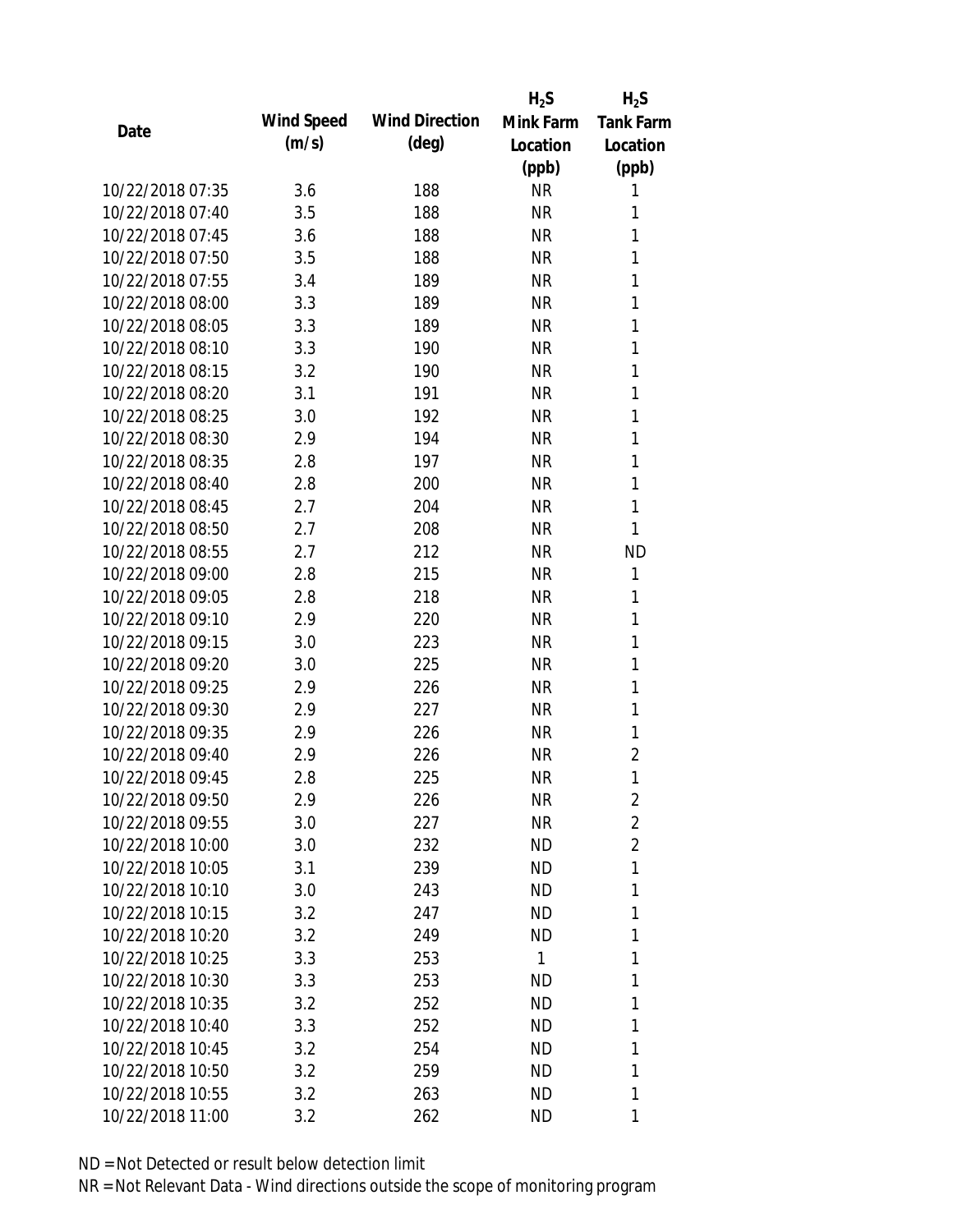|                  |            |                       | $H_2S$    | $H_2S$           |
|------------------|------------|-----------------------|-----------|------------------|
| Date             | Wind Speed | <b>Wind Direction</b> | Mink Farm | <b>Tank Farm</b> |
|                  | (m/s)      | $(\text{deg})$        | Location  | Location         |
|                  |            |                       | (ppb)     | (ppb)            |
| 10/22/2018 11:05 | 3.2        | 261                   | <b>ND</b> | 1                |
| 10/22/2018 11:10 | 3.2        | 259                   | <b>ND</b> | 1                |
| 10/22/2018 11:15 | 3.0        | 256                   | <b>ND</b> | 1                |
| 10/22/2018 11:20 | 3.0        | 258                   | <b>ND</b> | 1                |
| 10/22/2018 11:25 | 2.9        | 254                   | <b>ND</b> | 1                |
| 10/22/2018 11:30 | 2.8        | 257                   | 1         | 1                |
| 10/22/2018 11:35 | 2.7        | 261                   | 1         | 1                |
| 10/22/2018 11:40 | 2.7        | 270                   | 1         | 1                |
| 10/22/2018 11:45 | 2.7        | 273                   | 1         | 1                |
| 10/22/2018 11:50 | 2.6        | 270                   | 1         | 1                |
| 10/22/2018 11:55 | 2.6        | 270                   | 1         | 1                |
| 10/22/2018 12:00 | 2.5        | 266                   | 1         | 1                |
| 10/22/2018 12:05 | 2.4        | 259                   | 1         | 1                |
| 10/22/2018 12:10 | 2.3        | 254                   | 1         | 1                |
| 10/22/2018 12:15 | 2.2        | 253                   | 1         | 1                |
| 10/22/2018 12:20 | 2.3        | 250                   | 1         | 1                |
| 10/22/2018 12:25 | 2.3        | 249                   | 1         | 1                |
| 10/22/2018 12:30 | 2.4        | 251                   | 1         | 1                |
| 10/22/2018 12:35 | 2.5        | 260                   | 1         | 1                |
| 10/22/2018 12:40 | 2.7        | 262                   | 1         | 1                |
| 10/22/2018 12:45 | 2.8        | 263                   | 1         | 1                |
| 10/22/2018 12:50 | 3.0        | 268                   | 1         | <b>ND</b>        |
| 10/22/2018 12:55 | 3.1        | 274                   | 1         | 1                |
| 10/22/2018 13:00 | 3.2        | 276                   | 1         | <b>NR</b>        |
| 10/22/2018 13:05 | 3.2        | 274                   | 1         | 1                |
| 10/22/2018 13:10 | 3.3        | 277                   | 1         | <b>NR</b>        |
| 10/22/2018 13:15 | 3.4        | 278                   | 1         | <b>NR</b>        |
| 10/22/2018 13:20 | 3.4        | 273                   | 1         | 1                |
| 10/22/2018 13:25 | 3.5        | 273                   | 1         | 1                |
| 10/22/2018 13:30 | 3.6        | 274                   | 1         | 1                |
| 10/22/2018 13:35 | 3.7        | 273                   | 1         | 1                |
| 10/22/2018 13:40 | 3.7        | 274                   | 1         | 1                |
| 10/22/2018 13:45 | 3.8        | 277                   | 1         | <b>NR</b>        |
| 10/22/2018 13:50 | 3.8        | 281                   | 1         | <b>NR</b>        |
| 10/22/2018 13:55 | 3.9        | 281                   | 1         | <b>NR</b>        |
| 10/22/2018 14:00 | 3.8        | 280                   | 1         | <b>NR</b>        |
| 10/22/2018 14:05 | 3.7        | 280                   | 1         | <b>NR</b>        |
| 10/22/2018 14:10 | 3.6        | 277                   | 1         | <b>NR</b>        |
| 10/22/2018 14:15 | 3.5        | 278                   | 1         | <b>NR</b>        |
| 10/22/2018 14:20 | 3.5        | 278                   | 1         | <b>NR</b>        |
| 10/22/2018 14:25 | 3.4        | 277                   | 1         | <b>NR</b>        |
| 10/22/2018 14:30 | 3.5        | 278                   | 1         | <b>NR</b>        |
|                  |            |                       |           |                  |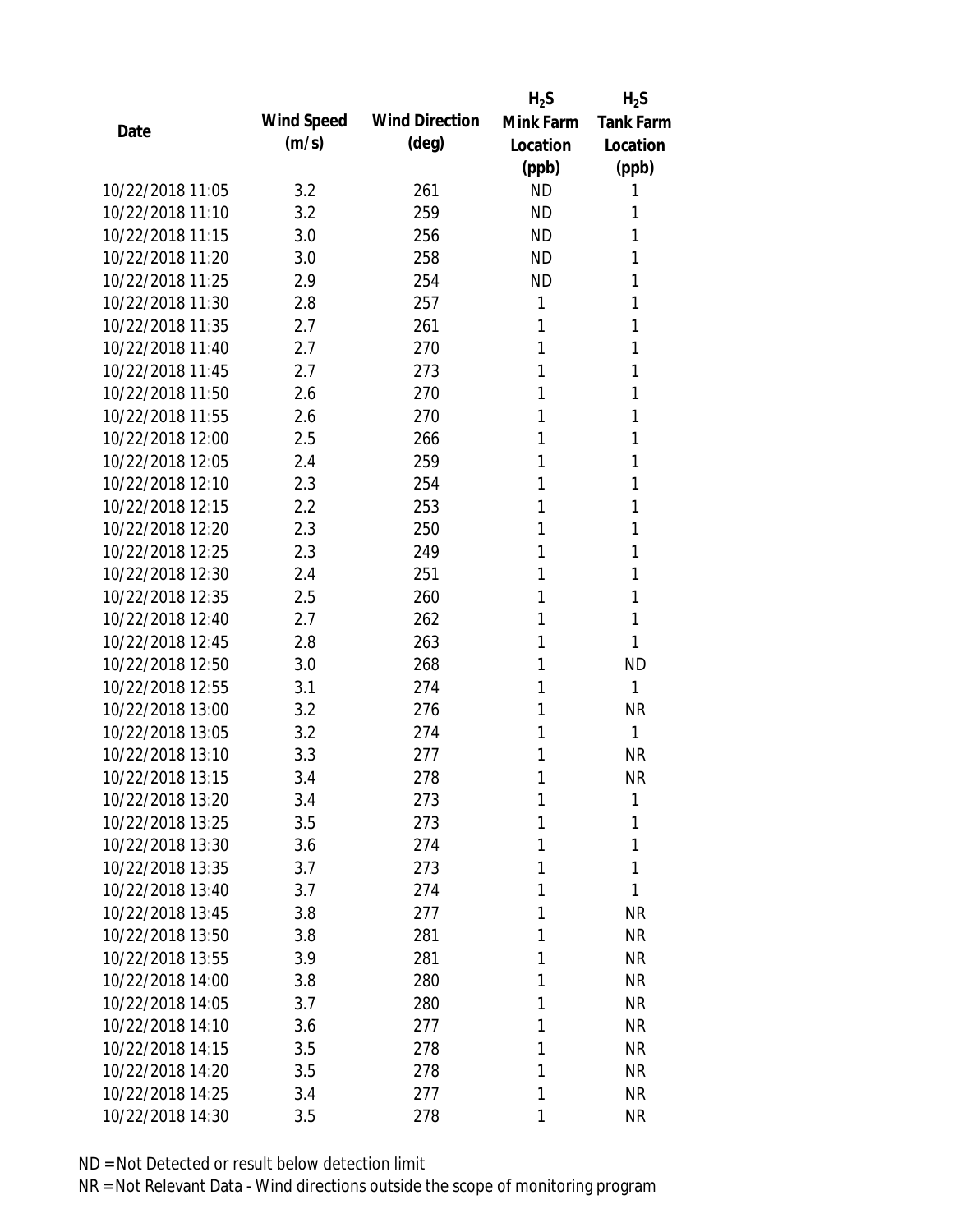|                  |            |                       | $H_2S$    | $H_2S$           |
|------------------|------------|-----------------------|-----------|------------------|
| Date             | Wind Speed | <b>Wind Direction</b> | Mink Farm | <b>Tank Farm</b> |
|                  | (m/s)      | $(\text{deg})$        | Location  | Location         |
|                  |            |                       | (ppb)     | (ppb)            |
| 10/22/2018 14:35 | 3.7        | 281                   | 1         | <b>NR</b>        |
| 10/22/2018 14:40 | 3.4        | 279                   | 1         | <b>NR</b>        |
| 10/22/2018 14:45 | 3.4        | 275                   | 1         | 1                |
| 10/22/2018 14:50 | 3.3        | 273                   | 1         | 1                |
| 10/22/2018 14:55 | 3.3        | 274                   | <b>ND</b> | 1                |
| 10/22/2018 15:00 | 3.2        | 272                   | 1         | 1                |
| 10/22/2018 15:05 | 3.1        | 272                   | 1         | 1                |
| 10/22/2018 15:10 | 3.2        | 272                   | <b>ND</b> | <b>ND</b>        |
| 10/22/2018 15:15 | 3.2        | 272                   | 1         | <b>ND</b>        |
| 10/22/2018 15:20 | 3.4        | 273                   | <b>ND</b> | <b>ND</b>        |
| 10/22/2018 15:25 | 3.4        | 273                   | <b>ND</b> | <b>ND</b>        |
| 10/22/2018 15:30 | 3.5        | 272                   | <b>ND</b> | <b>ND</b>        |
| 10/22/2018 15:35 | 3.3        | 270                   | <b>ND</b> | <b>ND</b>        |
| 10/22/2018 15:40 | 3.4        | 274                   | <b>ND</b> | <b>ND</b>        |
| 10/22/2018 15:45 | 3.3        | 275                   | <b>ND</b> | <b>ND</b>        |
| 10/22/2018 15:50 | 3.2        | 273                   | <b>ND</b> | <b>ND</b>        |
| 10/22/2018 15:55 | 3.2        | 275                   | <b>ND</b> | <b>ND</b>        |
| 10/22/2018 16:00 | 3.1        | 275                   | <b>ND</b> | <b>ND</b>        |
| 10/22/2018 16:05 | 3.2        | 277                   | <b>ND</b> | <b>NR</b>        |
| 10/22/2018 16:10 | 3.2        | 276                   | <b>ND</b> | <b>NR</b>        |
| 10/22/2018 16:15 | 3.4        | 272                   | <b>ND</b> | 1                |
| 10/22/2018 16:20 | 3.4        | 272                   | <b>ND</b> | 1                |
| 10/22/2018 16:25 | 3.3        | 269                   | <b>ND</b> | 1                |
| 10/22/2018 16:30 | 3.3        | 270                   | <b>ND</b> | 1                |
| 10/22/2018 16:35 | 3.3        | 266                   | <b>ND</b> | 1                |
| 10/22/2018 16:40 | 3.2        | 263                   | <b>ND</b> | 1                |
| 10/22/2018 16:45 | 3.2        | 263                   | <b>ND</b> | 1                |
| 10/22/2018 16:50 | 3.2        | 259                   | 1         | 1                |
| 10/22/2018 16:55 | 3.3        | 258                   | 1         | <b>ND</b>        |
| 10/22/2018 17:00 | 3.5        | 255                   | 1         | 1                |
| 10/22/2018 17:05 | 3.4        | 253                   | 1         | 1                |
| 10/22/2018 17:10 | 3.5        | 252                   | 1         | 1                |
| 10/22/2018 17:15 | 3.5        | 252                   | 1         | 1                |
| 10/22/2018 17:20 | 3.5        | 253                   | <b>ND</b> | <b>ND</b>        |
| 10/22/2018 17:25 | 3.5        | 251                   | <b>ND</b> | <b>ND</b>        |
| 10/22/2018 17:30 | 3.4        | 251                   | <b>ND</b> | <b>ND</b>        |
| 10/22/2018 17:35 | 3.6        | 251                   | ND.       | <b>ND</b>        |
| 10/22/2018 17:40 | 3.7        | 251                   | <b>ND</b> | <b>ND</b>        |
| 10/22/2018 17:45 | 3.9        | 252                   | <b>ND</b> | <b>ND</b>        |
| 10/22/2018 17:50 | 4.2        | 251                   | <b>ND</b> | <b>ND</b>        |
| 10/22/2018 17:55 | 4.4        | 251                   | <b>ND</b> | <b>ND</b>        |
| 10/22/2018 18:00 | 4.6        | 251                   | 1         | <b>ND</b>        |
|                  |            |                       |           |                  |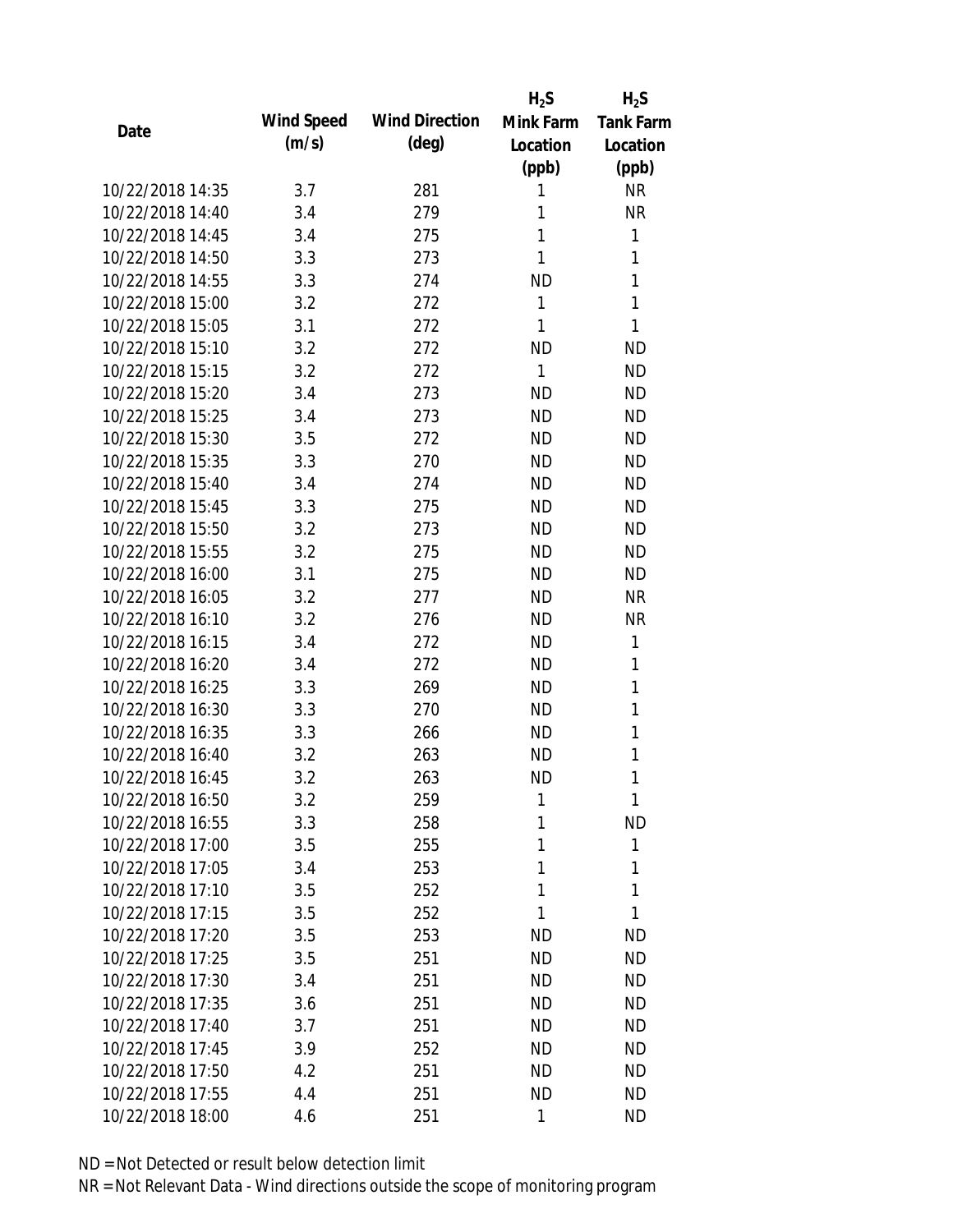|                  |            |                       | $H_2S$    | $H_2S$           |
|------------------|------------|-----------------------|-----------|------------------|
| Date             | Wind Speed | <b>Wind Direction</b> | Mink Farm | <b>Tank Farm</b> |
|                  | (m/s)      | $(\text{deg})$        | Location  | Location         |
|                  |            |                       | (ppb)     | (ppb)            |
| 10/22/2018 18:05 | 4.6        | 251                   | <b>ND</b> | <b>ND</b>        |
| 10/22/2018 18:10 | 4.8        | 250                   | 1         | <b>ND</b>        |
| 10/22/2018 18:15 | 4.8        | 250                   | 1         | <b>ND</b>        |
| 10/22/2018 18:20 | 5.0        | 249                   | <b>ND</b> | <b>ND</b>        |
| 10/22/2018 18:25 | 5.0        | 249                   | <b>ND</b> | <b>ND</b>        |
| 10/22/2018 18:30 | 5.0        | 250                   | <b>ND</b> | <b>ND</b>        |
| 10/22/2018 18:35 | 5.1        | 250                   | <b>ND</b> | <b>ND</b>        |
| 10/22/2018 18:40 | 5.3        | 250                   | <b>ND</b> | <b>ND</b>        |
| 10/22/2018 18:45 | 5.4        | 250                   | <b>ND</b> | <b>ND</b>        |
| 10/22/2018 18:50 | 5.1        | 250                   | 1         | 1                |
| 10/22/2018 18:55 | 5.0        | 251                   | 1         | 1                |
| 10/22/2018 19:00 | 5.0        | 251                   | 1         | 1                |
| 10/22/2018 19:05 | 4.8        | 252                   | 1         | 1                |
| 10/22/2018 19:10 | 4.5        | 252                   | 1         | 1                |
| 10/22/2018 19:15 | 4.2        | 253                   | <b>ND</b> | 1                |
| 10/22/2018 19:20 | 4.1        | 253                   | <b>ND</b> | 1                |
| 10/22/2018 19:25 | 4.1        | 253                   | <b>ND</b> | 1                |
| 10/22/2018 19:30 | 3.9        | 252                   | <b>ND</b> | 1                |
| 10/22/2018 19:35 | 3.8        | 252                   | <b>ND</b> | 1                |
| 10/22/2018 19:40 | 3.7        | 251                   | <b>ND</b> | 1                |
| 10/22/2018 19:45 | 3.7        | 251                   | <b>ND</b> | 1                |
| 10/22/2018 19:50 | 3.7        | 251                   | <b>ND</b> | 1                |
| 10/22/2018 19:55 | 3.6        | 251                   | <b>ND</b> | 1                |
| 10/22/2018 20:00 | 3.5        | 251                   | 1         | 1                |
| 10/22/2018 20:05 | 3.5        | 252                   | <b>ND</b> | <b>ND</b>        |
| 10/22/2018 20:10 | 3.5        | 252                   | 1         | 1                |
| 10/22/2018 20:15 | 3.5        | 251                   | 1         | 1                |
| 10/22/2018 20:20 | 3.5        | 251                   | ND        | 1                |
| 10/22/2018 20:25 | 3.6        | 251                   | 1         | 1                |
| 10/22/2018 20:30 | 3.7        | 251                   | ND        | 1                |
| 10/22/2018 20:35 | 3.6        | 251                   | <b>ND</b> | 1                |
| 10/22/2018 20:40 | 3.7        | 251                   | <b>ND</b> | 1                |
| 10/22/2018 20:45 | 3.6        | 250                   | 1         | 1                |
| 10/22/2018 20:50 | 3.6        | 251                   | <b>ND</b> | 1                |
| 10/22/2018 20:55 | 3.5        | 251                   | 1         | 1                |
| 10/22/2018 21:00 | 3.5        | 250                   | 1         | 1                |
| 10/22/2018 21:05 | 3.4        | 250                   | 1         | 1                |
| 10/22/2018 21:10 | 3.4        | 250                   | 1         | 1                |
| 10/22/2018 21:15 | 3.5        | 251                   | <b>ND</b> | 1                |
| 10/22/2018 21:20 | 3.5        | 251                   | ND        | <b>ND</b>        |
| 10/22/2018 21:25 | 3.5        | 251                   | ND        | <b>ND</b>        |
| 10/22/2018 21:30 | 3.5        | 251                   | ND        | 1                |
|                  |            |                       |           |                  |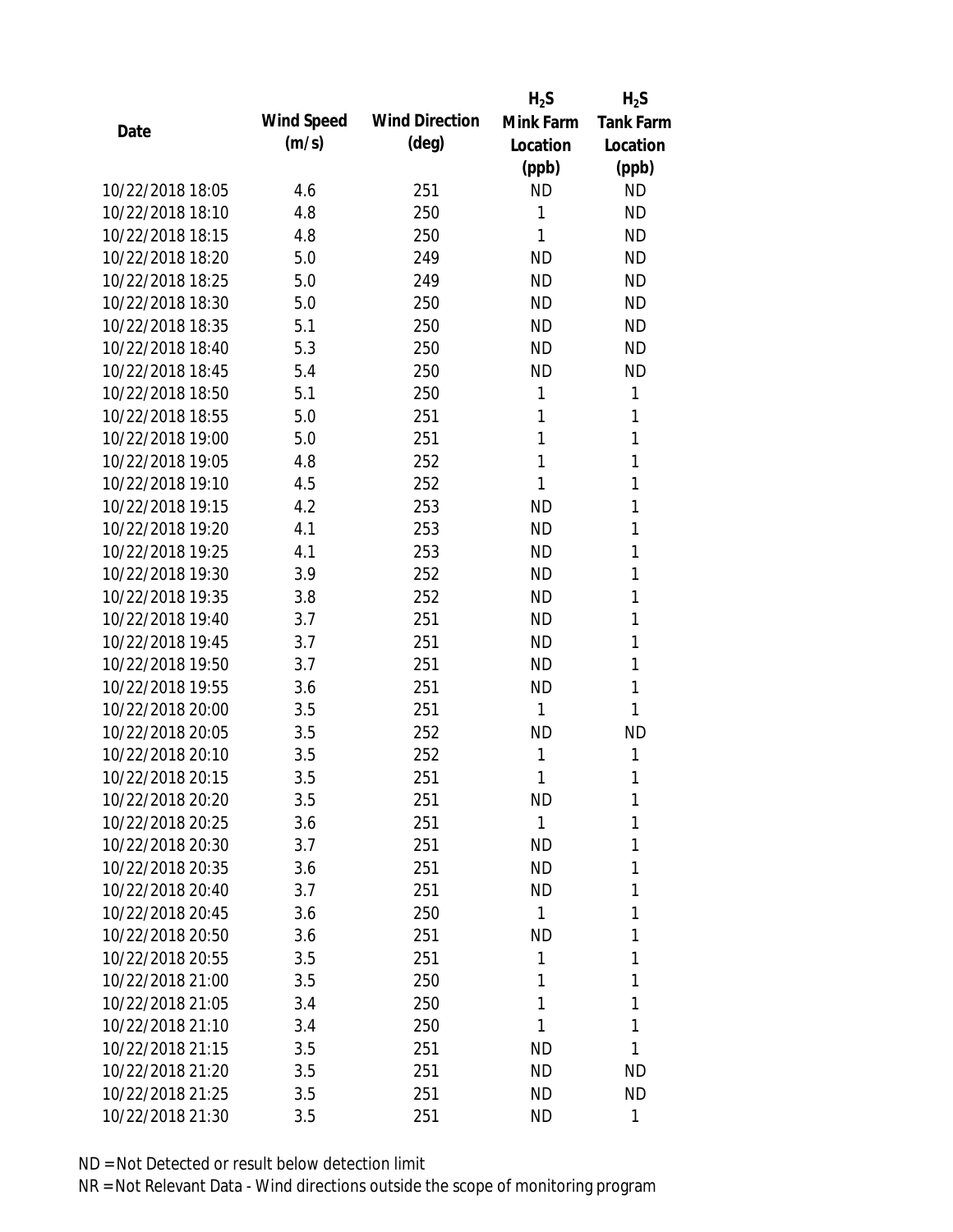|                  |            |                       | $H_2S$    | $H_2S$           |
|------------------|------------|-----------------------|-----------|------------------|
| Date             | Wind Speed | <b>Wind Direction</b> | Mink Farm | <b>Tank Farm</b> |
|                  | (m/s)      | $(\text{deg})$        | Location  | Location         |
|                  |            |                       | (ppb)     | (ppb)            |
| 10/22/2018 21:35 | 3.4        | 252                   | <b>ND</b> | 1                |
| 10/22/2018 21:40 | 3.2        | 253                   | <b>ND</b> | 1                |
| 10/22/2018 21:45 | 3.1        | 254                   | <b>ND</b> | 1                |
| 10/22/2018 21:50 | 3.1        | 256                   | <b>ND</b> | 1                |
| 10/22/2018 21:55 | 3.0        | 257                   | <b>ND</b> | 1                |
| 10/22/2018 22:00 | 3.1        | 258                   | <b>ND</b> | 1                |
| 10/22/2018 22:05 | 3.1        | 259                   | <b>ND</b> | 1                |
| 10/22/2018 22:10 | 3.3        | 260                   | <b>ND</b> | <b>ND</b>        |
| 10/22/2018 22:15 | 3.4        | 262                   | <b>ND</b> | 1                |
| 10/22/2018 22:20 | 3.4        | 263                   | <b>ND</b> | <b>ND</b>        |
| 10/22/2018 22:25 | 3.4        | 264                   | <b>ND</b> | <b>ND</b>        |
| 10/22/2018 22:30 | 3.3        | 266                   | 1         | 1                |
| 10/22/2018 22:35 | 3.4        | 267                   | 1         | 1                |
| 10/22/2018 22:40 | 3.4        | 269                   | <b>ND</b> | 1                |
| 10/22/2018 22:45 | 3.3        | 271                   | <b>ND</b> | 1                |
| 10/22/2018 22:50 | 3.2        | 272                   | <b>ND</b> | 1                |
| 10/22/2018 22:55 | 3.2        | 275                   | <b>ND</b> | 1                |
| 10/22/2018 23:00 | 3.2        | 278                   | 1         | <b>NR</b>        |
| 10/22/2018 23:05 | 3.2        | 281                   | 1         | <b>NR</b>        |
| 10/22/2018 23:10 | 3.3        | 283                   | 1         | <b>NR</b>        |
| 10/22/2018 23:15 | 3.3        | 284                   | 1         | <b>NR</b>        |
| 10/22/2018 23:20 | 3.3        | 286                   | 1         | <b>NR</b>        |
| 10/22/2018 23:25 | 3.3        | 285                   | 1         | <b>NR</b>        |
| 10/22/2018 23:30 | 3.2        | 284                   | 1         | <b>NR</b>        |
| 10/22/2018 23:35 | 3.1        | 281                   | 1         | <b>NR</b>        |
| 10/22/2018 23:40 | 3.0        | 280                   | 1         | <b>NR</b>        |
| 10/22/2018 23:45 | 2.9        | 278                   | 1         | <b>NR</b>        |
| 10/22/2018 23:50 | 2.8        | 278                   | 1         | <b>NR</b>        |
| 10/22/2018 23:55 | 2.8        | 279                   | 1         | <b>NR</b>        |
| 10/22/2018 24:00 | 2.8        | 281                   | 1         | <b>NR</b>        |
| 10/23/2018 00:05 | 2.9        | 283                   | 1         | <b>NR</b>        |
| 10/23/2018 00:10 | 3.0        | 286                   | 1         | <b>NR</b>        |
| 10/23/2018 00:15 | 3.1        | 288                   | 1         | <b>NR</b>        |
| 10/23/2018 00:20 | 3.2        | 289                   | 1         | <b>NR</b>        |
| 10/23/2018 00:25 | 3.3        | 290                   | 1         | <b>NR</b>        |
| 10/23/2018 00:30 | 3.3        | 291                   | 1         | <b>NR</b>        |
| 10/23/2018 00:35 | 3.3        | 291                   | 1         | <b>NR</b>        |
| 10/23/2018 00:40 | 3.3        | 292                   | 1         | <b>NR</b>        |
| 10/23/2018 00:45 | 3.2        | 293                   | 1         | <b>NR</b>        |
| 10/23/2018 00:50 | 3.1        | 293                   | 1         | <b>NR</b>        |
| 10/23/2018 00:55 | 3.2        | 294                   | 1         | <b>NR</b>        |
| 10/23/2018 01:00 | 3.2        | 294                   | 1         | <b>NR</b>        |
|                  |            |                       |           |                  |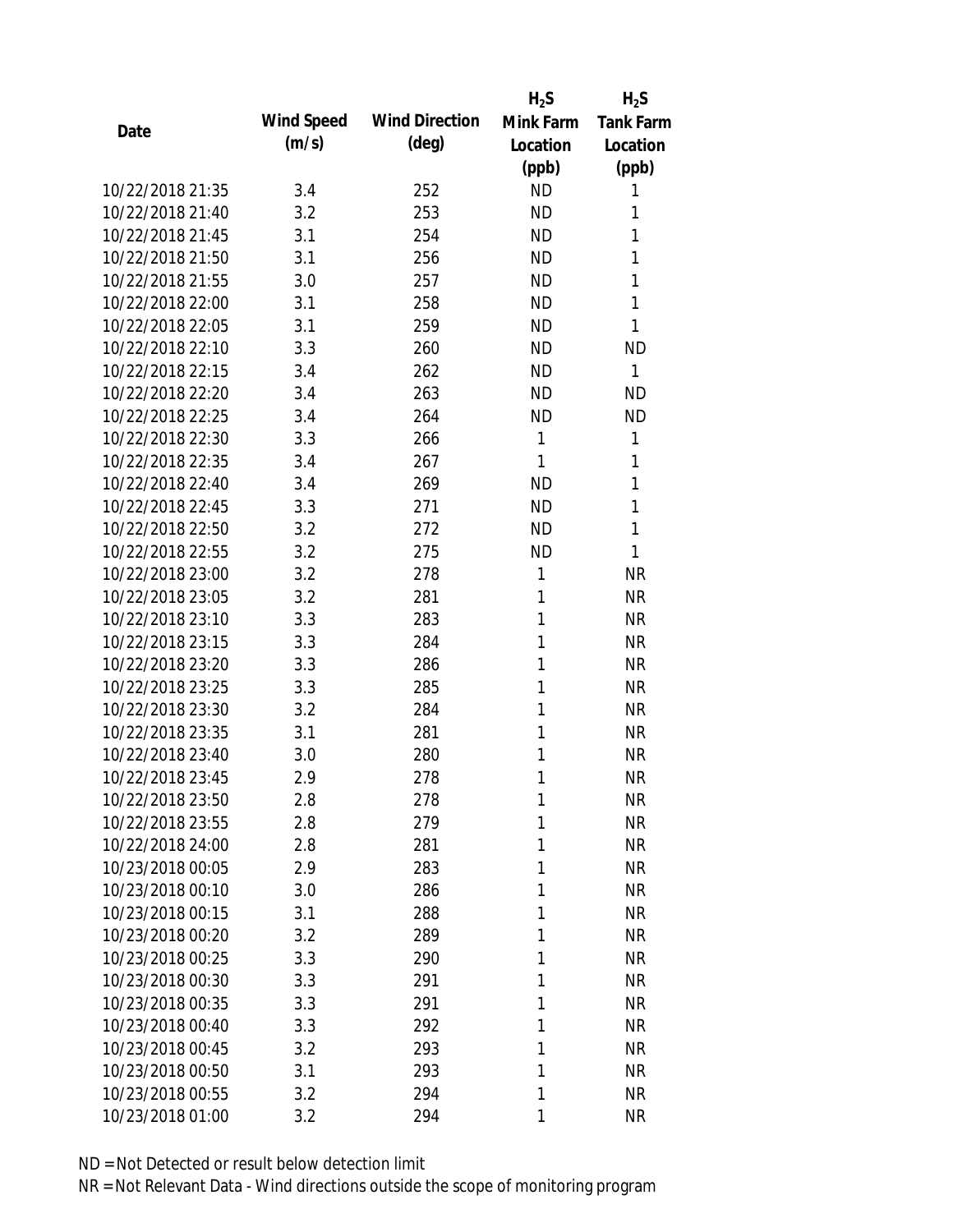|                  |            |                       | $H_2S$    | $H_2S$           |
|------------------|------------|-----------------------|-----------|------------------|
| Date             | Wind Speed | <b>Wind Direction</b> | Mink Farm | <b>Tank Farm</b> |
|                  | (m/s)      | $(\text{deg})$        | Location  | Location         |
|                  |            |                       | (ppb)     | (ppb)            |
| 10/23/2018 01:05 | 3.2        | 294                   | 1         | <b>NR</b>        |
| 10/23/2018 01:10 | 3.2        | 295                   | 1         | <b>NR</b>        |
| 10/23/2018 01:15 | 3.1        | 295                   | 1         | <b>NR</b>        |
| 10/23/2018 01:20 | 3.1        | 294                   | 1         | <b>NR</b>        |
| 10/23/2018 01:25 | 3.1        | 294                   | 1         | <b>NR</b>        |
| 10/23/2018 01:30 | 3.1        | 293                   | 1         | <b>NR</b>        |
| 10/23/2018 01:35 | 3.0        | 292                   | 1         | <b>NR</b>        |
| 10/23/2018 01:40 | 3.0        | 290                   | 1         | <b>NR</b>        |
| 10/23/2018 01:45 | 3.1        | 289                   | 1         | <b>NR</b>        |
| 10/23/2018 01:50 | 3.1        | 287                   | 1         | <b>NR</b>        |
| 10/23/2018 01:55 | 3.1        | 287                   | 1         | <b>NR</b>        |
| 10/23/2018 02:00 | 3.1        | 287                   | 1         | <b>NR</b>        |
| 10/23/2018 02:05 | 3.1        | 287                   | 1         | <b>NR</b>        |
| 10/23/2018 02:10 | 3.1        | 289                   | 1         | <b>NR</b>        |
| 10/23/2018 02:15 | 3.1        | 291                   | 1         | <b>NR</b>        |
| 10/23/2018 02:20 | 3.2        | 294                   | 1         | <b>NR</b>        |
| 10/23/2018 02:25 | 3.2        | 297                   | 1         | <b>NR</b>        |
| 10/23/2018 02:30 | 3.2        | 298                   | 1         | <b>NR</b>        |
| 10/23/2018 02:35 | 3.2        | 299                   | 1         | <b>NR</b>        |
| 10/23/2018 02:40 | 3.2        | 299                   | <b>ND</b> | <b>NR</b>        |
| 10/23/2018 02:45 | 3.3        | 299                   | <b>ND</b> | <b>NR</b>        |
| 10/23/2018 02:50 | 3.3        | 298                   | 1         | <b>NR</b>        |
| 10/23/2018 02:55 | 3.4        | 298                   | 1         | <b>NR</b>        |
| 10/23/2018 03:00 | 3.3        | 300                   | 1         | <b>NR</b>        |
| 10/23/2018 03:05 | 3.3        | 302                   | 1         | <b>NR</b>        |
| 10/23/2018 03:10 | 3.3        | 304                   | 1         | <b>NR</b>        |
| 10/23/2018 03:15 | 3.2        | 306                   | 1         | <b>NR</b>        |
| 10/23/2018 03:20 | 3.1        | 308                   | 1         | <b>NR</b>        |
| 10/23/2018 03:25 | 3.1        | 310                   | 1         | <b>NR</b>        |
| 10/23/2018 03:30 | 3.2        | 311                   | <b>ND</b> | <b>NR</b>        |
| 10/23/2018 03:35 | 3.3        | 311                   | 1         | <b>NR</b>        |
| 10/23/2018 03:40 | 3.3        | 311                   | 1         | <b>NR</b>        |
| 10/23/2018 03:45 | 3.4        | 311                   | 1         | <b>NR</b>        |
| 10/23/2018 03:50 | 3.5        | 311                   | <b>ND</b> | <b>NR</b>        |
| 10/23/2018 03:55 | 3.6        | 311                   | 1         | <b>NR</b>        |
| 10/23/2018 04:00 | 3.6        | 312                   | <b>ND</b> | <b>NR</b>        |
| 10/23/2018 04:05 | 3.7        | 313                   | <b>ND</b> | <b>NR</b>        |
| 10/23/2018 04:10 | 3.7        | 315                   | <b>ND</b> | <b>NR</b>        |
| 10/23/2018 04:15 | 3.7        | 317                   | 1         | <b>NR</b>        |
| 10/23/2018 04:20 | 3.7        | 320                   | 1         | <b>NR</b>        |
| 10/23/2018 04:25 | 3.7        | 323                   | <b>ND</b> | <b>NR</b>        |
| 10/23/2018 04:30 | 3.7        | 325                   | 1         | <b>NR</b>        |
|                  |            |                       |           |                  |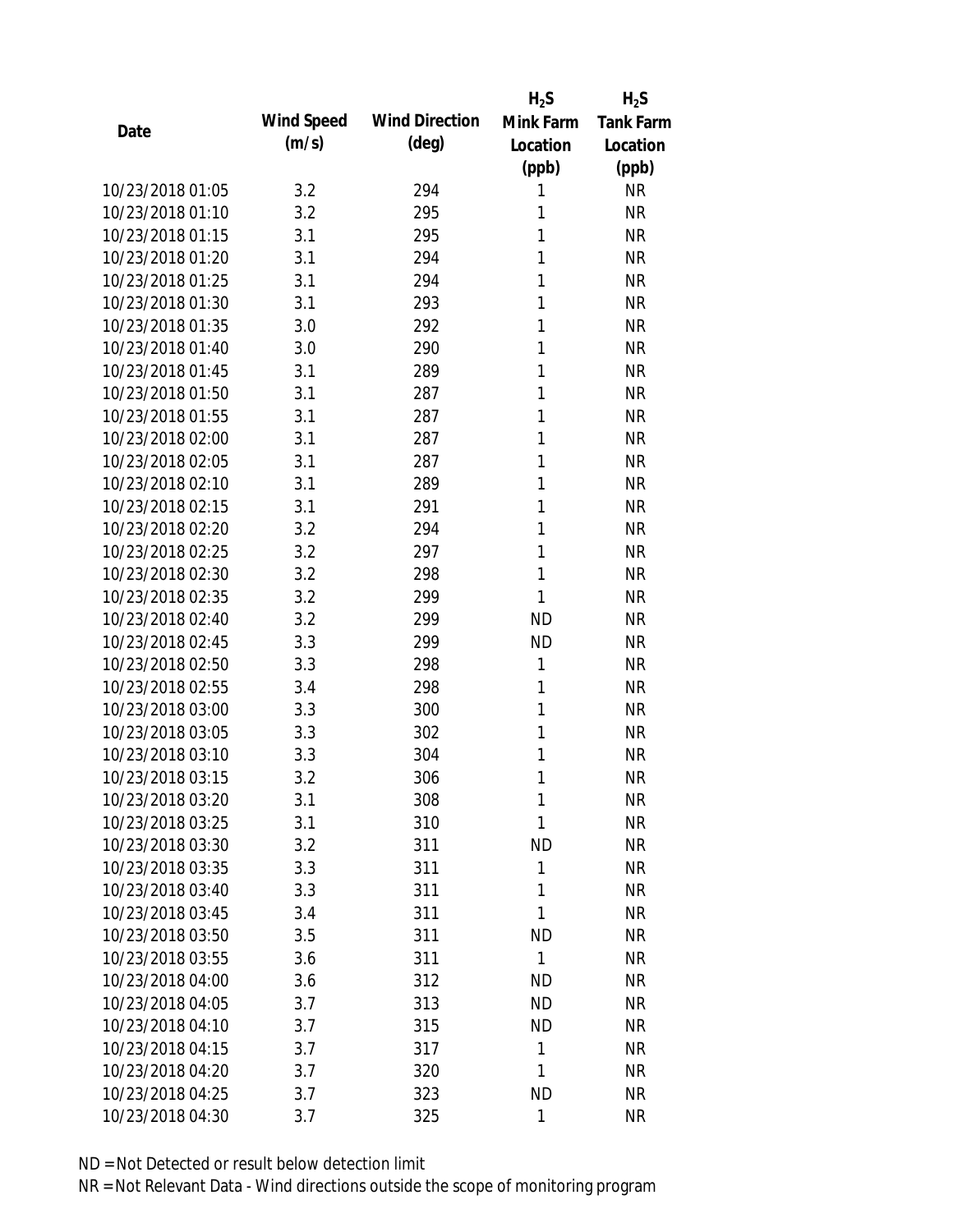|                  |            |                       | $H_2S$       | $H_2S$           |
|------------------|------------|-----------------------|--------------|------------------|
| Date             | Wind Speed | <b>Wind Direction</b> | Mink Farm    | <b>Tank Farm</b> |
|                  | (m/s)      | $(\text{deg})$        | Location     | Location         |
|                  |            |                       | (ppb)        | (ppb)            |
| 10/23/2018 04:35 | 3.6        | 328                   | 1            | <b>NR</b>        |
| 10/23/2018 04:40 | 3.7        | 330                   | 1            | <b>NR</b>        |
| 10/23/2018 04:45 | 3.7        | 331                   | $\mathbf{1}$ | <b>NR</b>        |
| 10/23/2018 04:50 | 3.7        | 331                   | <b>ND</b>    | <b>NR</b>        |
| 10/23/2018 04:55 | 3.7        | 331                   | <b>ND</b>    | <b>NR</b>        |
| 10/23/2018 05:00 | 3.6        | 332                   | <b>ND</b>    | <b>NR</b>        |
| 10/23/2018 05:05 | 3.6        | 332                   | <b>ND</b>    | <b>NR</b>        |
| 10/23/2018 05:10 | 3.5        | 332                   | <b>ND</b>    | <b>NR</b>        |
| 10/23/2018 05:15 | 3.5        | 331                   | <b>ND</b>    | <b>NR</b>        |
| 10/23/2018 05:20 | 3.5        | 331                   | <b>ND</b>    | <b>NR</b>        |
| 10/23/2018 05:25 | 3.5        | 331                   | <b>ND</b>    | <b>NR</b>        |
| 10/23/2018 05:30 | 3.6        | 331                   | 1            | <b>NR</b>        |
| 10/23/2018 05:35 | 3.7        | 331                   | $\mathbf{1}$ | <b>NR</b>        |
| 10/23/2018 05:40 | 3.7        | 331                   | $\mathbf{1}$ | <b>NR</b>        |
| 10/23/2018 05:45 | 3.7        | 331                   | <b>ND</b>    | <b>NR</b>        |
| 10/23/2018 05:50 | 3.6        | 332                   | <b>ND</b>    | <b>NR</b>        |
| 10/23/2018 05:55 | 3.5        | 331                   | <b>ND</b>    | <b>NR</b>        |
| 10/23/2018 06:00 | 3.4        | 331                   | <b>ND</b>    | <b>NR</b>        |
| 10/23/2018 06:05 | 3.3        | 331                   | <b>ND</b>    | <b>NR</b>        |
| 10/23/2018 06:10 | 3.3        | 331                   | <b>ND</b>    | <b>NR</b>        |
| 10/23/2018 06:15 | 3.3        | 332                   | <b>ND</b>    | <b>NR</b>        |
| 10/23/2018 06:20 | 3.3        | 333                   | <b>ND</b>    | <b>NR</b>        |
| 10/23/2018 06:25 | 3.2        | 333                   | <b>ND</b>    | <b>NR</b>        |
| 10/23/2018 06:30 | 3.2        | 333                   | <b>ND</b>    | <b>NR</b>        |
| 10/23/2018 06:35 | 3.2        | 333                   | <b>ND</b>    | <b>NR</b>        |
| 10/23/2018 06:40 | 3.3        | 333                   | 1            | <b>NR</b>        |
| 10/23/2018 06:45 | 3.3        | 333                   | 1            | <b>NR</b>        |
| 10/23/2018 06:50 | 3.1        | 331                   | <b>ND</b>    | <b>NR</b>        |
| 10/23/2018 06:55 | 3.0        | 329                   | <b>ND</b>    | <b>NR</b>        |
| 10/23/2018 07:00 | 2.9        | 328                   | <b>ND</b>    | <b>NR</b>        |
| 10/23/2018 07:05 | 2.9        | 328                   | <b>ND</b>    | <b>NR</b>        |
| 10/23/2018 07:10 | 2.8        | 328                   | <b>ND</b>    | NR               |
| 10/23/2018 07:15 | 2.8        | 328                   | <b>ND</b>    | <b>NR</b>        |
| 10/23/2018 07:20 | 3.0        | 329                   | <b>ND</b>    | <b>NR</b>        |
| 10/23/2018 07:25 | 3.2        | 330                   | ND           | <b>NR</b>        |
| 10/23/2018 07:30 | 3.2        | 331                   | <b>ND</b>    | <b>NR</b>        |
| 10/23/2018 07:35 | 3.3        | 332                   | ND.          | <b>NR</b>        |
| 10/23/2018 07:40 | 3.3        | 332                   | <b>ND</b>    | <b>NR</b>        |
| 10/23/2018 07:45 | 3.2        | 334                   | <b>ND</b>    | <b>NR</b>        |
| 10/23/2018 07:50 | 3.1        | 335                   | <b>ND</b>    | <b>NR</b>        |
| 10/23/2018 07:55 | 3.1        | 336                   | <b>ND</b>    | <b>NR</b>        |
| 10/23/2018 08:00 | 3.1        | 336                   | <b>ND</b>    | <b>NR</b>        |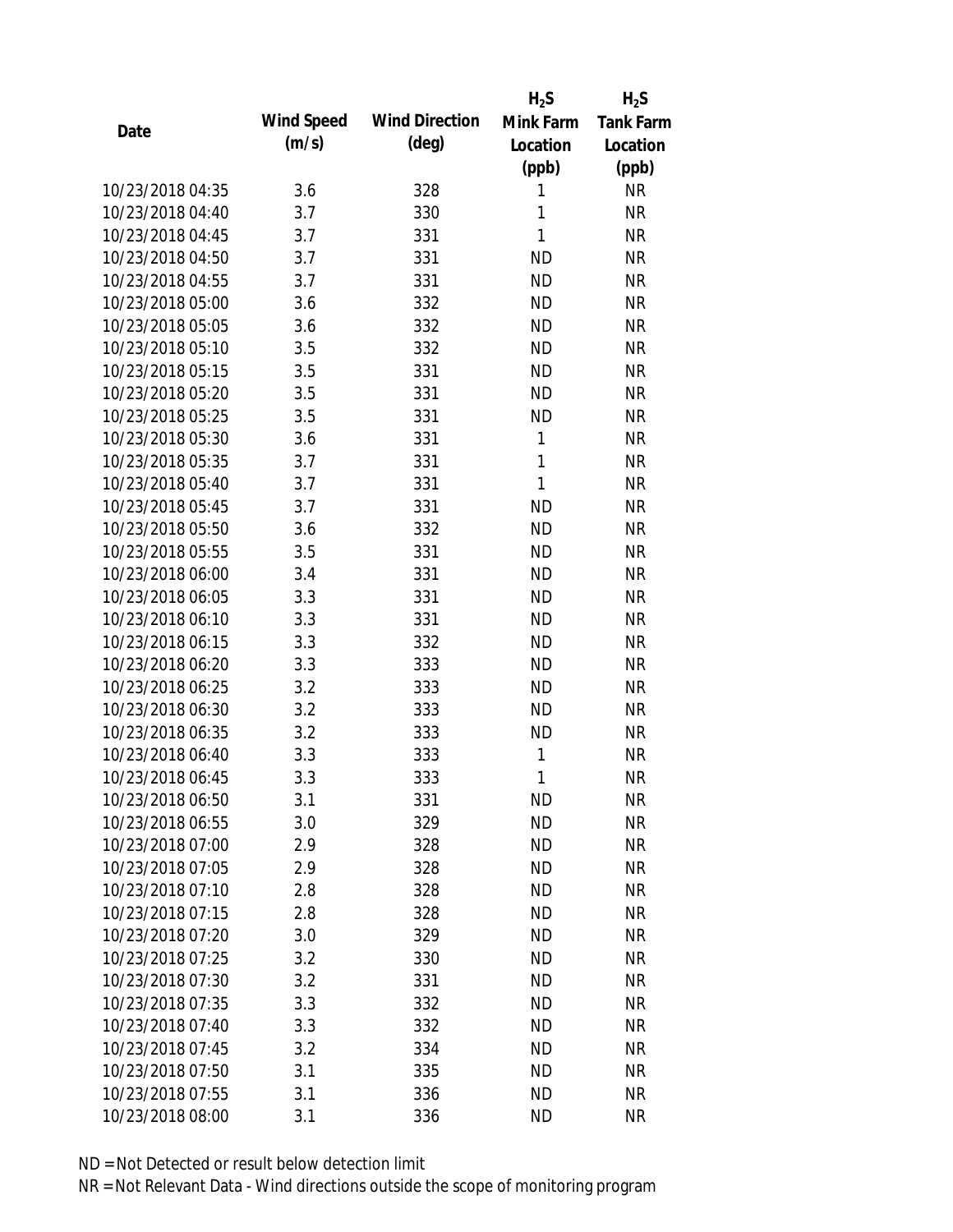|                  |            |                       | $H_2S$       | $H_2S$    |
|------------------|------------|-----------------------|--------------|-----------|
| Date             | Wind Speed | <b>Wind Direction</b> | Mink Farm    | Tank Farm |
|                  | (m/s)      | $(\text{deg})$        | Location     | Location  |
|                  |            |                       | (ppb)        | (ppb)     |
| 10/23/2018 08:05 | 3.0        | 336                   | 1            | <b>NR</b> |
| 10/23/2018 08:10 | 3.0        | 336                   | 1            | <b>NR</b> |
| 10/23/2018 08:15 | 3.2        | 335                   | 1            | <b>NR</b> |
| 10/23/2018 08:20 | 3.2        | 334                   | <b>ND</b>    | <b>NR</b> |
| 10/23/2018 08:25 | 3.1        | 335                   | <b>ND</b>    | <b>NR</b> |
| 10/23/2018 08:30 | 3.1        | 334                   | <b>ND</b>    | <b>NR</b> |
| 10/23/2018 08:35 | 3.2        | 335                   | <b>ND</b>    | <b>NR</b> |
| 10/23/2018 08:40 | 3.1        | 336                   | <b>ND</b>    | <b>NR</b> |
| 10/23/2018 08:45 | 3.1        | 338                   | <b>ND</b>    | <b>NR</b> |
| 10/23/2018 08:50 | 3.0        | 340                   | $\mathbf{1}$ | <b>NR</b> |
| 10/23/2018 08:55 | 3.2        | 342                   | $\mathbf{1}$ | <b>NR</b> |
| 10/23/2018 09:00 | 3.3        | 346                   | $\mathbf{1}$ | <b>NR</b> |
| 10/23/2018 09:05 | 3.4        | 349                   | <b>ND</b>    | <b>NR</b> |
| 10/23/2018 09:10 | 3.6        | 350                   | <b>ND</b>    | <b>NR</b> |
| 10/23/2018 09:15 | 3.5        | 352                   | <b>ND</b>    | <b>NR</b> |
| 10/23/2018 09:20 | 3.6        | 353                   | <b>ND</b>    | <b>NR</b> |
| 10/23/2018 09:25 | 3.6        | 355                   | <b>ND</b>    | <b>NR</b> |
| 10/23/2018 09:30 | 3.7        | 357                   | <b>ND</b>    | <b>NR</b> |
| 10/23/2018 09:35 | 3.8        | 357                   | 1            | <b>NR</b> |
| 10/23/2018 09:40 | 3.8        | 359                   | 1            | <b>NR</b> |
| 10/23/2018 09:45 | 3.7        | 359                   | $\mathbf{1}$ | <b>NR</b> |
| 10/23/2018 09:50 | 3.9        | 360                   | 1            | <b>NR</b> |
| 10/23/2018 09:55 | 3.9        | 1                     | 1            | <b>NR</b> |
| 10/23/2018 10:00 | 4.0        | $\overline{2}$        | 1            | <b>NR</b> |
| 10/23/2018 10:05 | 3.9        | $\overline{2}$        | <b>ND</b>    | <b>NR</b> |
| 10/23/2018 10:10 | 3.9        | 3                     | <b>ND</b>    | <b>NR</b> |
| 10/23/2018 10:15 | 4.0        | $\overline{4}$        | <b>ND</b>    | <b>NR</b> |
| 10/23/2018 10:20 | 4.0        | 5                     | <b>ND</b>    | <b>NR</b> |
| 10/23/2018 10:25 | 3.8        | 5                     | <b>ND</b>    | <b>NR</b> |
| 10/23/2018 10:30 | 3.8        | $\overline{4}$        | <b>ND</b>    | <b>NR</b> |
| 10/23/2018 10:35 | 3.8        | 8                     | <b>ND</b>    | <b>NR</b> |
| 10/23/2018 10:40 | 3.8        | 10                    | <b>ND</b>    | <b>NR</b> |
| 10/23/2018 10:45 | 3.7        | 13                    | <b>ND</b>    | <b>NR</b> |
| 10/23/2018 10:50 | 3.6        | 13                    | <b>ND</b>    | <b>NR</b> |
| 10/23/2018 10:55 | 3.6        | 12                    | ND           | <b>NR</b> |
| 10/23/2018 11:00 | 3.5        | 12                    | <b>ND</b>    | <b>NR</b> |
| 10/23/2018 11:05 | 3.4        | 10                    | 1            | <b>NR</b> |
| 10/23/2018 11:10 | 3.3        | 11                    | 1            | <b>NR</b> |
| 10/23/2018 11:15 | 3.3        | 6                     | 1            | <b>NR</b> |
| 10/23/2018 11:20 | 3.3        | 8                     | 1            | <b>NR</b> |
| 10/23/2018 11:25 | 3.1        | 11                    | 1            | <b>NR</b> |
| 10/23/2018 11:30 | 3.0        | 7                     | <b>ND</b>    | <b>NR</b> |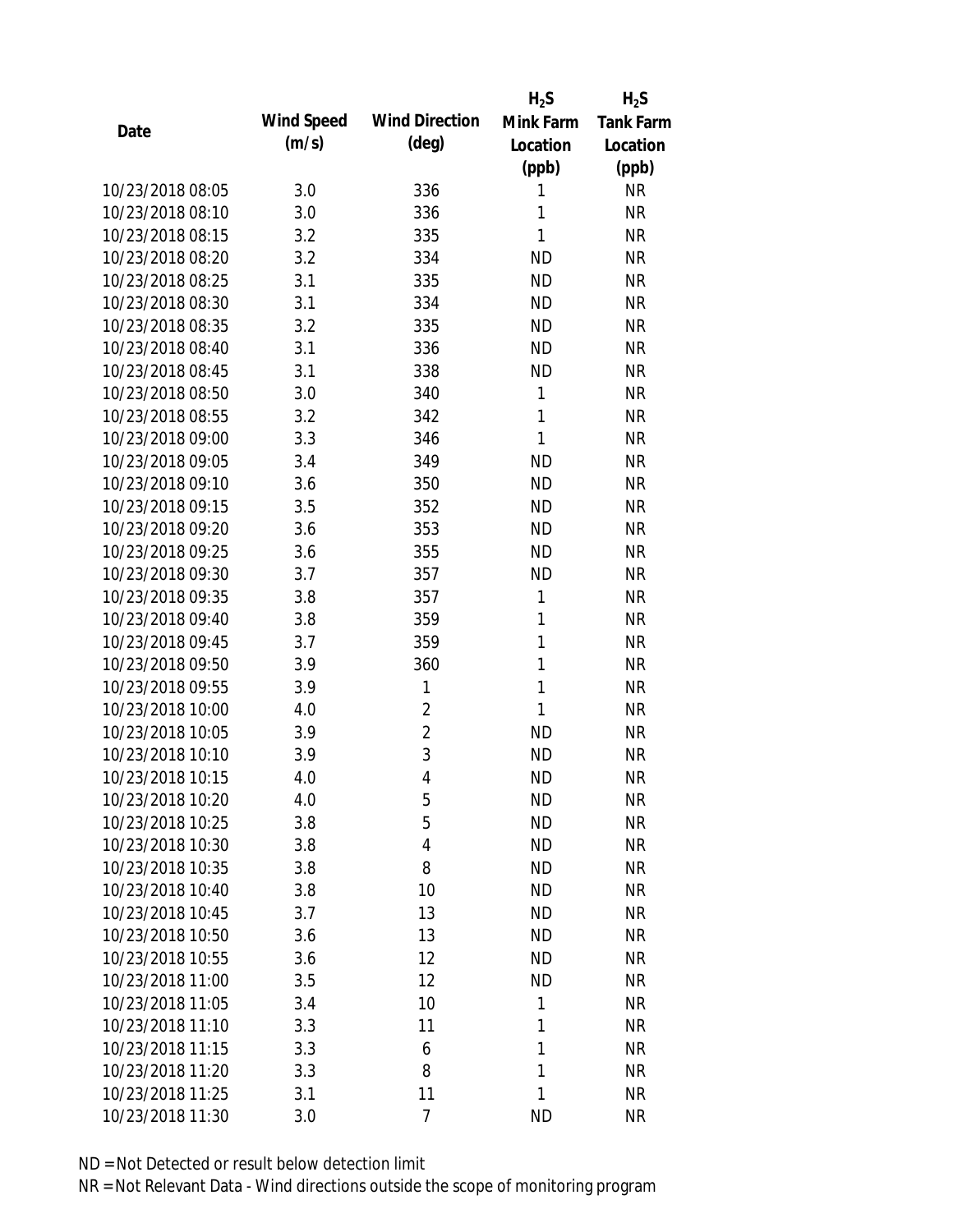|                  |            |                       | $H_2S$       | $H_2S$           |
|------------------|------------|-----------------------|--------------|------------------|
| Date             | Wind Speed | <b>Wind Direction</b> | Mink Farm    | <b>Tank Farm</b> |
|                  | (m/s)      | $(\text{deg})$        | Location     | Location         |
|                  |            |                       | (ppb)        | (ppb)            |
| 10/23/2018 11:35 | 3.0        | 7                     | <b>ND</b>    | <b>NR</b>        |
| 10/23/2018 11:40 | 2.9        | 6                     | <b>ND</b>    | <b>NR</b>        |
| 10/23/2018 11:45 | 2.7        | 4                     | <b>ND</b>    | <b>NR</b>        |
| 10/23/2018 11:50 | 2.6        | 358                   | <b>ND</b>    | <b>NR</b>        |
| 10/23/2018 11:55 | 2.6        | 356                   | <b>ND</b>    | <b>NR</b>        |
| 10/23/2018 12:00 | 2.8        | 357                   | 1            | <b>NR</b>        |
| 10/23/2018 12:05 | 2.5        | 357                   | 1            | <b>NR</b>        |
| 10/23/2018 12:10 | 2.7        | 355                   | <b>ND</b>    | <b>NR</b>        |
| 10/23/2018 12:15 | 2.9        | 3                     | <b>ND</b>    | <b>NR</b>        |
| 10/23/2018 12:20 | 2.9        | 6                     | <b>ND</b>    | <b>NR</b>        |
| 10/23/2018 12:25 | 2.9        | 5                     | 1            | <b>NR</b>        |
| 10/23/2018 12:30 | 2.8        | 4                     | <b>ND</b>    | <b>NR</b>        |
| 10/23/2018 12:35 | 2.8        | 1                     | <b>ND</b>    | <b>NR</b>        |
| 10/23/2018 12:40 | 2.8        | 359                   | <b>ND</b>    | <b>NR</b>        |
| 10/23/2018 12:45 | 2.9        | 349                   | 1            | <b>NR</b>        |
| 10/23/2018 12:50 | 2.6        | 346                   | 1            | <b>NR</b>        |
| 10/23/2018 12:55 | 2.7        | 339                   | 1            | <b>NR</b>        |
| 10/23/2018 13:00 | 2.8        | 338                   | $\mathbf{1}$ | <b>NR</b>        |
| 10/23/2018 13:05 | 2.8        | 338                   | $\mathbf{1}$ | <b>NR</b>        |
| 10/23/2018 13:10 | 2.6        | 334                   | $\mathbf{1}$ | <b>NR</b>        |
| 10/23/2018 13:15 | 2.6        | 334                   | 1            | <b>NR</b>        |
| 10/23/2018 13:20 | 2.9        | 329                   | <b>ND</b>    | <b>NR</b>        |
| 10/23/2018 13:25 | 3.0        | 327                   | <b>ND</b>    | <b>NR</b>        |
| 10/23/2018 13:30 | 3.2        | 327                   | <b>ND</b>    | <b>NR</b>        |
| 10/23/2018 13:35 | 3.2        | 326                   | <b>ND</b>    | <b>NR</b>        |
| 10/23/2018 13:40 | 3.4        | 329                   | <b>ND</b>    | <b>NR</b>        |
| 10/23/2018 13:45 | 3.3        | 330                   | <b>ND</b>    | <b>NR</b>        |
| 10/23/2018 13:50 | 3.2        | 338                   | <b>ND</b>    | <b>NR</b>        |
| 10/23/2018 13:55 | 3.2        | 341                   | <b>ND</b>    | <b>NR</b>        |
| 10/23/2018 14:00 | 3.1        | 341                   | 1            | <b>NR</b>        |
| 10/23/2018 14:05 | 3.2        | 343                   | 1            | <b>NR</b>        |
| 10/23/2018 14:10 | 3.2        | 346                   | <b>ND</b>    | <b>NR</b>        |
| 10/23/2018 14:15 | 3.1        | 354                   | <b>ND</b>    | <b>NR</b>        |
| 10/23/2018 14:20 | 2.9        | 353                   | <b>ND</b>    | <b>NR</b>        |
| 10/23/2018 14:25 | 2.8        | 355                   | <b>ND</b>    | <b>NR</b>        |
| 10/23/2018 14:30 | 3.0        | 354                   | <b>ND</b>    | <b>NR</b>        |
| 10/23/2018 14:35 | 3.0        | 353                   | ND           | <b>NR</b>        |
| 10/23/2018 14:40 | 2.9        | 349                   | <b>ND</b>    | <b>NR</b>        |
| 10/23/2018 14:45 | 3.0        | 342                   | <b>ND</b>    | <b>NR</b>        |
| 10/23/2018 14:50 | 3.1        | 342                   | <b>ND</b>    | <b>NR</b>        |
| 10/23/2018 14:55 | 3.2        | 345                   | <b>ND</b>    | <b>NR</b>        |
| 10/23/2018 15:00 | 2.9        | 351                   | <b>ND</b>    | <b>NR</b>        |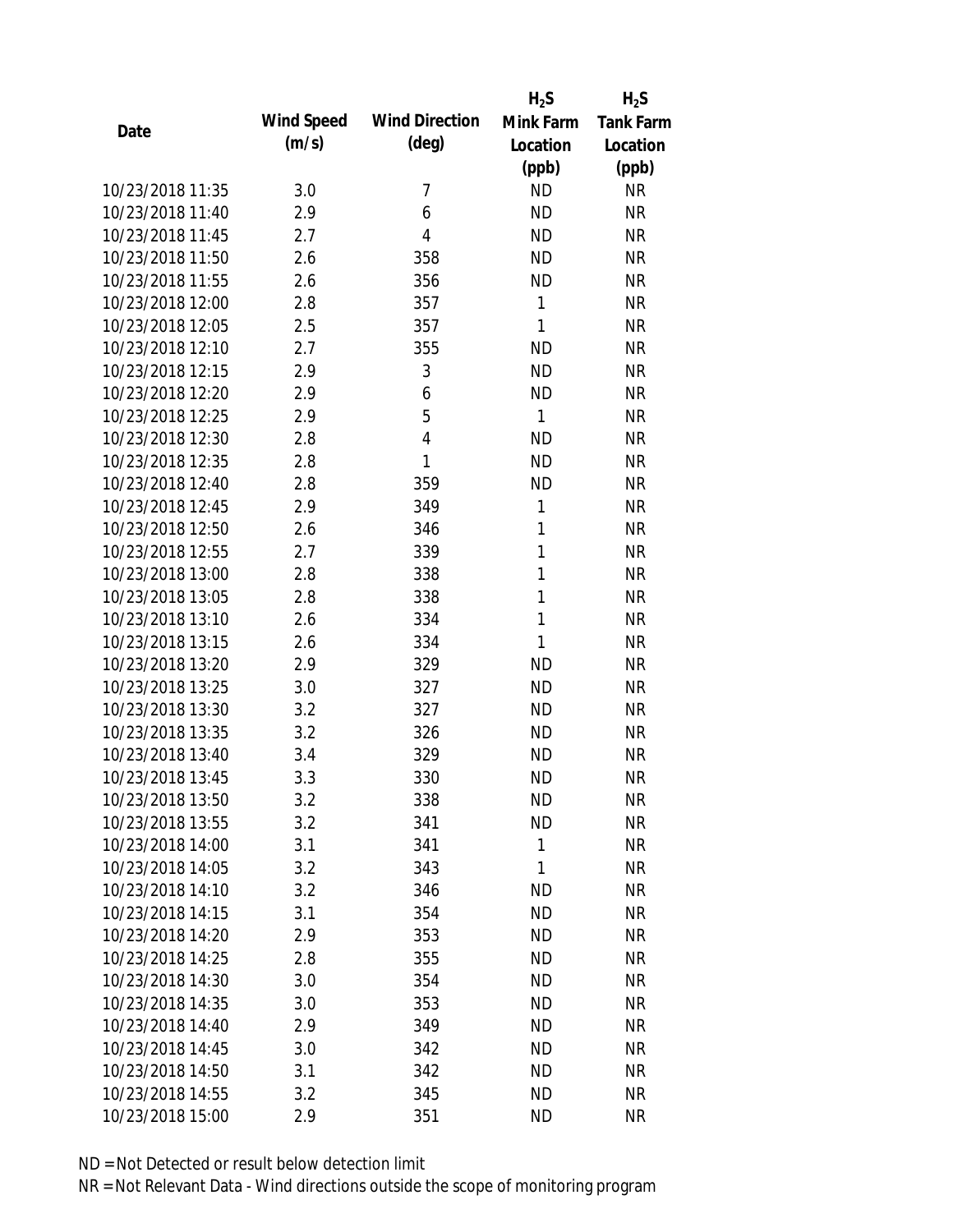|                  |            |                       | $H_2S$       | $H_2S$           |
|------------------|------------|-----------------------|--------------|------------------|
| Date             | Wind Speed | <b>Wind Direction</b> | Mink Farm    | <b>Tank Farm</b> |
|                  | (m/s)      | (deg)                 | Location     | Location         |
|                  |            |                       | (ppb)        | (ppb)            |
| 10/23/2018 15:05 | 2.9        | 351                   | <b>ND</b>    | <b>NR</b>        |
| 10/23/2018 15:10 | 2.9        | 353                   | 1            | <b>NR</b>        |
| 10/23/2018 15:15 | 2.8        | 357                   | $\mathbf{1}$ | <b>NR</b>        |
| 10/23/2018 15:20 | 2.7        | 3                     | $\mathbf{1}$ | <b>NR</b>        |
| 10/23/2018 15:25 | 2.6        | 3                     | $\mathbf{1}$ | <b>NR</b>        |
| 10/23/2018 15:30 | 2.5        | 359                   | 1            | <b>NR</b>        |
| 10/23/2018 15:35 | 2.5        | 359                   | <b>ND</b>    | <b>NR</b>        |
| 10/23/2018 15:40 | 2.5        | 354                   | <b>ND</b>    | <b>NR</b>        |
| 10/23/2018 15:45 | 2.5        | 350                   | <b>ND</b>    | <b>NR</b>        |
| 10/23/2018 15:50 | 2.5        | 347                   | <b>ND</b>    | <b>NR</b>        |
| 10/23/2018 15:55 | 2.6        | 345                   | <b>ND</b>    | <b>NR</b>        |
| 10/23/2018 16:00 | 2.7        | 347                   | <b>ND</b>    | <b>NR</b>        |
| 10/23/2018 16:05 | 2.9        | 352                   | <b>ND</b>    | <b>NR</b>        |
| 10/23/2018 16:10 | 2.9        | 1                     | ND           | <b>NR</b>        |
| 10/23/2018 16:15 | 3.1        | $\overline{7}$        | <b>ND</b>    | <b>NR</b>        |
| 10/23/2018 16:20 | 3.1        | 9                     | <b>ND</b>    | <b>NR</b>        |
| 10/23/2018 16:25 | 3.2        | 15                    | <b>ND</b>    | <b>NR</b>        |
| 10/23/2018 16:30 | 3.0        | 13                    | <b>ND</b>    | <b>NR</b>        |
| 10/23/2018 16:35 | 2.8        | 12                    | <b>ND</b>    | <b>NR</b>        |
| 10/23/2018 16:40 | 2.8        | 10                    | <b>ND</b>    | <b>NR</b>        |
| 10/23/2018 16:45 | 2.6        | 4                     | <b>ND</b>    | <b>NR</b>        |
| 10/23/2018 16:50 | 2.4        | 1                     | <b>ND</b>    | <b>NR</b>        |
| 10/23/2018 16:55 | 2.2        | 358                   | <b>ND</b>    | <b>NR</b>        |
| 10/23/2018 17:00 | 2.0        | 358                   | $\mathbf{1}$ | <b>NR</b>        |
| 10/23/2018 17:05 | 2.0        | 358                   | 1            | <b>NR</b>        |
| 10/23/2018 17:10 | 1.8        | 354                   | 1            | <b>NR</b>        |
| 10/23/2018 17:15 | 1.9        | 358                   | <b>ND</b>    | <b>NR</b>        |
| 10/23/2018 17:20 | 1.9        | 2                     | <b>ND</b>    | <b>NR</b>        |
| 10/23/2018 17:25 | 2.2        | 13                    | <b>ND</b>    | <b>NR</b>        |
| 10/23/2018 17:30 | 2.4        | 28                    | <b>NR</b>    | <b>NR</b>        |
| 10/23/2018 17:35 | 2.4        | 42                    | <b>NR</b>    | <b>NR</b>        |
| 10/23/2018 17:40 | 2.5        | 59                    | <b>NR</b>    | <b>NR</b>        |
| 10/23/2018 17:45 | 2.4        | 72                    | <b>NR</b>    | <b>NR</b>        |
| 10/23/2018 17:50 | 2.3        | 81                    | <b>NR</b>    | <b>NR</b>        |
| 10/23/2018 17:55 | 2.1        | 82                    | <b>NR</b>    | NR               |
| 10/23/2018 18:00 | 2.0        | 82                    | <b>NR</b>    | <b>NR</b>        |
| 10/23/2018 18:05 | 2.0        | 88                    | <b>NR</b>    | <b>NR</b>        |
| 10/23/2018 18:10 | 2.0        | 86                    | <b>NR</b>    | <b>NR</b>        |
| 10/23/2018 18:15 | 2.0        | 85                    | <b>NR</b>    | NR               |
| 10/23/2018 18:20 | 1.9        | 83                    | <b>NR</b>    | <b>NR</b>        |
| 10/23/2018 18:25 | 1.9        | 82                    | <b>NR</b>    | <b>NR</b>        |
| 10/23/2018 18:30 | 1.9        | 81                    | <b>NR</b>    | <b>NR</b>        |
|                  |            |                       |              |                  |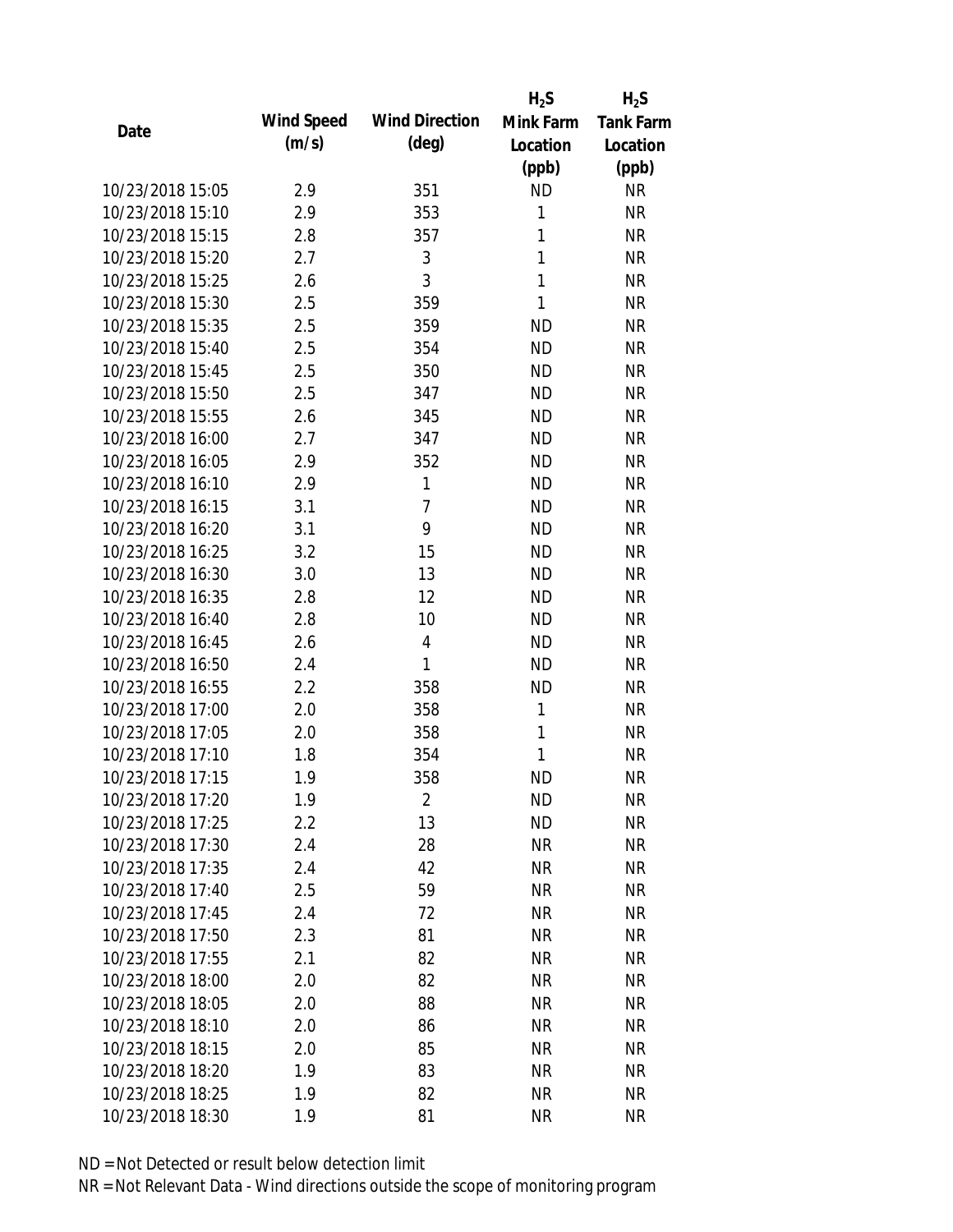|                  |            |                       | $H_2S$    | $H_2S$           |
|------------------|------------|-----------------------|-----------|------------------|
| Date             | Wind Speed | <b>Wind Direction</b> | Mink Farm | <b>Tank Farm</b> |
|                  | (m/s)      | $(\text{deg})$        | Location  | Location         |
|                  |            |                       | (ppb)     | (ppb)            |
| 10/23/2018 18:35 | 1.9        | 79                    | <b>NR</b> | <b>NR</b>        |
| 10/23/2018 18:40 | 1.8        | 79                    | <b>NR</b> | <b>NR</b>        |
| 10/23/2018 18:45 | 1.7        | 80                    | <b>NR</b> | <b>NR</b>        |
| 10/23/2018 18:50 | 1.8        | 82                    | <b>NR</b> | <b>NR</b>        |
| 10/23/2018 18:55 | 1.8        | 85                    | <b>NR</b> | <b>NR</b>        |
| 10/23/2018 19:00 | 1.8        | 89                    | <b>NR</b> | <b>NR</b>        |
| 10/23/2018 19:05 | 1.8        | 89                    | <b>NR</b> | <b>NR</b>        |
| 10/23/2018 19:10 | 2.0        | 91                    | <b>NR</b> | <b>NR</b>        |
| 10/23/2018 19:15 | 2.1        | 90                    | <b>NR</b> | <b>NR</b>        |
| 10/23/2018 19:20 | 2.1        | 90                    | <b>NR</b> | <b>NR</b>        |
| 10/23/2018 19:25 | 2.1        | 90                    | <b>NR</b> | <b>NR</b>        |
| 10/23/2018 19:30 | 2.1        | 88                    | <b>NR</b> | <b>NR</b>        |
| 10/23/2018 19:35 | 2.1        | 88                    | <b>NR</b> | <b>NR</b>        |
| 10/23/2018 19:40 | 2.0        | 88                    | <b>NR</b> | <b>NR</b>        |
| 10/23/2018 19:45 | 2.0        | 89                    | <b>NR</b> | <b>NR</b>        |
| 10/23/2018 19:50 | 2.0        | 88                    | <b>NR</b> | <b>NR</b>        |
| 10/23/2018 19:55 | 2.0        | 84                    | <b>NR</b> | <b>NR</b>        |
| 10/23/2018 20:00 | 1.9        | 80                    | <b>NR</b> | <b>NR</b>        |
| 10/23/2018 20:05 | 1.8        | 74                    | <b>NR</b> | <b>NR</b>        |
| 10/23/2018 20:10 | 1.7        | 69                    | <b>NR</b> | <b>NR</b>        |
| 10/23/2018 20:15 | 1.5        | 63                    | <b>NR</b> | <b>NR</b>        |
| 10/23/2018 20:20 | 1.4        | 59                    | <b>NR</b> | <b>NR</b>        |
| 10/23/2018 20:25 | 1.3        | 58                    | <b>NR</b> | <b>NR</b>        |
| 10/23/2018 20:30 | 1.2        | 60                    | <b>NR</b> | <b>NR</b>        |
| 10/23/2018 20:35 | 1.1        | 65                    | <b>NR</b> | <b>NR</b>        |
| 10/23/2018 20:40 | 1.1        | 69                    | <b>NR</b> | <b>NR</b>        |
| 10/23/2018 20:45 | 1.1        | 73                    | <b>NR</b> | <b>NR</b>        |
| 10/23/2018 20:50 | 1.1        | 77                    | <b>NR</b> | <b>NR</b>        |
| 10/23/2018 20:55 | 1.1        | 77                    | <b>NR</b> | <b>NR</b>        |
| 10/23/2018 21:00 | 1.2        | 74                    | <b>NR</b> | <b>NR</b>        |
| 10/23/2018 21:05 | 1.1        | 71                    | <b>NR</b> | <b>NR</b>        |
| 10/23/2018 21:10 | 1.0        | 67                    | <b>NR</b> | <b>NR</b>        |
| 10/23/2018 21:15 | 1.0        | 62                    | <b>NR</b> | <b>NR</b>        |
| 10/23/2018 21:20 | 0.9        | 59                    | <b>NR</b> | <b>NR</b>        |
| 10/23/2018 21:25 | 0.9        | 58                    | <b>NR</b> | NR               |
| 10/23/2018 21:30 | 0.8        | 60                    | <b>NR</b> | <b>NR</b>        |
| 10/23/2018 21:35 | 0.9        | 62                    | <b>NR</b> | <b>NR</b>        |
| 10/23/2018 21:40 | 0.9        | 66                    | <b>NR</b> | <b>NR</b>        |
| 10/23/2018 21:45 | 0.9        | 67                    | <b>NR</b> | NR               |
| 10/23/2018 21:50 | 1.0        | 66                    | <b>NR</b> | <b>NR</b>        |
| 10/23/2018 21:55 | 1.0        | 65                    | <b>NR</b> | <b>NR</b>        |
| 10/23/2018 22:00 | 1.0        | 63                    | <b>NR</b> | <b>NR</b>        |
|                  |            |                       |           |                  |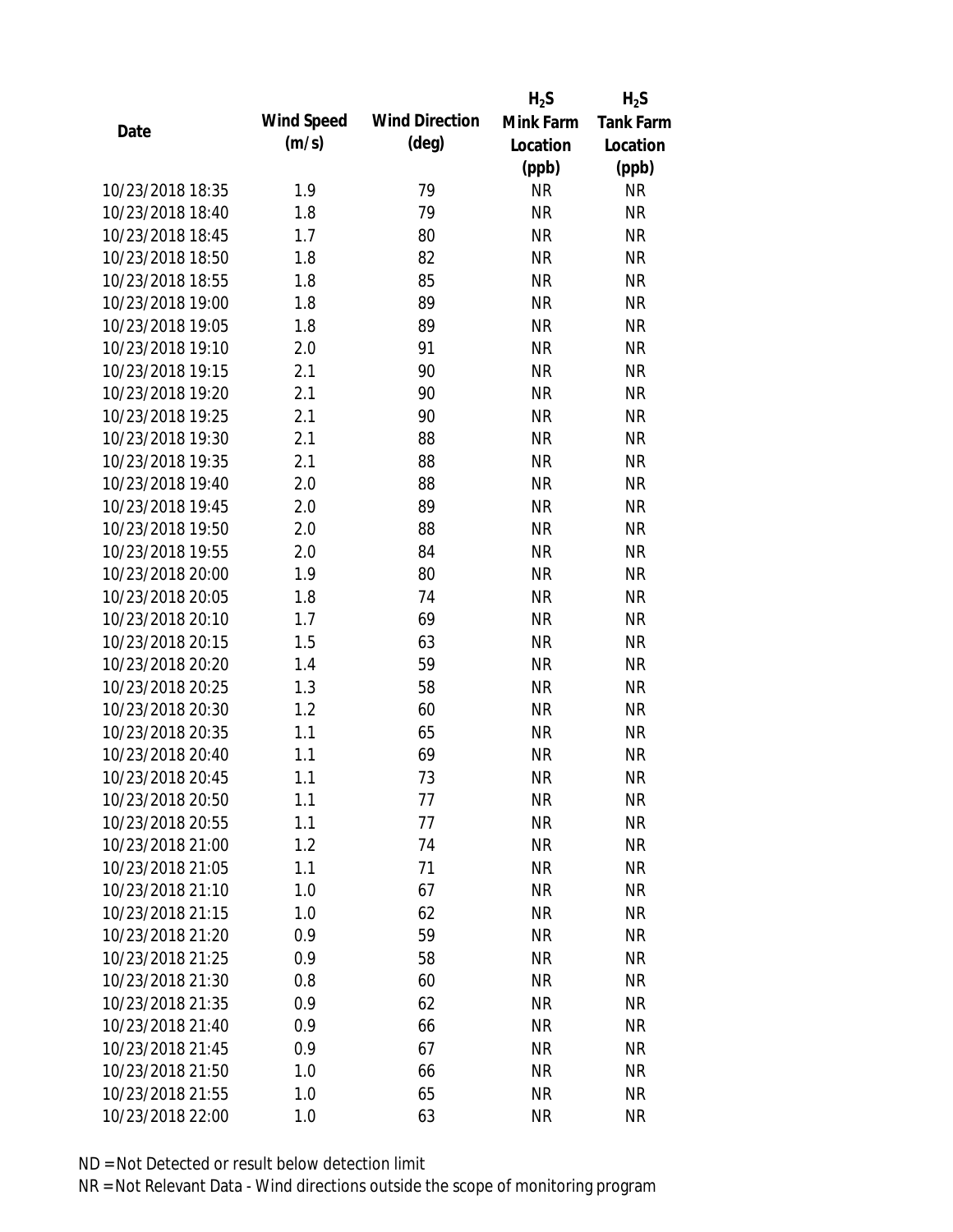|                  |            |                       | $H_2S$    | $H_2S$           |
|------------------|------------|-----------------------|-----------|------------------|
| Date             | Wind Speed | <b>Wind Direction</b> | Mink Farm | <b>Tank Farm</b> |
|                  | (m/s)      | $(\text{deg})$        | Location  | Location         |
|                  |            |                       | (ppb)     | (ppb)            |
| 10/23/2018 22:05 | 1.1        | 61                    | <b>NR</b> | <b>NR</b>        |
| 10/23/2018 22:10 | 1.0        | 61                    | <b>NR</b> | <b>NR</b>        |
| 10/23/2018 22:15 | 1.0        | 61                    | <b>NR</b> | <b>NR</b>        |
| 10/23/2018 22:20 | 1.0        | 59                    | <b>NR</b> | <b>NR</b>        |
| 10/23/2018 22:25 | 1.0        | 59                    | <b>NR</b> | <b>NR</b>        |
| 10/23/2018 22:30 | 1.0        | 60                    | <b>NR</b> | <b>NR</b>        |
| 10/23/2018 22:35 | 1.0        | 61                    | <b>NR</b> | <b>NR</b>        |
| 10/23/2018 22:40 | 0.9        | 59                    | <b>NR</b> | <b>NR</b>        |
| 10/23/2018 22:45 | 0.9        | 59                    | <b>NR</b> | <b>NR</b>        |
| 10/23/2018 22:50 | 0.9        | 63                    | <b>NR</b> | <b>NR</b>        |
| 10/23/2018 22:55 | 1.0        | 65                    | <b>NR</b> | <b>NR</b>        |
| 10/23/2018 23:00 | 1.1        | 63                    | <b>NR</b> | <b>NR</b>        |
| 10/23/2018 23:05 | 1.1        | 61                    | <b>NR</b> | <b>NR</b>        |
| 10/23/2018 23:10 | 1.2        | 61                    | <b>NR</b> | <b>NR</b>        |
| 10/23/2018 23:15 | 1.2        | 60                    | <b>NR</b> | <b>NR</b>        |
| 10/23/2018 23:20 | 1.2        | 57                    | <b>NR</b> | <b>NR</b>        |
| 10/23/2018 23:25 | 1.1        | 57                    | <b>NR</b> | <b>NR</b>        |
| 10/23/2018 23:30 | 1.0        | 57                    | <b>NR</b> | <b>NR</b>        |
| 10/23/2018 23:35 | 1.0        | 57                    | <b>NR</b> | <b>NR</b>        |
| 10/23/2018 23:40 | 1.1        | 56                    | <b>NR</b> | <b>NR</b>        |
| 10/23/2018 23:45 | 1.1        | 55                    | <b>NR</b> | <b>NR</b>        |
| 10/23/2018 23:50 | 1.1        | 55                    | <b>NR</b> | <b>NR</b>        |
| 10/23/2018 23:55 | 1.3        | 54                    | <b>NR</b> | <b>NR</b>        |
| 10/23/2018 24:00 | 1.3        | 54                    | <b>NR</b> | <b>NR</b>        |
| 10/24/2018 00:05 | 1.4        | 53                    | <b>NR</b> | <b>NR</b>        |
| 10/24/2018 00:10 | 1.3        | 54                    | <b>NR</b> | <b>NR</b>        |
| 10/24/2018 00:15 | 1.4        | 54                    | <b>NR</b> | <b>NR</b>        |
| 10/24/2018 00:20 | 1.4        | 54                    | <b>NR</b> | <b>NR</b>        |
| 10/24/2018 00:25 | 1.4        | 54                    | <b>NR</b> | <b>NR</b>        |
| 10/24/2018 00:30 | 1.5        | 53                    | <b>NR</b> | <b>NR</b>        |
| 10/24/2018 00:35 | 1.5        | 53                    | <b>NR</b> | <b>NR</b>        |
| 10/24/2018 00:40 | 1.5        | 52                    | <b>NR</b> | <b>NR</b>        |
| 10/24/2018 00:45 | 1.6        | 51                    | <b>NR</b> | <b>NR</b>        |
| 10/24/2018 00:50 | 1.6        | 51                    | <b>NR</b> | <b>NR</b>        |
| 10/24/2018 00:55 | 1.4        | 51                    | <b>NR</b> | <b>NR</b>        |
| 10/24/2018 01:00 | 1.4        | 54                    | <b>NR</b> | <b>NR</b>        |
| 10/24/2018 01:05 | 1.3        | 57                    | <b>NR</b> | <b>NR</b>        |
| 10/24/2018 01:10 | 1.2        | 58                    | <b>NR</b> | <b>NR</b>        |
| 10/24/2018 01:15 | 1.1        | 58                    | <b>NR</b> | NR               |
| 10/24/2018 01:20 | 1.1        | 55                    | <b>NR</b> | <b>NR</b>        |
| 10/24/2018 01:25 | 1.1        | 50                    | <b>NR</b> | <b>NR</b>        |
| 10/24/2018 01:30 | 1.0        | 44                    | <b>NR</b> | <b>NR</b>        |
|                  |            |                       |           |                  |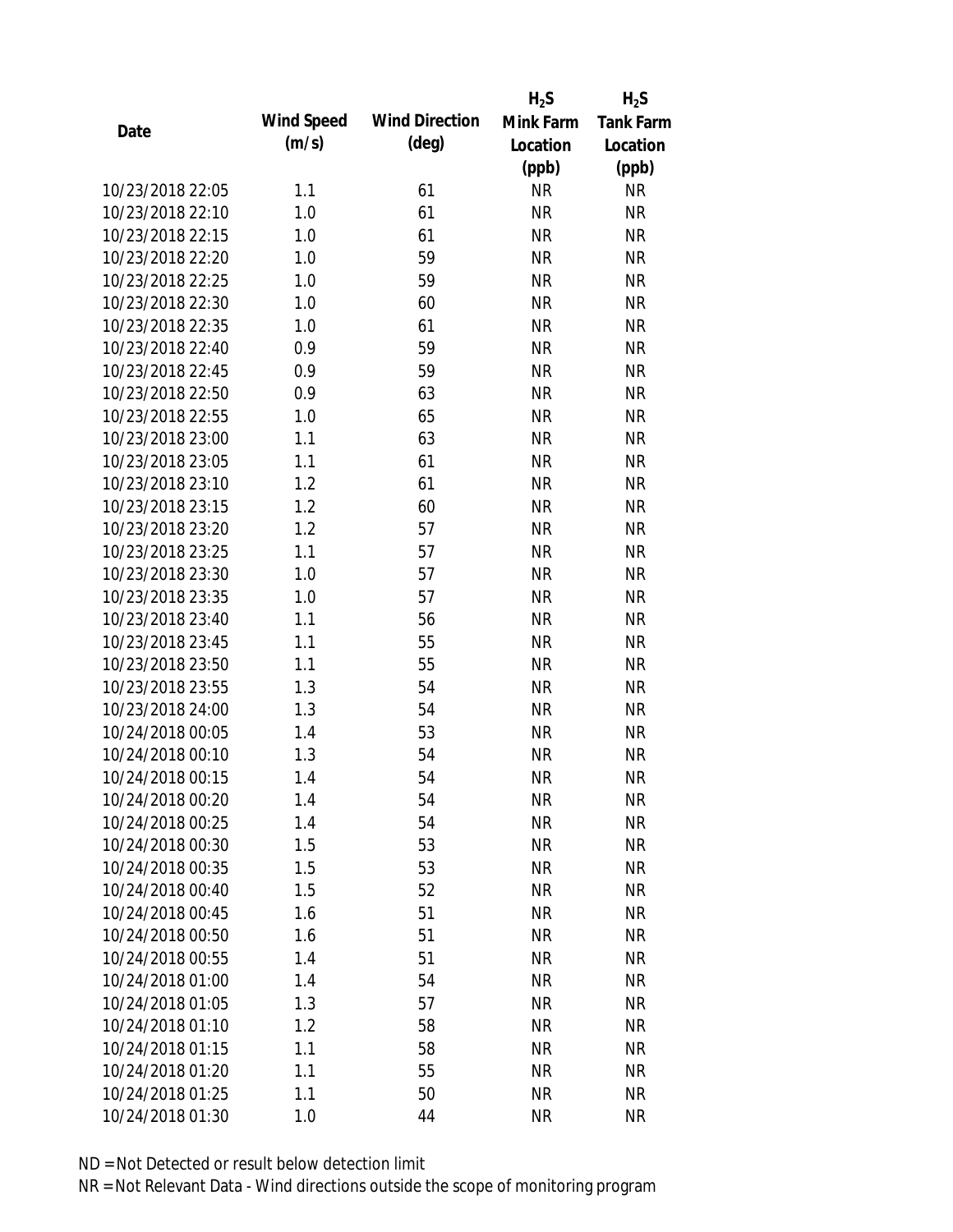|                  |            |                       | $H_2S$       | $H_2S$           |
|------------------|------------|-----------------------|--------------|------------------|
| Date             | Wind Speed | <b>Wind Direction</b> | Mink Farm    | <b>Tank Farm</b> |
|                  | (m/s)      | $(\text{deg})$        | Location     | Location         |
|                  |            |                       | (ppb)        | (ppb)            |
| 10/24/2018 01:35 | 0.8        | 39                    | <b>ND</b>    | <b>NR</b>        |
| 10/24/2018 01:40 | 0.6        | 35                    | <b>ND</b>    | <b>NR</b>        |
| 10/24/2018 01:45 | 0.6        | 29                    | <b>ND</b>    | <b>NR</b>        |
| 10/24/2018 01:50 | 0.7        | 27                    | <b>ND</b>    | <b>NR</b>        |
| 10/24/2018 01:55 | 0.7        | 26                    | <b>ND</b>    | <b>NR</b>        |
| 10/24/2018 02:00 | 0.9        | 29                    | 1            | <b>NR</b>        |
| 10/24/2018 02:05 | 1.1        | 29                    | <b>ND</b>    | <b>NR</b>        |
| 10/24/2018 02:10 | 1.3        | 27                    | $\mathbf{1}$ | <b>NR</b>        |
| 10/24/2018 02:15 | 1.3        | 25                    | <b>ND</b>    | <b>NR</b>        |
| 10/24/2018 02:20 | 1.2        | 21                    | <b>ND</b>    | <b>NR</b>        |
| 10/24/2018 02:25 | 1.2        | 15                    | <b>ND</b>    | <b>NR</b>        |
| 10/24/2018 02:30 | 1.1        | 9                     | <b>ND</b>    | <b>NR</b>        |
| 10/24/2018 02:35 | 0.9        | 5                     | <b>ND</b>    | <b>NR</b>        |
| 10/24/2018 02:40 | 0.8        | 3                     | <b>ND</b>    | <b>NR</b>        |
| 10/24/2018 02:45 | 0.8        | 8                     | <b>ND</b>    | <b>NR</b>        |
| 10/24/2018 02:50 | 0.9        | 13                    | <b>ND</b>    | <b>NR</b>        |
| 10/24/2018 02:55 | 0.9        | 18                    | <b>ND</b>    | <b>NR</b>        |
| 10/24/2018 03:00 | 0.9        | 22                    | <b>ND</b>    | <b>NR</b>        |
| 10/24/2018 03:05 | 1.0        | 21                    | <b>ND</b>    | <b>NR</b>        |
| 10/24/2018 03:10 | 1.0        | 21                    | 1            | <b>NR</b>        |
| 10/24/2018 03:15 | 0.8        | 19                    | 1            | <b>NR</b>        |
| 10/24/2018 03:20 | 0.5        | 17                    | $\mathbf{1}$ | <b>NR</b>        |
| 10/24/2018 03:25 | 0.3        | 14                    | $\mathbf{1}$ | <b>NR</b>        |
| 10/24/2018 03:30 | 0.2        | 13                    | 1            | <b>NR</b>        |
| 10/24/2018 03:35 | 0.1        | $\overline{2}$        | <b>ND</b>    | <b>NR</b>        |
| 10/24/2018 03:40 | 0.1        | 349                   | <b>ND</b>    | <b>NR</b>        |
| 10/24/2018 03:45 | 0.0        | 348                   | <b>ND</b>    | <b>NR</b>        |
| 10/24/2018 03:50 | 0.1        | 349                   | ND           | <b>NR</b>        |
| 10/24/2018 03:55 | 0.3        | 11                    | <b>ND</b>    | <b>NR</b>        |
| 10/24/2018 04:00 | 0.5        | 15                    | <b>ND</b>    | <b>NR</b>        |
| 10/24/2018 04:05 | 0.5        | 19                    | <b>ND</b>    | <b>NR</b>        |
| 10/24/2018 04:10 | 0.5        | 18                    | <b>ND</b>    | <b>NR</b>        |
| 10/24/2018 04:15 | 0.5        | 18                    | <b>ND</b>    | <b>NR</b>        |
| 10/24/2018 04:20 | 0.5        | 19                    | <b>ND</b>    | <b>NR</b>        |
| 10/24/2018 04:25 | 0.6        | 28                    | <b>ND</b>    | <b>NR</b>        |
| 10/24/2018 04:30 | 0.8        | 104                   | <b>NR</b>    | <b>NR</b>        |
| 10/24/2018 04:35 | 1.1        | 126                   | <b>NR</b>    | <b>NR</b>        |
| 10/24/2018 04:40 | 1.5        | 128                   | <b>NR</b>    | <b>NR</b>        |
| 10/24/2018 04:45 | 1.9        | 128                   | <b>NR</b>    | NR               |
| 10/24/2018 04:50 | 2.2        | 130                   | <b>NR</b>    | <b>NR</b>        |
| 10/24/2018 04:55 | 2.2        | 132                   | <b>NR</b>    | NR               |
| 10/24/2018 05:00 | 2.1        | 132                   | <b>NR</b>    | <b>NR</b>        |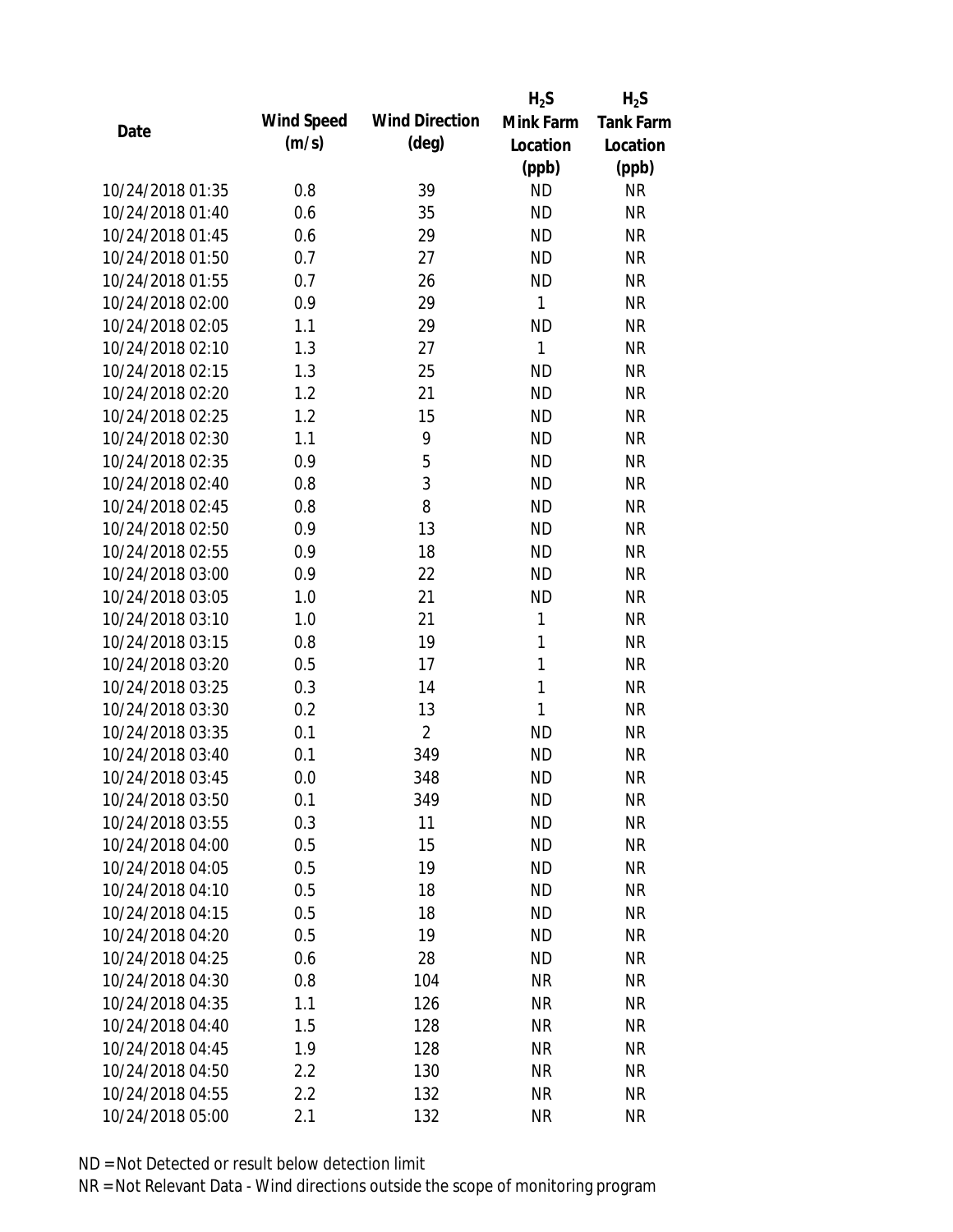|                  |            |                       | $H_2S$    | $H_2S$           |
|------------------|------------|-----------------------|-----------|------------------|
| Date             | Wind Speed | <b>Wind Direction</b> | Mink Farm | <b>Tank Farm</b> |
|                  | (m/s)      | (deg)                 | Location  | Location         |
|                  |            |                       | (ppb)     | (ppb)            |
| 10/24/2018 05:05 | 2.1        | 133                   | <b>NR</b> | <b>NR</b>        |
| 10/24/2018 05:10 | 2.0        | 136                   | <b>NR</b> | <b>NR</b>        |
| 10/24/2018 05:15 | 1.9        | 139                   | <b>NR</b> | <b>NR</b>        |
| 10/24/2018 05:20 | 1.9        | 138                   | <b>NR</b> | <b>NR</b>        |
| 10/24/2018 05:25 | 1.7        | 129                   | <b>NR</b> | <b>NR</b>        |
| 10/24/2018 05:30 | 1.6        | 125                   | <b>NR</b> | <b>NR</b>        |
| 10/24/2018 05:35 | 1.5        | 126                   | <b>NR</b> | <b>NR</b>        |
| 10/24/2018 05:40 | 1.5        | 128                   | <b>NR</b> | <b>NR</b>        |
| 10/24/2018 05:45 | 1.4        | 131                   | <b>NR</b> | <b>NR</b>        |
| 10/24/2018 05:50 | 1.4        | 138                   | <b>NR</b> | <b>NR</b>        |
| 10/24/2018 05:55 | 1.2        | 148                   | <b>NR</b> | <b>NR</b>        |
| 10/24/2018 06:00 | 1.0        | 156                   | <b>NR</b> | <b>NR</b>        |
| 10/24/2018 06:05 | 0.8        | 158                   | <b>NR</b> | <b>NR</b>        |
| 10/24/2018 06:10 | 0.7        | 154                   | <b>NR</b> | <b>NR</b>        |
| 10/24/2018 06:15 | 0.6        | 155                   | <b>NR</b> | <b>NR</b>        |
| 10/24/2018 06:20 | 0.5        | 156                   | <b>NR</b> | <b>NR</b>        |
| 10/24/2018 06:25 | 0.6        | 162                   | <b>NR</b> | <b>NR</b>        |
| 10/24/2018 06:30 | 0.7        | 171                   | <b>NR</b> | $\mathbf{1}$     |
| 10/24/2018 06:35 | 0.8        | 178                   | <b>NR</b> | $\mathbf{1}$     |
| 10/24/2018 06:40 | 0.9        | 188                   | <b>NR</b> | $\mathbf{1}$     |
| 10/24/2018 06:45 | 1.0        | 189                   | <b>NR</b> | $\mathbf{1}$     |
| 10/24/2018 06:50 | 1.2        | 184                   | <b>NR</b> | $\mathbf{1}$     |
| 10/24/2018 06:55 | 1.3        | 180                   | <b>NR</b> | <b>ND</b>        |
| 10/24/2018 07:00 | 1.4        | 179                   | <b>NR</b> | 1                |
| 10/24/2018 07:05 | 1.3        | 182                   | <b>NR</b> | $\mathbf{1}$     |
| 10/24/2018 07:10 | 1.3        | 180                   | <b>NR</b> | $\mathbf{1}$     |
| 10/24/2018 07:15 | 1.2        | 176                   | <b>NR</b> | 1                |
| 10/24/2018 07:20 | 1.2        | 176                   | <b>NR</b> | 1                |
| 10/24/2018 07:25 | 1.2        | 176                   | <b>NR</b> | 1                |
| 10/24/2018 07:30 | 1.1        | 172                   | <b>NR</b> | 1                |
| 10/24/2018 07:35 | 1.0        | 165                   | <b>NR</b> | <b>NR</b>        |
| 10/24/2018 07:40 | 0.8        | 162                   | <b>NR</b> | NR               |
| 10/24/2018 07:45 | 0.6        | 167                   | <b>NR</b> | <b>NR</b>        |
| 10/24/2018 07:50 | 0.4        | 175                   | <b>NR</b> | $\mathbf{1}$     |
| 10/24/2018 07:55 | 0.4        | 184                   | <b>NR</b> | ND               |
| 10/24/2018 08:00 | 0.3        | 184                   | <b>NR</b> | <b>ND</b>        |
| 10/24/2018 08:05 | 0.4        | 185                   | <b>NR</b> | ND               |
| 10/24/2018 08:10 | 0.5        | 185                   | <b>NR</b> | <b>ND</b>        |
| 10/24/2018 08:15 | 0.6        | 184                   | <b>NR</b> | <b>ND</b>        |
| 10/24/2018 08:20 | 0.7        | 183                   | <b>NR</b> | <b>ND</b>        |
| 10/24/2018 08:25 | 0.8        | 184                   | <b>NR</b> | <b>ND</b>        |
| 10/24/2018 08:30 | 1.1        | 184                   | <b>NR</b> | ND               |
|                  |            |                       |           |                  |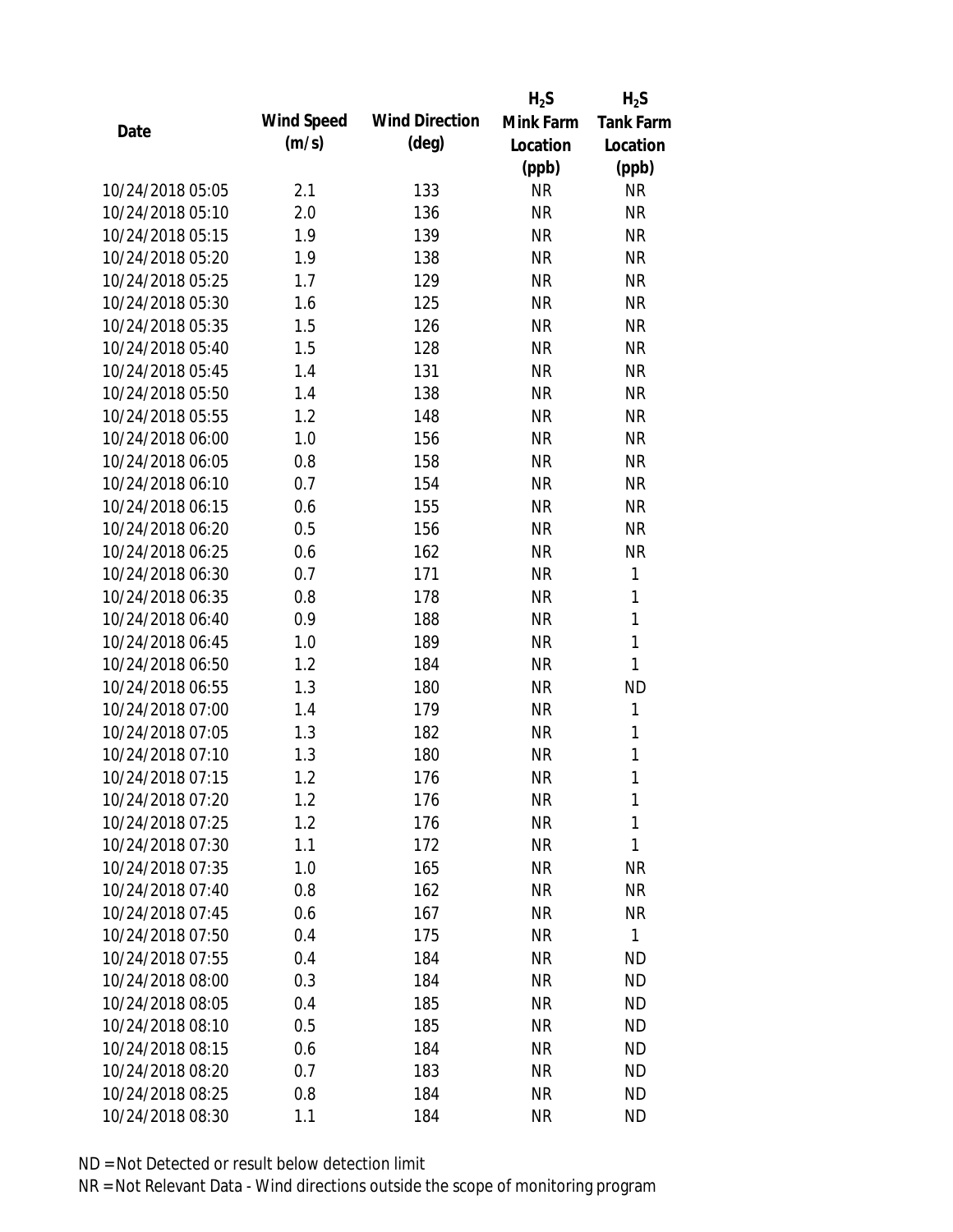|                  |            |                       | $H_2S$    | $H_2S$           |
|------------------|------------|-----------------------|-----------|------------------|
| Date             | Wind Speed | <b>Wind Direction</b> | Mink Farm | <b>Tank Farm</b> |
|                  | (m/s)      | $(\text{deg})$        | Location  | Location         |
|                  |            |                       | (ppb)     | (ppb)            |
| 10/24/2018 08:35 | 1.2        | 182                   | <b>NR</b> | 1                |
| 10/24/2018 08:40 | 1.3        | 182                   | <b>NR</b> | 1                |
| 10/24/2018 08:45 | 1.4        | 184                   | <b>NR</b> | $\mathbf{1}$     |
| 10/24/2018 08:50 | 1.6        | 184                   | <b>NR</b> | 1                |
| 10/24/2018 08:55 | 1.6        | 185                   | <b>NR</b> | 1                |
| 10/24/2018 09:00 | 1.5        | 186                   | <b>NR</b> | 1                |
| 10/24/2018 09:05 | 1.4        | 187                   | <b>NR</b> | $\mathbf{1}$     |
| 10/24/2018 09:10 | 1.4        | 184                   | <b>NR</b> | 1                |
| 10/24/2018 09:15 | 1.3        | 184                   | <b>NR</b> | $\mathbf{1}$     |
| 10/24/2018 09:20 | 1.2        | 180                   | <b>NR</b> | $\mathbf{1}$     |
| 10/24/2018 09:25 | 1.3        | 173                   | <b>NR</b> | 1                |
| 10/24/2018 09:30 | 1.4        | 167                   | <b>NR</b> | <b>NR</b>        |
| 10/24/2018 09:35 | 1.5        | 164                   | <b>NR</b> | <b>NR</b>        |
| 10/24/2018 09:40 | 1.6        | 165                   | <b>NR</b> | <b>NR</b>        |
| 10/24/2018 09:45 | 1.7        | 162                   | <b>NR</b> | <b>NR</b>        |
| 10/24/2018 09:50 | 1.7        | 162                   | <b>NR</b> | <b>NR</b>        |
| 10/24/2018 09:55 | 1.7        | 166                   | <b>NR</b> | <b>NR</b>        |
| 10/24/2018 10:00 | 1.7        | 171                   | <b>NR</b> | <b>ND</b>        |
| 10/24/2018 10:05 | 1.8        | 174                   | <b>NR</b> | <b>ND</b>        |
| 10/24/2018 10:10 | 1.8        | 173                   | <b>NR</b> | <b>ND</b>        |
| 10/24/2018 10:15 | 1.8        | 174                   | <b>NR</b> | <b>ND</b>        |
| 10/24/2018 10:20 | 1.9        | 169                   | <b>NR</b> | <b>NR</b>        |
| 10/24/2018 10:25 | 2.0        | 159                   | <b>NR</b> | <b>NR</b>        |
| 10/24/2018 10:30 | 2.2        | 150                   | <b>NR</b> | <b>NR</b>        |
| 10/24/2018 10:35 | 2.2        | 142                   | <b>NR</b> | <b>NR</b>        |
| 10/24/2018 10:40 | 2.3        | 137                   | <b>NR</b> | <b>NR</b>        |
| 10/24/2018 10:45 | 2.5        | 130                   | <b>NR</b> | <b>NR</b>        |
| 10/24/2018 10:50 | 2.6        | 130                   | <b>NR</b> | <b>NR</b>        |
| 10/24/2018 10:55 | 2.6        | 132                   | <b>NR</b> | <b>NR</b>        |
| 10/24/2018 11:00 | 2.6        | 132                   | <b>NR</b> | <b>NR</b>        |
| 10/24/2018 11:05 | 2.6        | 131                   | <b>NR</b> | <b>NR</b>        |
| 10/24/2018 11:10 | 2.5        | 130                   | <b>NR</b> | <b>NR</b>        |
| 10/24/2018 11:15 | 2.5        | 136                   | <b>NR</b> | <b>NR</b>        |
| 10/24/2018 11:20 | 2.3        | 146                   | <b>NR</b> | <b>NR</b>        |
| 10/24/2018 11:25 | 2.2        | 149                   | <b>NR</b> | NR               |
| 10/24/2018 11:30 | 2.0        | 152                   | <b>NR</b> | <b>NR</b>        |
| 10/24/2018 11:35 | 1.8        | 150                   | <b>NR</b> | <b>NR</b>        |
| 10/24/2018 11:40 | 1.8        | 149                   | <b>NR</b> | <b>NR</b>        |
| 10/24/2018 11:45 | 1.6        | 135                   | <b>NR</b> | NR               |
| 10/24/2018 11:50 | 1.6        | 116                   | <b>NR</b> | <b>NR</b>        |
| 10/24/2018 11:55 | 1.6        | 111                   | <b>NR</b> | <b>NR</b>        |
| 10/24/2018 12:00 | 1.7        | 103                   | <b>NR</b> | <b>NR</b>        |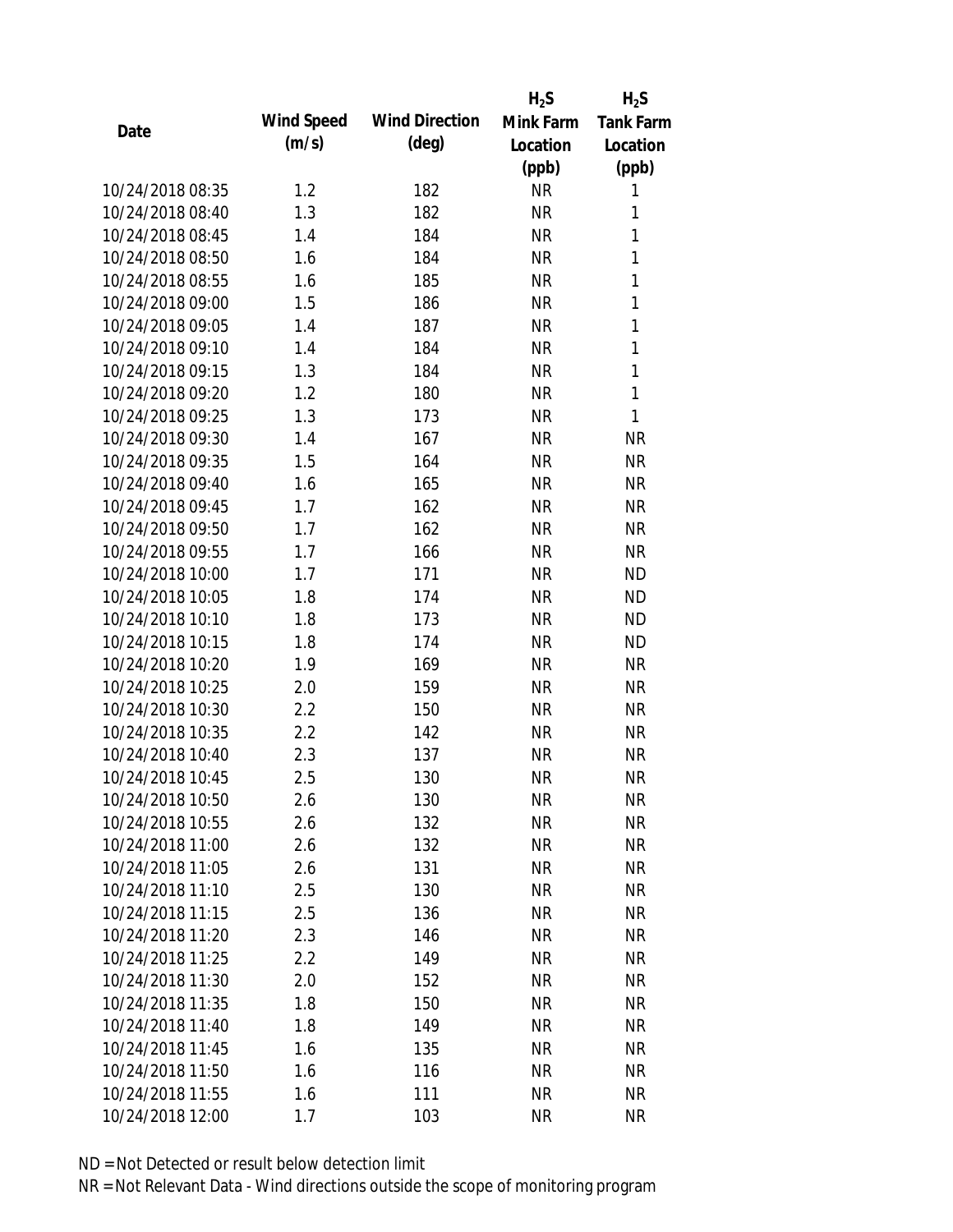|                  |            |                       | $H_2S$    | $H_2S$           |
|------------------|------------|-----------------------|-----------|------------------|
| Date             | Wind Speed | <b>Wind Direction</b> | Mink Farm | <b>Tank Farm</b> |
|                  | (m/s)      | (deg)                 | Location  | Location         |
|                  |            |                       | (ppb)     | (ppb)            |
| 10/24/2018 12:05 | 1.9        | 104                   | <b>NR</b> | <b>NR</b>        |
| 10/24/2018 12:10 | 2.0        | 92                    | <b>NR</b> | <b>NR</b>        |
| 10/24/2018 12:15 | 2.0        | 103                   | <b>NR</b> | <b>NR</b>        |
| 10/24/2018 12:20 | 1.9        | 96                    | <b>NR</b> | <b>NR</b>        |
| 10/24/2018 12:25 | 1.7        | 93                    | <b>NR</b> | <b>NR</b>        |
| 10/24/2018 12:30 | 1.5        | 77                    | <b>NR</b> | <b>NR</b>        |
| 10/24/2018 12:35 | 1.5        | 62                    | <b>NR</b> | <b>NR</b>        |
| 10/24/2018 12:40 | 1.3        | 81                    | <b>NR</b> | <b>NR</b>        |
| 10/24/2018 12:45 | 1.4        | 82                    | <b>NR</b> | <b>NR</b>        |
| 10/24/2018 12:50 | 1.5        | 95                    | <b>NR</b> | <b>NR</b>        |
| 10/24/2018 12:55 | 1.7        | 100                   | <b>NR</b> | <b>NR</b>        |
| 10/24/2018 13:00 | 1.9        | 117                   | <b>NR</b> | <b>NR</b>        |
| 10/24/2018 13:05 | 1.9        | 132                   | <b>NR</b> | <b>NR</b>        |
| 10/24/2018 13:10 | 2.0        | 129                   | <b>NR</b> | <b>NR</b>        |
| 10/24/2018 13:15 | 2.1        | 127                   | <b>NR</b> | <b>NR</b>        |
| 10/24/2018 13:20 | 2.2        | 131                   | <b>NR</b> | <b>NR</b>        |
| 10/24/2018 13:25 | 2.3        | 129                   | <b>NR</b> | <b>NR</b>        |
| 10/24/2018 13:30 | 2.3        | 131                   | <b>NR</b> | <b>NR</b>        |
| 10/24/2018 13:35 | 2.4        | 135                   | <b>NR</b> | <b>NR</b>        |
| 10/24/2018 13:40 | 2.4        | 137                   | <b>NR</b> | <b>NR</b>        |
| 10/24/2018 13:45 | 2.4        | 137                   | <b>NR</b> | <b>NR</b>        |
| 10/24/2018 13:50 | 2.4        | 134                   | <b>NR</b> | <b>NR</b>        |
| 10/24/2018 13:55 | 2.3        | 128                   | <b>NR</b> | <b>NR</b>        |
| 10/24/2018 14:00 | 2.3        | 120                   | <b>NR</b> | <b>NR</b>        |
| 10/24/2018 14:05 | 2.4        | 111                   | <b>NR</b> | <b>NR</b>        |
| 10/24/2018 14:10 | 2.4        | 103                   | <b>NR</b> | <b>NR</b>        |
| 10/24/2018 14:15 | 2.3        | 98                    | <b>NR</b> | <b>NR</b>        |
| 10/24/2018 14:20 | 2.4        | 96                    | <b>NR</b> | <b>NR</b>        |
| 10/24/2018 14:25 | 2.5        | 103                   | <b>NR</b> | <b>NR</b>        |
| 10/24/2018 14:30 | 2.5        | 111                   | <b>NR</b> | <b>NR</b>        |
| 10/24/2018 14:35 | 2.6        | 113                   | <b>NR</b> | <b>NR</b>        |
| 10/24/2018 14:40 | 2.6        | 120                   | <b>NR</b> | <b>NR</b>        |
| 10/24/2018 14:45 | 2.6        | 129                   | <b>NR</b> | <b>NR</b>        |
| 10/24/2018 14:50 | 2.4        | 135                   | <b>NR</b> | <b>NR</b>        |
| 10/24/2018 14:55 | 2.3        | 136                   | <b>NR</b> | <b>NR</b>        |
| 10/24/2018 15:00 | 2.4        | 133                   | <b>NR</b> | <b>NR</b>        |
| 10/24/2018 15:05 | $2.2\,$    | 132                   | <b>NR</b> | <b>NR</b>        |
| 10/24/2018 15:10 | $2.2\,$    | 132                   | <b>NR</b> | <b>NR</b>        |
| 10/24/2018 15:15 | 2.3        | 128                   | <b>NR</b> | NR               |
| 10/24/2018 15:20 | 2.3        | 129                   | <b>NR</b> | <b>NR</b>        |
| 10/24/2018 15:25 | 2.4        | 131                   | <b>NR</b> | <b>NR</b>        |
| 10/24/2018 15:30 | 2.2        | 127                   | <b>NR</b> | <b>NR</b>        |
|                  |            |                       |           |                  |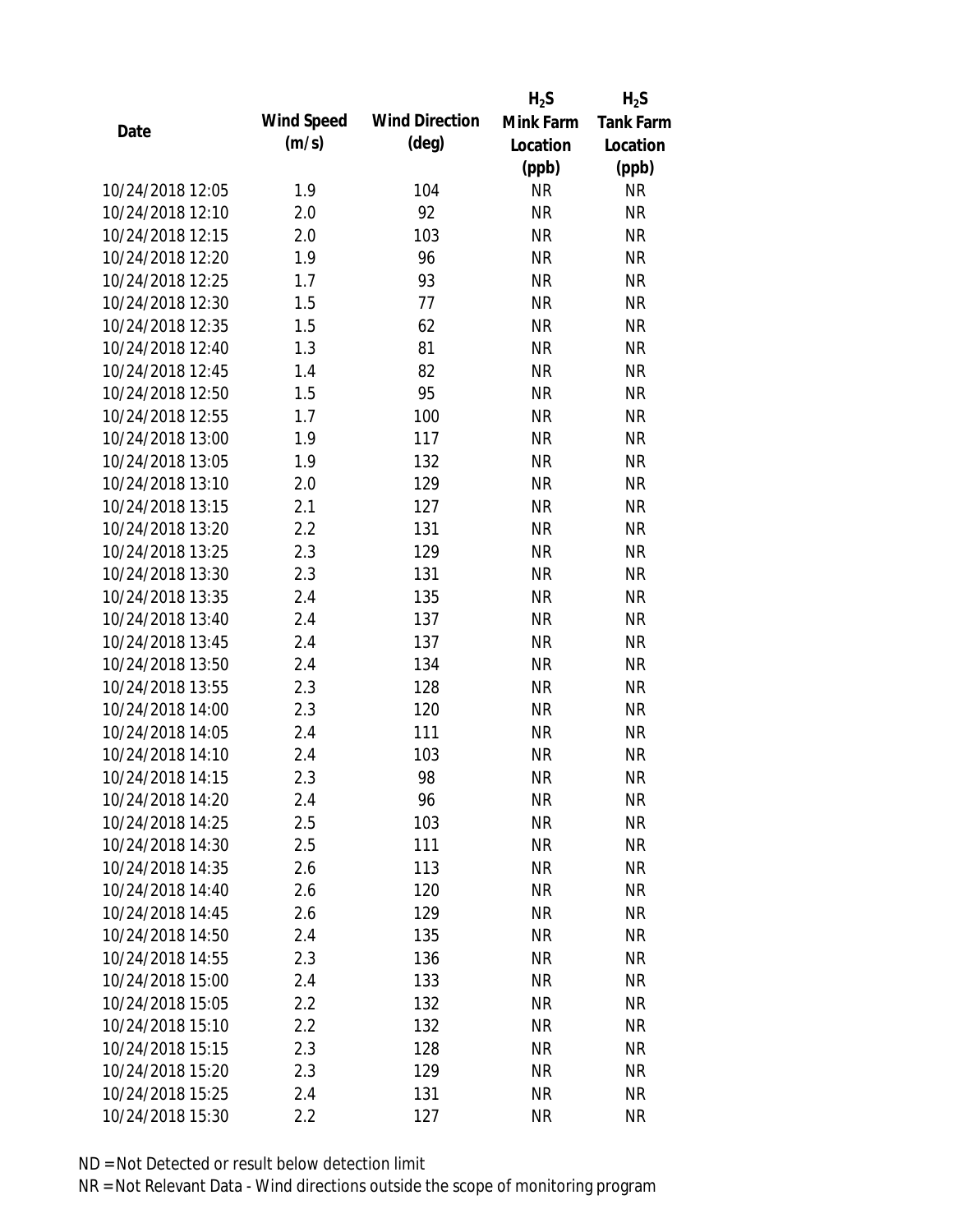|                  |            |                       | $H_2S$    | $H_2S$           |
|------------------|------------|-----------------------|-----------|------------------|
| Date             | Wind Speed | <b>Wind Direction</b> | Mink Farm | <b>Tank Farm</b> |
|                  | (m/s)      | $(\text{deg})$        | Location  | Location         |
|                  |            |                       | (ppb)     | (ppb)            |
| 10/24/2018 15:35 | 2.1        | 122                   | <b>NR</b> | <b>NR</b>        |
| 10/24/2018 15:40 | 2.0        | 118                   | <b>NR</b> | <b>NR</b>        |
| 10/24/2018 15:45 | 1.6        | 114                   | <b>NR</b> | <b>NR</b>        |
| 10/24/2018 15:50 | 1.5        | 96                    | <b>NR</b> | <b>NR</b>        |
| 10/24/2018 15:55 | 1.5        | 95                    | <b>NR</b> | <b>NR</b>        |
| 10/24/2018 16:00 | 1.6        | 95                    | <b>NR</b> | <b>NR</b>        |
| 10/24/2018 16:05 | 1.9        | 102                   | <b>NR</b> | <b>NR</b>        |
| 10/24/2018 16:10 | 1.9        | 105                   | <b>NR</b> | <b>NR</b>        |
| 10/24/2018 16:15 | 2.2        | 114                   | <b>NR</b> | <b>NR</b>        |
| 10/24/2018 16:20 | 2.3        | 123                   | <b>NR</b> | <b>NR</b>        |
| 10/24/2018 16:25 | 2.3        | 122                   | <b>NR</b> | <b>NR</b>        |
| 10/24/2018 16:30 | 2.1        | 126                   | <b>NR</b> | <b>NR</b>        |
| 10/24/2018 16:35 | 2.0        | 122                   | <b>NR</b> | <b>NR</b>        |
| 10/24/2018 16:40 | 2.1        | 122                   | <b>NR</b> | <b>NR</b>        |
| 10/24/2018 16:45 | 2.0        | 116                   | <b>NR</b> | <b>NR</b>        |
| 10/24/2018 16:50 | 2.0        | 117                   | <b>NR</b> | <b>NR</b>        |
| 10/24/2018 16:55 | 2.0        | 117                   | <b>NR</b> | <b>NR</b>        |
| 10/24/2018 17:00 | 2.1        | 115                   | <b>NR</b> | <b>NR</b>        |
| 10/24/2018 17:05 | 2.0        | 112                   | <b>NR</b> | <b>NR</b>        |
| 10/24/2018 17:10 | 1.8        | 103                   | <b>NR</b> | <b>NR</b>        |
| 10/24/2018 17:15 | 1.7        | 99                    | <b>NR</b> | <b>NR</b>        |
| 10/24/2018 17:20 | 1.5        | 94                    | <b>NR</b> | <b>NR</b>        |
| 10/24/2018 17:25 | 1.4        | 86                    | <b>NR</b> | <b>NR</b>        |
| 10/24/2018 17:30 | 1.3        | 79                    | <b>NR</b> | <b>NR</b>        |
| 10/24/2018 17:35 | 1.4        | 83                    | <b>NR</b> | <b>NR</b>        |
| 10/24/2018 17:40 | 1.6        | 89                    | <b>NR</b> | <b>NR</b>        |
| 10/24/2018 17:45 | 1.8        | 92                    | <b>NR</b> | <b>NR</b>        |
| 10/24/2018 17:50 | 2.0        | 92                    | <b>NR</b> | <b>NR</b>        |
| 10/24/2018 17:55 | 2.2        | 95                    | <b>NR</b> | <b>NR</b>        |
| 10/24/2018 18:00 | 2.4        | 97                    | <b>NR</b> | <b>NR</b>        |
| 10/24/2018 18:05 | 2.4        | 99                    | <b>NR</b> | <b>NR</b>        |
| 10/24/2018 18:10 | 2.5        | 100                   | <b>NR</b> | <b>NR</b>        |
| 10/24/2018 18:15 | 2.6        | 101                   | <b>NR</b> | <b>NR</b>        |
| 10/24/2018 18:20 | 2.6        | 102                   | <b>NR</b> | <b>NR</b>        |
| 10/24/2018 18:25 | 2.6        | 104                   | <b>NR</b> | NR               |
| 10/24/2018 18:30 | 2.6        | 105                   | <b>NR</b> | <b>NR</b>        |
| 10/24/2018 18:35 | 2.5        | 104                   | <b>NR</b> | <b>NR</b>        |
| 10/24/2018 18:40 | 2.4        | 102                   | <b>NR</b> | <b>NR</b>        |
| 10/24/2018 18:45 | 2.4        | 100                   | <b>NR</b> | NR               |
| 10/24/2018 18:50 | 2.5        | 96                    | <b>NR</b> | <b>NR</b>        |
| 10/24/2018 18:55 | 2.5        | 95                    | <b>NR</b> | <b>NR</b>        |
| 10/24/2018 19:00 | 2.5        | 92                    | <b>NR</b> | <b>NR</b>        |
|                  |            |                       |           |                  |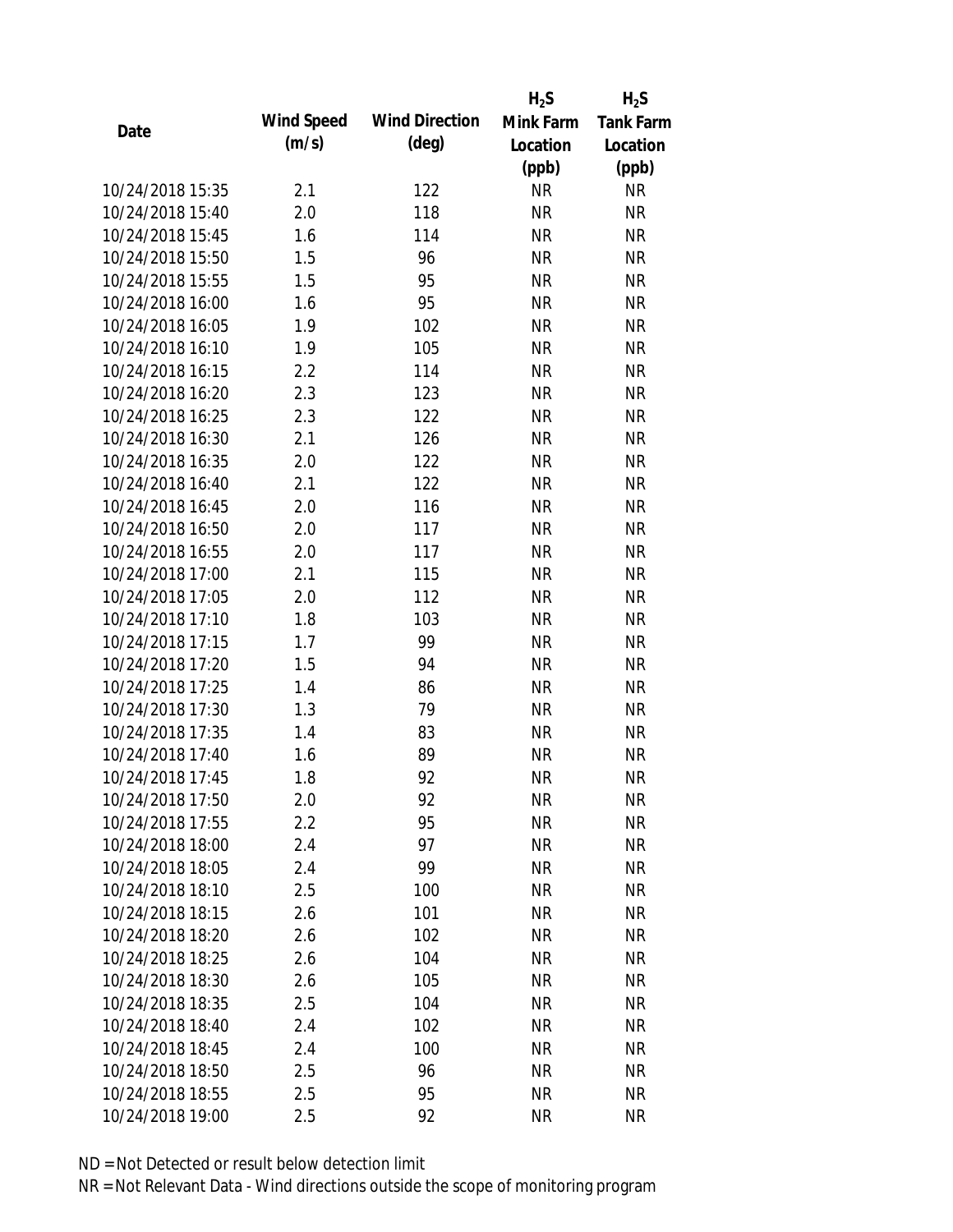|                  |            |                       | $H_2S$    | $H_2S$           |
|------------------|------------|-----------------------|-----------|------------------|
| Date             | Wind Speed | <b>Wind Direction</b> | Mink Farm | <b>Tank Farm</b> |
|                  | (m/s)      | $(\text{deg})$        | Location  | Location         |
|                  |            |                       | (ppb)     | (ppb)            |
| 10/24/2018 19:05 | 2.6        | 90                    | <b>NR</b> | <b>NR</b>        |
| 10/24/2018 19:10 | 2.7        | 90                    | <b>NR</b> | <b>NR</b>        |
| 10/24/2018 19:15 | 2.6        | 90                    | <b>NR</b> | <b>NR</b>        |
| 10/24/2018 19:20 | 2.6        | 91                    | <b>NR</b> | <b>NR</b>        |
| 10/24/2018 19:25 | 2.6        | 91                    | <b>NR</b> | <b>NR</b>        |
| 10/24/2018 19:30 | 2.6        | 92                    | <b>NR</b> | <b>NR</b>        |
| 10/24/2018 19:35 | 2.7        | 91                    | <b>NR</b> | <b>NR</b>        |
| 10/24/2018 19:40 | 2.7        | 91                    | <b>NR</b> | <b>NR</b>        |
| 10/24/2018 19:45 | 2.8        | 90                    | <b>NR</b> | <b>NR</b>        |
| 10/24/2018 19:50 | 2.9        | 90                    | <b>NR</b> | <b>NR</b>        |
| 10/24/2018 19:55 | 2.9        | 89                    | <b>NR</b> | <b>NR</b>        |
| 10/24/2018 20:00 | 2.8        | 89                    | <b>NR</b> | <b>NR</b>        |
| 10/24/2018 20:05 | 2.7        | 90                    | <b>NR</b> | <b>NR</b>        |
| 10/24/2018 20:10 | 2.6        | 90                    | <b>NR</b> | <b>NR</b>        |
| 10/24/2018 20:15 | 2.5        | 91                    | <b>NR</b> | <b>NR</b>        |
| 10/24/2018 20:20 | 2.3        | 93                    | <b>NR</b> | <b>NR</b>        |
| 10/24/2018 20:25 | 2.2        | 96                    | <b>NR</b> | <b>NR</b>        |
| 10/24/2018 20:30 | 2.1        | 98                    | <b>NR</b> | <b>NR</b>        |
| 10/24/2018 20:35 | 2.1        | 100                   | <b>NR</b> | <b>NR</b>        |
| 10/24/2018 20:40 | 2.0        | 101                   | <b>NR</b> | <b>NR</b>        |
| 10/24/2018 20:45 | 2.1        | 103                   | <b>NR</b> | <b>NR</b>        |
| 10/24/2018 20:50 | 2.2        | 104                   | <b>NR</b> | <b>NR</b>        |
| 10/24/2018 20:55 | 2.3        | 105                   | <b>NR</b> | <b>NR</b>        |
| 10/24/2018 21:00 | 2.4        | 105                   | <b>NR</b> | <b>NR</b>        |
| 10/24/2018 21:05 | 2.6        | 105                   | <b>NR</b> | <b>NR</b>        |
| 10/24/2018 21:10 | 2.7        | 105                   | <b>NR</b> | <b>NR</b>        |
| 10/24/2018 21:15 | 2.6        | 104                   | <b>NR</b> | <b>NR</b>        |
| 10/24/2018 21:20 | 2.5        | 103                   | <b>NR</b> | <b>NR</b>        |
| 10/24/2018 21:25 | 2.5        | 102                   | <b>NR</b> | <b>NR</b>        |
| 10/24/2018 21:30 | 2.4        | 101                   | <b>NR</b> | <b>NR</b>        |
| 10/24/2018 21:35 | 2.4        | 101                   | <b>NR</b> | NR               |
| 10/24/2018 21:40 | 2.3        | 102                   | <b>NR</b> | NR               |
| 10/24/2018 21:45 | 2.3        | 102                   | <b>NR</b> | NR               |
| 10/24/2018 21:50 | 2.4        | 102                   | <b>NR</b> | <b>NR</b>        |
| 10/24/2018 21:55 | 2.5        | 103                   | <b>NR</b> | <b>NR</b>        |
| 10/24/2018 22:00 | 2.7        | 104                   | <b>NR</b> | <b>NR</b>        |
| 10/24/2018 22:05 | 2.9        | 105                   | <b>NR</b> | <b>NR</b>        |
| 10/24/2018 22:10 | 3.0        | 106                   | <b>NR</b> | <b>NR</b>        |
| 10/24/2018 22:15 | 3.3        | 107                   | <b>NR</b> | <b>NR</b>        |
| 10/24/2018 22:20 | 3.4        | 108                   | <b>NR</b> | <b>NR</b>        |
| 10/24/2018 22:25 | 3.5        | 108                   | <b>NR</b> | NR               |
| 10/24/2018 22:30 | 3.5        | 108                   | <b>NR</b> | <b>NR</b>        |
|                  |            |                       |           |                  |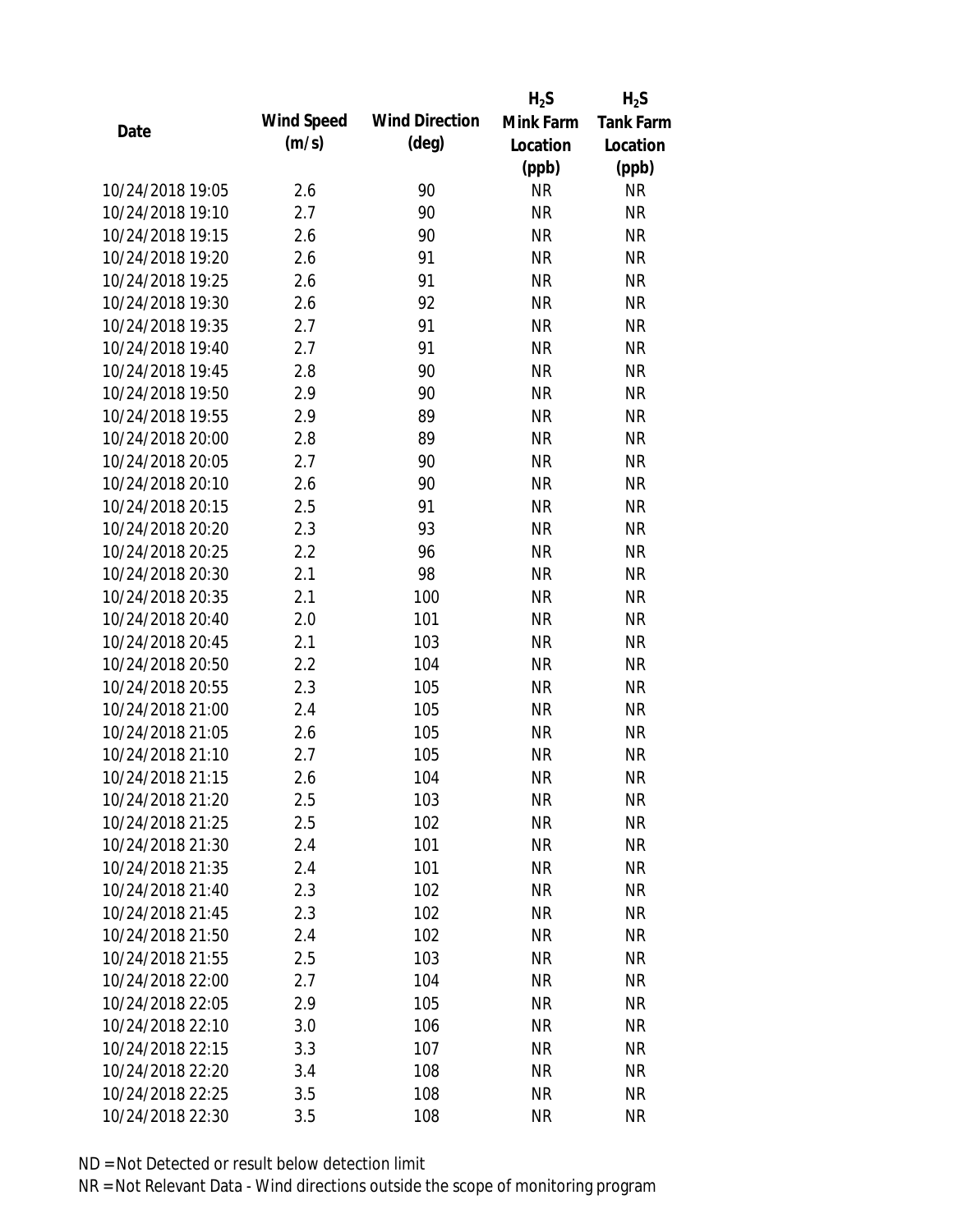|                  |            |                       | $H_2S$    | $H_2S$           |
|------------------|------------|-----------------------|-----------|------------------|
| Date             | Wind Speed | <b>Wind Direction</b> | Mink Farm | <b>Tank Farm</b> |
|                  | (m/s)      | $(\text{deg})$        | Location  | Location         |
|                  |            |                       | (ppb)     | (ppb)            |
| 10/24/2018 22:35 | 3.6        | 108                   | <b>NR</b> | <b>NR</b>        |
| 10/24/2018 22:40 | 3.6        | 108                   | <b>NR</b> | <b>NR</b>        |
| 10/24/2018 22:45 | 3.6        | 107                   | <b>NR</b> | <b>NR</b>        |
| 10/24/2018 22:50 | 3.6        | 108                   | <b>NR</b> | <b>NR</b>        |
| 10/24/2018 22:55 | 3.5        | 108                   | <b>NR</b> | <b>NR</b>        |
| 10/24/2018 23:00 | 3.5        | 108                   | <b>NR</b> | <b>NR</b>        |
| 10/24/2018 23:05 | 3.5        | 108                   | <b>NR</b> | <b>NR</b>        |
| 10/24/2018 23:10 | 3.4        | 109                   | <b>NR</b> | <b>NR</b>        |
| 10/24/2018 23:15 | 3.4        | 109                   | <b>NR</b> | <b>NR</b>        |
| 10/24/2018 23:20 | 3.4        | 109                   | <b>NR</b> | <b>NR</b>        |
| 10/24/2018 23:25 | 3.4        | 109                   | <b>NR</b> | <b>NR</b>        |
| 10/24/2018 23:30 | 3.3        | 109                   | <b>NR</b> | <b>NR</b>        |
| 10/24/2018 23:35 | 3.3        | 110                   | <b>NR</b> | <b>NR</b>        |
| 10/24/2018 23:40 | 3.3        | 111                   | <b>NR</b> | <b>NR</b>        |
| 10/24/2018 23:45 | 3.3        | 112                   | <b>NR</b> | <b>NR</b>        |
| 10/24/2018 23:50 | 3.3        | 113                   | <b>NR</b> | <b>NR</b>        |
| 10/24/2018 23:55 | 3.4        | 114                   | <b>NR</b> | <b>NR</b>        |
| 10/24/2018 24:00 | 3.4        | 115                   | <b>NR</b> | <b>NR</b>        |
| 10/25/2018 00:05 | 3.5        | 115                   | <b>NR</b> | <b>NR</b>        |
| 10/25/2018 00:10 | 3.6        | 116                   | <b>NR</b> | <b>NR</b>        |
| 10/25/2018 00:15 | 3.8        | 116                   | <b>NR</b> | <b>NR</b>        |
| 10/25/2018 00:20 | 3.8        | 116                   | <b>NR</b> | <b>NR</b>        |
| 10/25/2018 00:25 | 3.8        | 117                   | <b>NR</b> | <b>NR</b>        |
| 10/25/2018 00:30 | 3.9        | 118                   | <b>NR</b> | <b>NR</b>        |
| 10/25/2018 00:35 | 3.7        | 119                   | <b>NR</b> | <b>NR</b>        |
| 10/25/2018 00:40 | 3.6        | 120                   | <b>NR</b> | <b>NR</b>        |
| 10/25/2018 00:45 | 3.6        | 120                   | <b>NR</b> | <b>NR</b>        |
| 10/25/2018 00:50 | 3.5        | 120                   | <b>NR</b> | <b>NR</b>        |
| 10/25/2018 00:55 | 3.6        | 120                   | <b>NR</b> | <b>NR</b>        |
| 10/25/2018 01:00 | 3.5        | 119                   | <b>NR</b> | NR               |
| 10/25/2018 01:05 | 3.6        | 117                   | <b>NR</b> | NR               |
| 10/25/2018 01:10 | 3.6        | 115                   | <b>NR</b> | <b>NR</b>        |
| 10/25/2018 01:15 | 3.5        | 115                   | <b>NR</b> | <b>NR</b>        |
| 10/25/2018 01:20 | 3.4        | 114                   | <b>NR</b> | <b>NR</b>        |
| 10/25/2018 01:25 | 3.3        | 113                   | <b>NR</b> | <b>NR</b>        |
| 10/25/2018 01:30 | 3.2        | 114                   | <b>NR</b> | <b>NR</b>        |
| 10/25/2018 01:35 | 3.2        | 115                   | <b>NR</b> | NR               |
| 10/25/2018 01:40 | 3.3        | 114                   | <b>NR</b> | NR               |
| 10/25/2018 01:45 | 3.3        | 114                   | <b>NR</b> | <b>NR</b>        |
| 10/25/2018 01:50 | 3.3        | 114                   | <b>NR</b> | <b>NR</b>        |
| 10/25/2018 01:55 | 3.4        | 114                   | <b>NR</b> | <b>NR</b>        |
| 10/25/2018 02:00 | 3.3        | 114                   | <b>NR</b> | <b>NR</b>        |
|                  |            |                       |           |                  |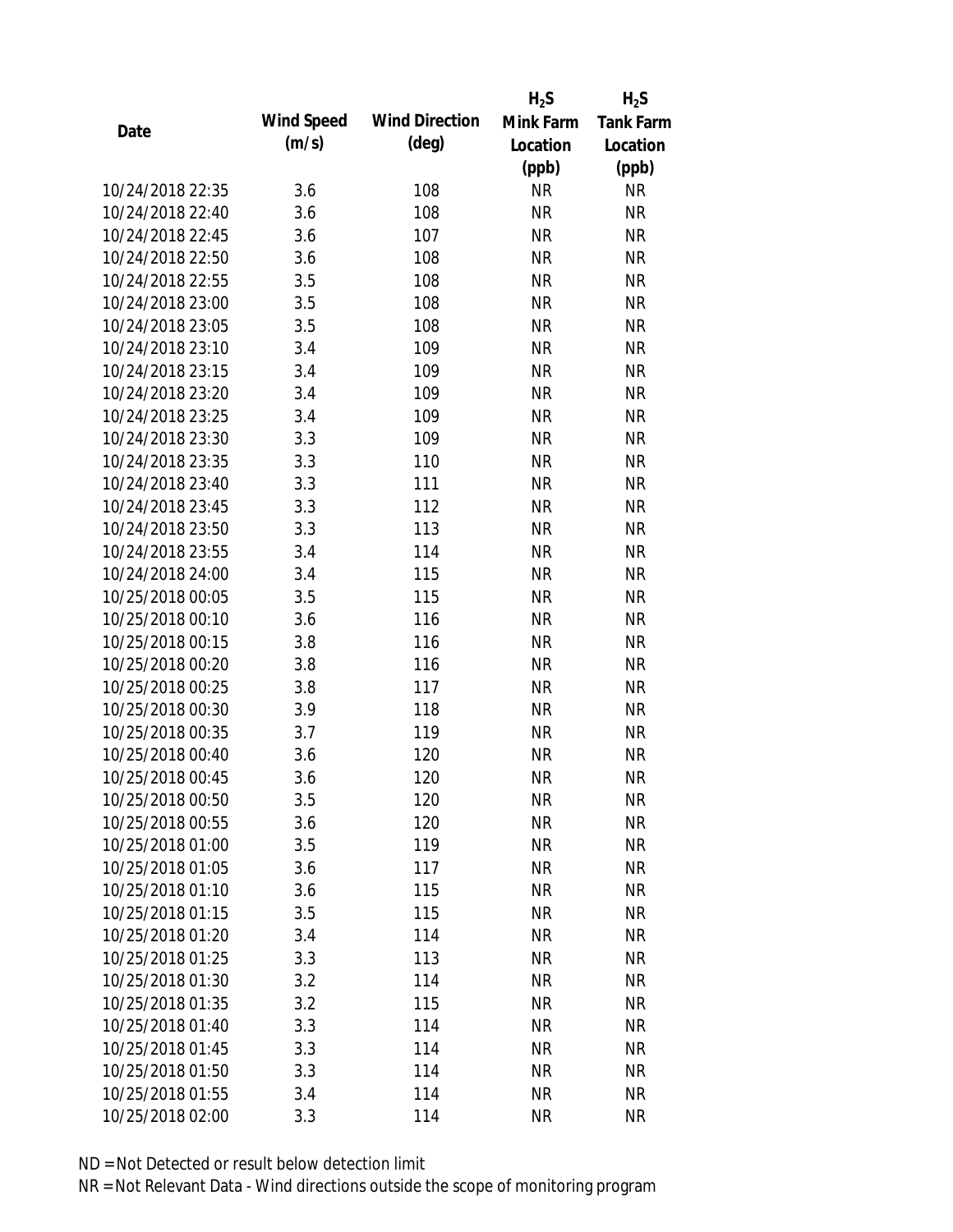|                  |            |                       | $H_2S$    | $H_2S$           |
|------------------|------------|-----------------------|-----------|------------------|
| Date             | Wind Speed | <b>Wind Direction</b> | Mink Farm | <b>Tank Farm</b> |
|                  | (m/s)      | $(\text{deg})$        | Location  | Location         |
|                  |            |                       | (ppb)     | (ppb)            |
| 10/25/2018 02:05 | 3.4        | 114                   | <b>NR</b> | <b>NR</b>        |
| 10/25/2018 02:10 | 3.3        | 116                   | <b>NR</b> | <b>NR</b>        |
| 10/25/2018 02:15 | 3.5        | 116                   | <b>NR</b> | <b>NR</b>        |
| 10/25/2018 02:20 | 3.6        | 117                   | <b>NR</b> | <b>NR</b>        |
| 10/25/2018 02:25 | 3.7        | 118                   | <b>NR</b> | <b>NR</b>        |
| 10/25/2018 02:30 | 3.8        | 118                   | <b>NR</b> | <b>NR</b>        |
| 10/25/2018 02:35 | 3.7        | 119                   | <b>NR</b> | <b>NR</b>        |
| 10/25/2018 02:40 | 3.7        | 119                   | <b>NR</b> | <b>NR</b>        |
| 10/25/2018 02:45 | 3.6        | 119                   | <b>NR</b> | <b>NR</b>        |
| 10/25/2018 02:50 | 3.5        | 119                   | <b>NR</b> | <b>NR</b>        |
| 10/25/2018 02:55 | 3.4        | 119                   | <b>NR</b> | <b>NR</b>        |
| 10/25/2018 03:00 | 3.4        | 119                   | <b>NR</b> | <b>NR</b>        |
| 10/25/2018 03:05 | 3.4        | 120                   | <b>NR</b> | <b>NR</b>        |
| 10/25/2018 03:10 | 3.4        | 121                   | <b>NR</b> | <b>NR</b>        |
| 10/25/2018 03:15 | 3.3        | 122                   | <b>NR</b> | <b>NR</b>        |
| 10/25/2018 03:20 | 3.3        | 123                   | <b>NR</b> | <b>NR</b>        |
| 10/25/2018 03:25 | 3.3        | 124                   | <b>NR</b> | <b>NR</b>        |
| 10/25/2018 03:30 | 3.2        | 125                   | <b>NR</b> | <b>NR</b>        |
| 10/25/2018 03:35 | 3.1        | 124                   | <b>NR</b> | <b>NR</b>        |
| 10/25/2018 03:40 | 3.1        | 124                   | <b>NR</b> | <b>NR</b>        |
| 10/25/2018 03:45 | 3.0        | 125                   | <b>NR</b> | <b>NR</b>        |
| 10/25/2018 03:50 | 2.9        | 125                   | <b>NR</b> | <b>NR</b>        |
| 10/25/2018 03:55 | 2.8        | 126                   | <b>NR</b> | <b>NR</b>        |
| 10/25/2018 04:00 | 2.7        | 127                   | <b>NR</b> | <b>NR</b>        |
| 10/25/2018 04:05 | 2.7        | 128                   | <b>NR</b> | <b>NR</b>        |
| 10/25/2018 04:10 | 2.7        | 129                   | <b>NR</b> | <b>NR</b>        |
| 10/25/2018 04:15 | 2.6        | 130                   | <b>NR</b> | <b>NR</b>        |
| 10/25/2018 04:20 | 2.6        | 131                   | <b>NR</b> | <b>NR</b>        |
| 10/25/2018 04:25 | 2.7        | 131                   | <b>NR</b> | <b>NR</b>        |
| 10/25/2018 04:30 | 2.7        | 132                   | <b>NR</b> | <b>NR</b>        |
| 10/25/2018 04:35 | 2.8        | 133                   | <b>NR</b> | <b>NR</b>        |
| 10/25/2018 04:40 | 2.7        | 132                   | <b>NR</b> | <b>NR</b>        |
| 10/25/2018 04:45 | 2.7        | 132                   | <b>NR</b> | <b>NR</b>        |
| 10/25/2018 04:50 | 2.7        | 131                   | <b>NR</b> | <b>NR</b>        |
| 10/25/2018 04:55 | 2.7        | 131                   | <b>NR</b> | <b>NR</b>        |
| 10/25/2018 05:00 | 2.7        | 129                   | <b>NR</b> | <b>NR</b>        |
| 10/25/2018 05:05 | 2.6        | 128                   | <b>NR</b> | <b>NR</b>        |
| 10/25/2018 05:10 | 2.7        | 127                   | NR        | <b>NR</b>        |
| 10/25/2018 05:15 | 2.7        | 126                   | <b>NR</b> | <b>NR</b>        |
| 10/25/2018 05:20 | 2.7        | 125                   | <b>NR</b> | <b>NR</b>        |
| 10/25/2018 05:25 | 2.7        | 125                   | <b>NR</b> | <b>NR</b>        |
| 10/25/2018 05:30 | 2.7        | 126                   | <b>NR</b> | <b>NR</b>        |
|                  |            |                       |           |                  |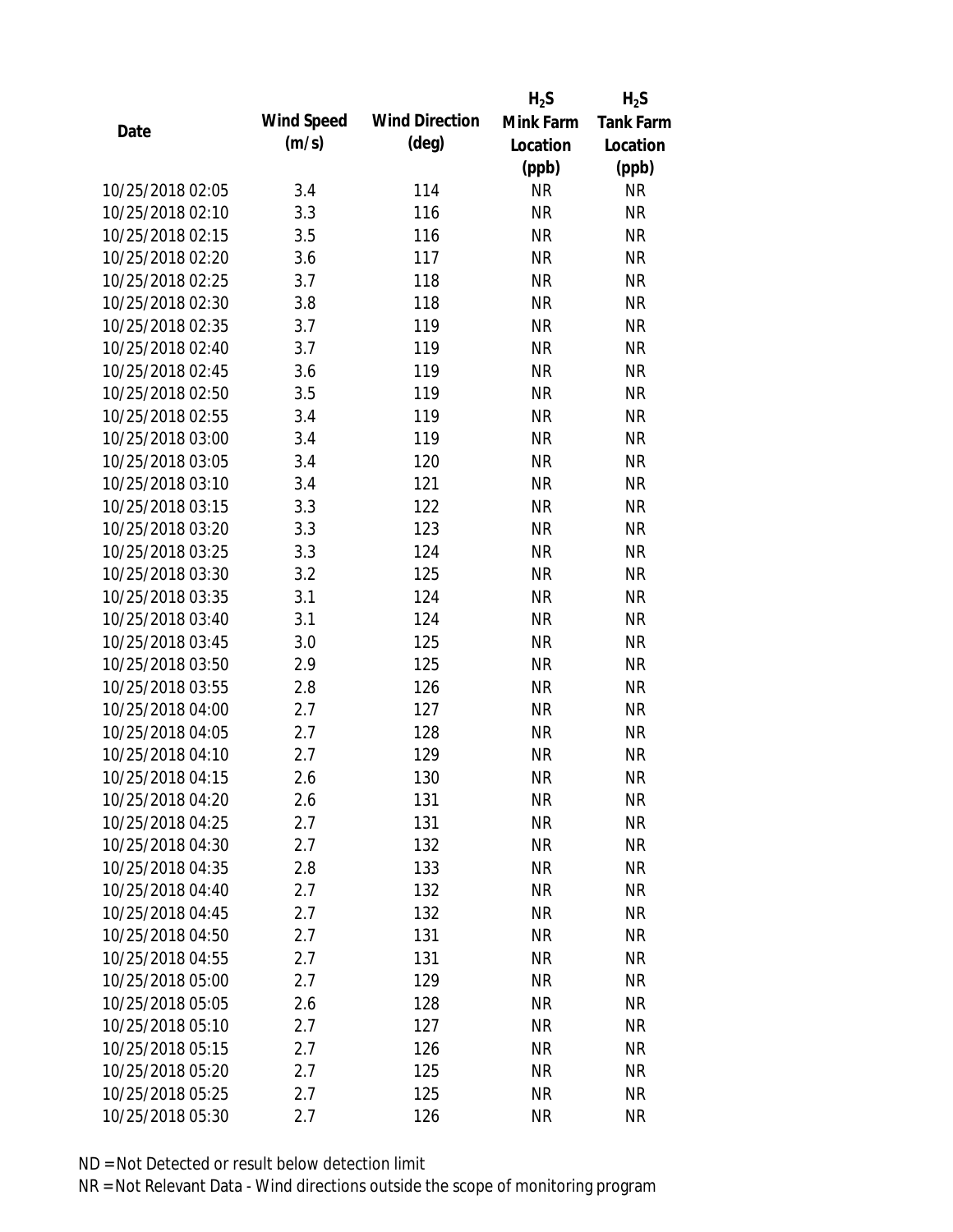|                  |            |                       | $H_2S$    | $H_2S$           |
|------------------|------------|-----------------------|-----------|------------------|
| Date             | Wind Speed | <b>Wind Direction</b> | Mink Farm | <b>Tank Farm</b> |
|                  | (m/s)      | $(\text{deg})$        | Location  | Location         |
|                  |            |                       | (ppb)     | (ppb)            |
| 10/25/2018 05:35 | 2.7        | 126                   | <b>NR</b> | <b>NR</b>        |
| 10/25/2018 05:40 | 2.6        | 127                   | <b>NR</b> | <b>NR</b>        |
| 10/25/2018 05:45 | 2.6        | 127                   | <b>NR</b> | <b>NR</b>        |
| 10/25/2018 05:50 | 2.6        | 128                   | <b>NR</b> | <b>NR</b>        |
| 10/25/2018 05:55 | 2.6        | 129                   | <b>NR</b> | <b>NR</b>        |
| 10/25/2018 06:00 | 2.7        | 130                   | <b>NR</b> | <b>NR</b>        |
| 10/25/2018 06:05 | 2.7        | 131                   | <b>NR</b> | <b>NR</b>        |
| 10/25/2018 06:10 | 2.7        | 131                   | <b>NR</b> | <b>NR</b>        |
| 10/25/2018 06:15 | 2.7        | 131                   | <b>NR</b> | <b>NR</b>        |
| 10/25/2018 06:20 | 2.8        | 131                   | <b>NR</b> | <b>NR</b>        |
| 10/25/2018 06:25 | 2.7        | 131                   | <b>NR</b> | <b>NR</b>        |
| 10/25/2018 06:30 | 2.6        | 130                   | <b>NR</b> | <b>NR</b>        |
| 10/25/2018 06:35 | 2.6        | 130                   | <b>NR</b> | <b>NR</b>        |
| 10/25/2018 06:40 | 2.5        | 131                   | <b>NR</b> | <b>NR</b>        |
| 10/25/2018 06:45 | 2.5        | 132                   | <b>NR</b> | <b>NR</b>        |
| 10/25/2018 06:50 | 2.4        | 133                   | <b>NR</b> | <b>NR</b>        |
| 10/25/2018 06:55 | 2.5        | 133                   | <b>NR</b> | <b>NR</b>        |
| 10/25/2018 07:00 | 2.5        | 133                   | <b>NR</b> | <b>NR</b>        |
| 10/25/2018 07:05 | 2.6        | 134                   | <b>NR</b> | <b>NR</b>        |
| 10/25/2018 07:10 | 2.7        | 134                   | <b>NR</b> | <b>NR</b>        |
| 10/25/2018 07:15 | 2.8        | 134                   | <b>NR</b> | <b>NR</b>        |
| 10/25/2018 07:20 | 2.8        | 134                   | <b>NR</b> | <b>NR</b>        |
| 10/25/2018 07:25 | 2.7        | 134                   | <b>NR</b> | <b>NR</b>        |
| 10/25/2018 07:30 | 2.8        | 135                   | <b>NR</b> | <b>NR</b>        |
| 10/25/2018 07:35 | 2.8        | 135                   | <b>NR</b> | <b>NR</b>        |
| 10/25/2018 07:40 | 2.6        | 135                   | <b>NR</b> | <b>NR</b>        |
| 10/25/2018 07:45 | 2.5        | 134                   | <b>NR</b> | <b>NR</b>        |
| 10/25/2018 07:50 | 2.5        | 134                   | <b>NR</b> | <b>NR</b>        |
| 10/25/2018 07:55 | 2.5        | 134                   | <b>NR</b> | <b>NR</b>        |
| 10/25/2018 08:00 | 2.4        | 132                   | <b>NR</b> | <b>NR</b>        |
| 10/25/2018 08:05 | 2.3        | 131                   | <b>NR</b> | <b>NR</b>        |
| 10/25/2018 08:10 | 2.3        | 132                   | <b>NR</b> | <b>NR</b>        |
| 10/25/2018 08:15 | 2.3        | 131                   | <b>NR</b> | <b>NR</b>        |
| 10/25/2018 08:20 | 2.3        | 131                   | <b>NR</b> | <b>NR</b>        |
| 10/25/2018 08:25 | 2.3        | 132                   | <b>NR</b> | <b>NR</b>        |
| 10/25/2018 08:30 | 2.3        | 134                   | <b>NR</b> | <b>NR</b>        |
| 10/25/2018 08:35 | 2.3        | 135                   | <b>NR</b> | <b>NR</b>        |
| 10/25/2018 08:40 | 2.3        | 137                   | <b>NR</b> | <b>NR</b>        |
| 10/25/2018 08:45 | 2.2        | 140                   | <b>NR</b> | NR               |
| 10/25/2018 08:50 | 2.2        | 143                   | <b>NR</b> | <b>NR</b>        |
| 10/25/2018 08:55 | 2.1        | 145                   | <b>NR</b> | <b>NR</b>        |
| 10/25/2018 09:00 | 1.9        | 147                   | <b>NR</b> | <b>NR</b>        |
|                  |            |                       |           |                  |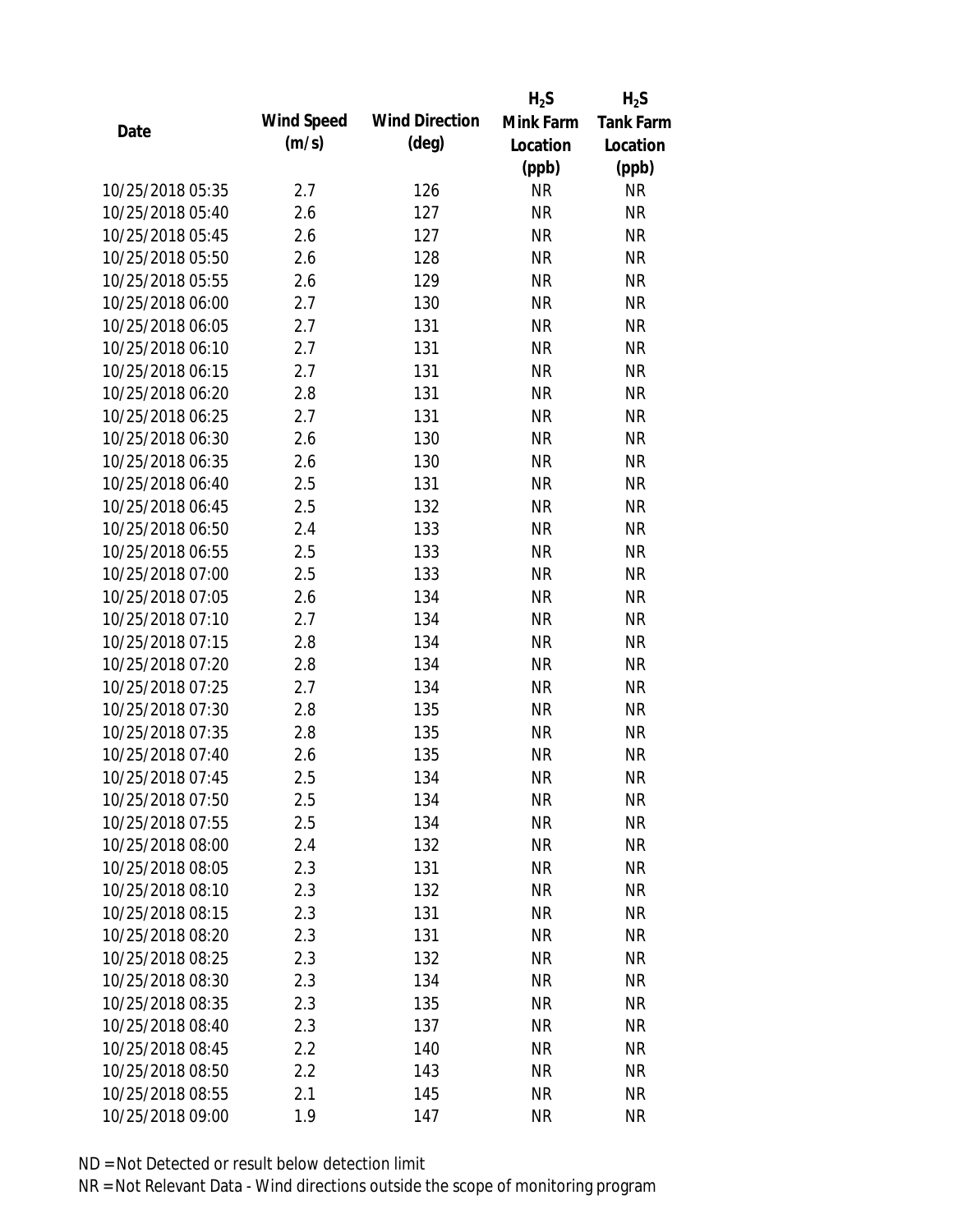|                  |            |                       | $H_2S$    | $H_2S$           |
|------------------|------------|-----------------------|-----------|------------------|
| Date             | Wind Speed | <b>Wind Direction</b> | Mink Farm | <b>Tank Farm</b> |
|                  | (m/s)      | $(\text{deg})$        | Location  | Location         |
|                  |            |                       | (ppb)     | (ppb)            |
| 10/25/2018 09:05 | 1.8        | 146                   | <b>NR</b> | NR               |
| 10/25/2018 09:10 | 1.8        | 143                   | <b>NR</b> | <b>NR</b>        |
| 10/25/2018 09:15 | 1.7        | 139                   | <b>NR</b> | <b>NR</b>        |
| 10/25/2018 09:20 | 1.6        | 139                   | <b>NR</b> | <b>NR</b>        |
| 10/25/2018 09:25 | 1.7        | 137                   | <b>NR</b> | <b>NR</b>        |
| 10/25/2018 09:30 | 1.7        | 135                   | <b>NR</b> | <b>NR</b>        |
| 10/25/2018 09:35 | 1.8        | 136                   | <b>NR</b> | <b>NR</b>        |
| 10/25/2018 09:40 | 1.9        | 138                   | <b>NR</b> | <b>NR</b>        |
| 10/25/2018 09:45 | 1.9        | 138                   | <b>NR</b> | <b>NR</b>        |
| 10/25/2018 09:50 | 2.1        | 136                   | <b>NR</b> | <b>NR</b>        |
| 10/25/2018 09:55 | 2.3        | 136                   | <b>NR</b> | <b>NR</b>        |
| 10/25/2018 10:00 | 2.3        | 134                   | <b>NR</b> | <b>NR</b>        |
| 10/25/2018 10:05 | 2.2        | 132                   | <b>NR</b> | <b>NR</b>        |
| 10/25/2018 10:10 | 2.3        | 130                   | <b>NR</b> | <b>NR</b>        |
| 10/25/2018 10:15 | 2.2        | 129                   | <b>NR</b> | <b>NR</b>        |
| 10/25/2018 10:20 | 2.1        | 134                   | <b>NR</b> | <b>NR</b>        |
| 10/25/2018 10:25 | 2.0        | 139                   | <b>NR</b> | <b>NR</b>        |
| 10/25/2018 10:30 | 2.2        | 145                   | <b>NR</b> | <b>NR</b>        |
| 10/25/2018 10:35 | 2.4        | 150                   | <b>NR</b> | <b>NR</b>        |
| 10/25/2018 10:40 | 2.4        | 158                   | <b>NR</b> | <b>NR</b>        |
| 10/25/2018 10:45 | 2.6        | 164                   | <b>NR</b> | <b>NR</b>        |
| 10/25/2018 10:50 | 2.9        | 164                   | <b>NR</b> | <b>NR</b>        |
| 10/25/2018 10:55 | 3.0        | 163                   | <b>NR</b> | <b>NR</b>        |
| 10/25/2018 11:00 | 2.9        | 164                   | <b>NR</b> | <b>NR</b>        |
| 10/25/2018 11:05 | 3.0        | 164                   | <b>NR</b> | <b>NR</b>        |
| 10/25/2018 11:10 | 3.1        | 162                   | <b>NR</b> | <b>NR</b>        |
| 10/25/2018 11:15 | 3.3        | 161                   | <b>NR</b> | <b>NR</b>        |
| 10/25/2018 11:20 | 3.3        | 159                   | <b>NR</b> | <b>NR</b>        |
| 10/25/2018 11:25 | 3.5        | 161                   | <b>NR</b> | <b>NR</b>        |
| 10/25/2018 11:30 | 3.7        | 162                   | <b>NR</b> | <b>NR</b>        |
| 10/25/2018 11:35 | 3.7        | 163                   | <b>NR</b> | <b>NR</b>        |
| 10/25/2018 11:40 | 3.7        | 162                   | <b>NR</b> | NR               |
| 10/25/2018 11:45 | 3.5        | 163                   | <b>NR</b> | <b>NR</b>        |
| 10/25/2018 11:50 | 3.4        | 167                   | <b>NR</b> | <b>NR</b>        |
| 10/25/2018 11:55 | 3.3        | 167                   | <b>NR</b> | <b>NR</b>        |
| 10/25/2018 12:00 | 3.3        | 166                   | <b>NR</b> | <b>NR</b>        |
| 10/25/2018 12:05 | 3.3        | 167                   | <b>NR</b> | <b>NR</b>        |
| 10/25/2018 12:10 | 3.2        | 167                   | NR        | <b>NR</b>        |
| 10/25/2018 12:15 | 3.1        | 168                   | <b>NR</b> | <b>NR</b>        |
| 10/25/2018 12:20 | 3.0        | 161                   | <b>NR</b> | NR               |
|                  |            |                       |           |                  |
| 10/25/2018 12:25 | 2.7        | 161                   | <b>NR</b> | <b>NR</b>        |
| 10/25/2018 12:30 | 2.5        | 164                   | <b>NR</b> | <b>NR</b>        |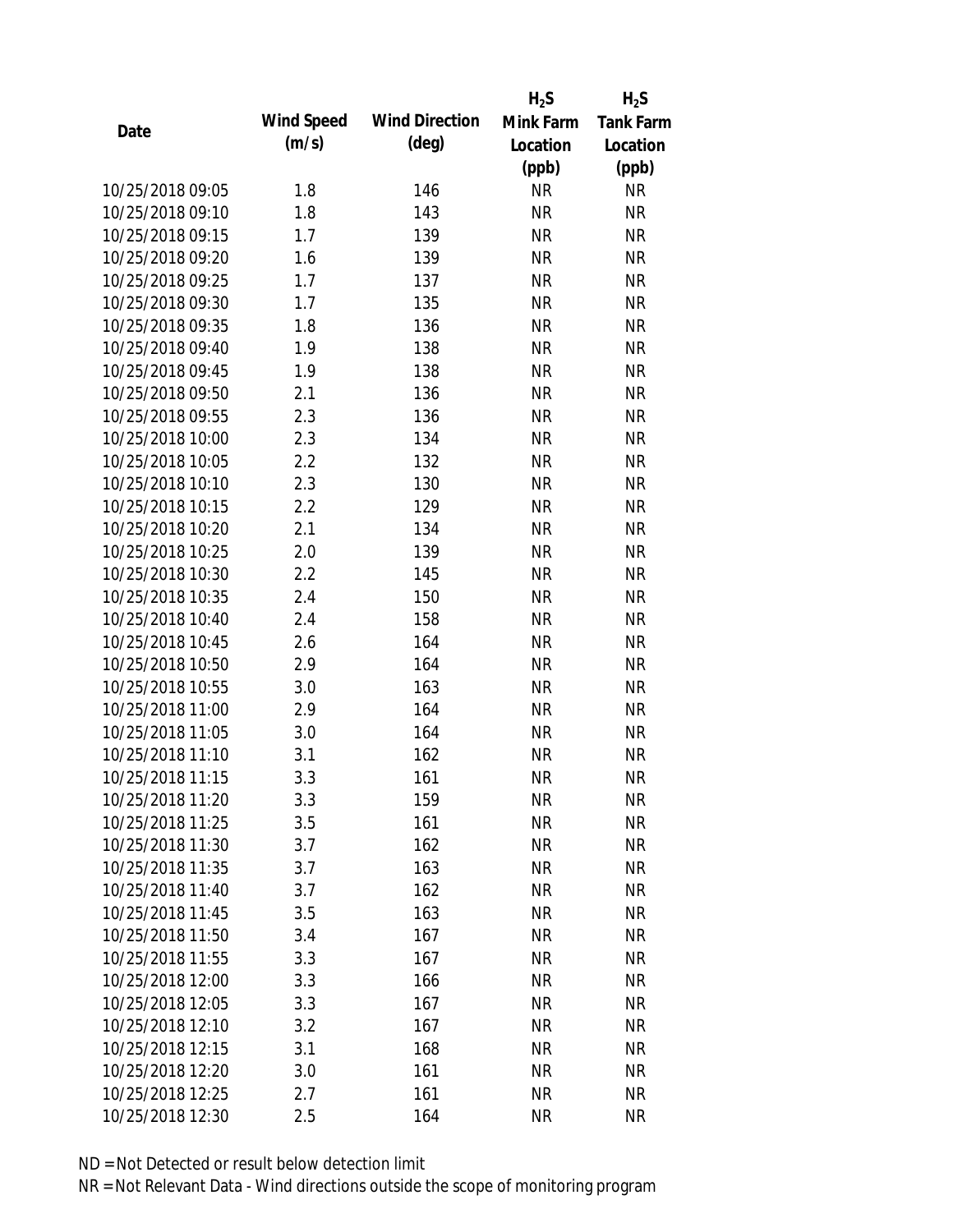|                  |            |                       | $H_2S$    | $H_2S$           |
|------------------|------------|-----------------------|-----------|------------------|
| Date             | Wind Speed | <b>Wind Direction</b> | Mink Farm | <b>Tank Farm</b> |
|                  | (m/s)      | (deg)                 | Location  | Location         |
|                  |            |                       | (ppb)     | (ppb)            |
| 10/25/2018 12:35 | 2.3        | 160                   | <b>NR</b> | <b>NR</b>        |
| 10/25/2018 12:40 | 2.2        | 156                   | <b>NR</b> | <b>NR</b>        |
| 10/25/2018 12:45 | 2.2        | 152                   | <b>NR</b> | <b>NR</b>        |
| 10/25/2018 12:50 | 2.2        | 158                   | <b>NR</b> | <b>NR</b>        |
| 10/25/2018 12:55 | 2.2        | 156                   | <b>NR</b> | <b>NR</b>        |
| 10/25/2018 13:00 | 2.0        | 149                   | <b>NR</b> | <b>NR</b>        |
| 10/25/2018 13:05 | 2.0        | 144                   | <b>NR</b> | <b>NR</b>        |
| 10/25/2018 13:10 | 2.0        | 143                   | <b>NR</b> | <b>NR</b>        |
| 10/25/2018 13:15 | 1.8        | 134                   | <b>NR</b> | <b>NR</b>        |
| 10/25/2018 13:20 | 1.8        | 122                   | <b>NR</b> | <b>NR</b>        |
| 10/25/2018 13:25 | 1.8        | 118                   | <b>NR</b> | <b>NR</b>        |
| 10/25/2018 13:30 | 1.7        | 114                   | <b>NR</b> | <b>NR</b>        |
| 10/25/2018 13:35 | 1.8        | 110                   | <b>NR</b> | <b>NR</b>        |
| 10/25/2018 13:40 | 1.7        | 112                   | <b>NR</b> | <b>NR</b>        |
| 10/25/2018 13:45 | 1.8        | 115                   | <b>NR</b> | <b>NR</b>        |
| 10/25/2018 13:50 | 1.7        | 112                   | <b>NR</b> | <b>NR</b>        |
| 10/25/2018 13:55 | 1.8        | 104                   | <b>NR</b> | <b>NR</b>        |
| 10/25/2018 14:00 | 1.9        | 105                   | <b>NR</b> | <b>NR</b>        |
| 10/25/2018 14:05 | 1.8        | 110                   | <b>NR</b> | <b>NR</b>        |
| 10/25/2018 14:10 | 1.7        | 104                   | <b>NR</b> | <b>NR</b>        |
| 10/25/2018 14:15 | 1.6        | 101                   | <b>NR</b> | <b>NR</b>        |
| 10/25/2018 14:20 | 1.6        | 99                    | <b>NR</b> | <b>NR</b>        |
| 10/25/2018 14:25 | 1.4        | 100                   | <b>NR</b> | <b>NR</b>        |
| 10/25/2018 14:30 | 1.3        | 94                    | <b>NR</b> | <b>NR</b>        |
| 10/25/2018 14:35 | 1.3        | 82                    | <b>NR</b> | <b>NR</b>        |
| 10/25/2018 14:40 | 1.4        | 81                    | <b>NR</b> | <b>NR</b>        |
| 10/25/2018 14:45 | 1.5        | 84                    | <b>NR</b> | <b>NR</b>        |
| 10/25/2018 14:50 | 1.6        | 91                    | <b>NR</b> | <b>NR</b>        |
| 10/25/2018 14:55 | 1.8        | 93                    | <b>NR</b> | <b>NR</b>        |
| 10/25/2018 15:00 | 1.9        | 95                    | <b>NR</b> | <b>NR</b>        |
| 10/25/2018 15:05 | 1.9        | 97                    | <b>NR</b> | <b>NR</b>        |
| 10/25/2018 15:10 | 1.8        | 94                    | <b>NR</b> | <b>NR</b>        |
| 10/25/2018 15:15 | 1.8        | 84                    | <b>NR</b> | <b>NR</b>        |
| 10/25/2018 15:20 | 1.6        | 82                    | <b>NR</b> | <b>NR</b>        |
| 10/25/2018 15:25 | 1.7        | 70                    | <b>NR</b> | <b>NR</b>        |
| 10/25/2018 15:30 | 1.7        | 64                    | <b>NR</b> | <b>NR</b>        |
| 10/25/2018 15:35 | 1.8        | 55                    | <b>NR</b> | <b>NR</b>        |
| 10/25/2018 15:40 | 1.8        | 58                    | <b>NR</b> | <b>NR</b>        |
| 10/25/2018 15:45 | 1.9        | 61                    | <b>NR</b> | <b>NR</b>        |
| 10/25/2018 15:50 | 1.9        | 64                    | <b>NR</b> | <b>NR</b>        |
| 10/25/2018 15:55 | 1.9        | 72                    | <b>NR</b> | <b>NR</b>        |
| 10/25/2018 16:00 | 2.0        | 76                    | <b>NR</b> | <b>NR</b>        |
|                  |            |                       |           |                  |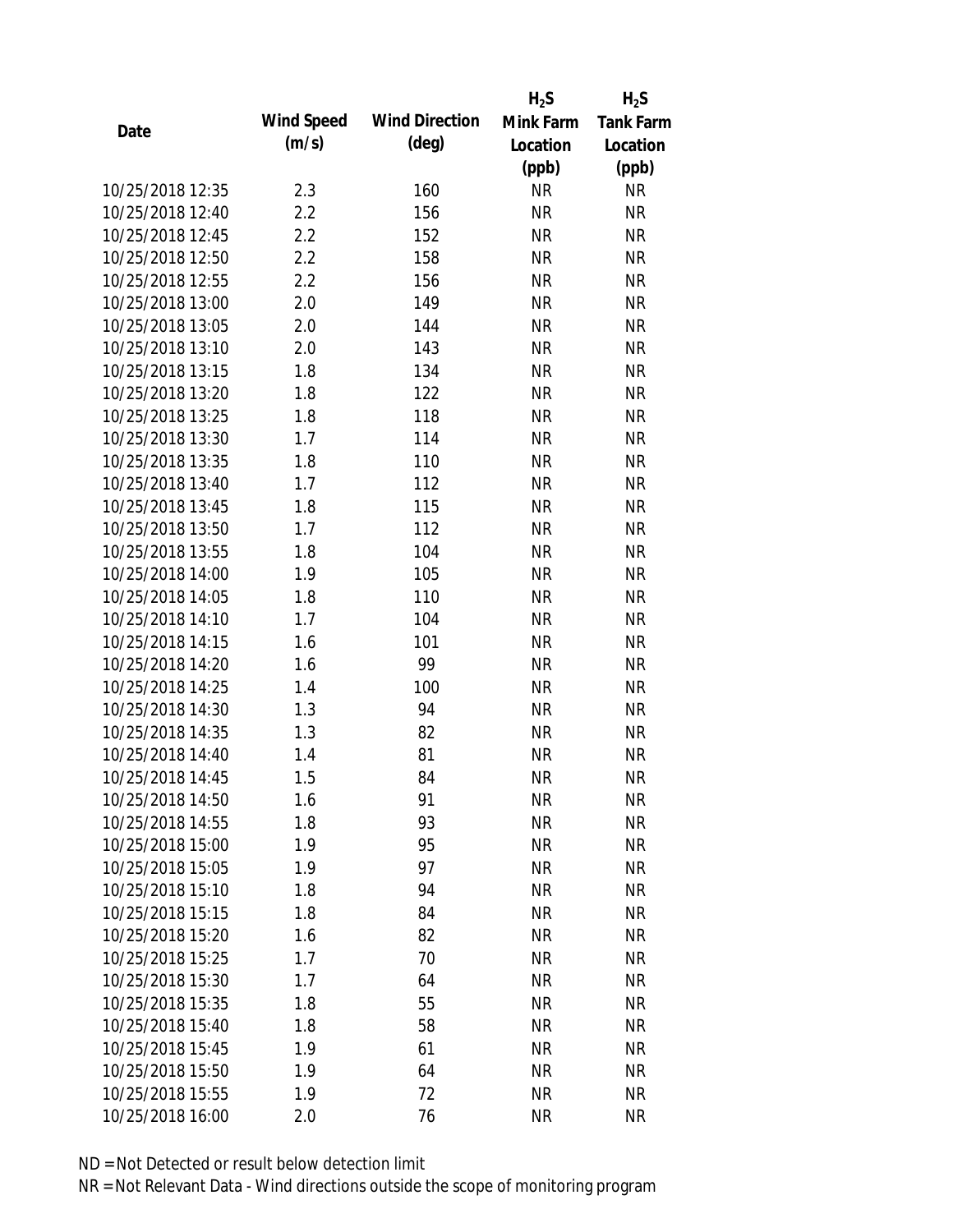|                  |            |                       | $H_2S$    | $H_2S$           |
|------------------|------------|-----------------------|-----------|------------------|
| Date             | Wind Speed | <b>Wind Direction</b> | Mink Farm | <b>Tank Farm</b> |
|                  | (m/s)      | $(\text{deg})$        | Location  | Location         |
|                  |            |                       | (ppb)     | (ppb)            |
| 10/25/2018 16:05 | 2.0        | 86                    | <b>NR</b> | <b>NR</b>        |
| 10/25/2018 16:10 | 2.1        | 90                    | <b>NR</b> | <b>NR</b>        |
| 10/25/2018 16:15 | 2.1        | 97                    | <b>NR</b> | <b>NR</b>        |
| 10/25/2018 16:20 | 2.1        | 97                    | <b>NR</b> | <b>NR</b>        |
| 10/25/2018 16:25 | 2.0        | 96                    | <b>NR</b> | <b>NR</b>        |
| 10/25/2018 16:30 | 2.0        | 93                    | <b>NR</b> | <b>NR</b>        |
| 10/25/2018 16:35 | 2.0        | 88                    | <b>NR</b> | <b>NR</b>        |
| 10/25/2018 16:40 | 2.0        | 84                    | <b>NR</b> | <b>NR</b>        |
| 10/25/2018 16:45 | 2.0        | 79                    | <b>NR</b> | <b>NR</b>        |
| 10/25/2018 16:50 | 2.0        | 74                    | <b>NR</b> | <b>NR</b>        |
| 10/25/2018 16:55 | 2.0        | 71                    | <b>NR</b> | <b>NR</b>        |
| 10/25/2018 17:00 | 1.9        | 75                    | <b>NR</b> | <b>NR</b>        |
| 10/25/2018 17:05 | 1.9        | 81                    | <b>NR</b> | <b>NR</b>        |
| 10/25/2018 17:10 | 1.8        | 84                    | <b>NR</b> | <b>NR</b>        |
| 10/25/2018 17:15 | 1.9        | 85                    | <b>NR</b> | <b>NR</b>        |
| 10/25/2018 17:20 | 1.9        | 87                    | <b>NR</b> | <b>NR</b>        |
| 10/25/2018 17:25 | 1.9        | 89                    | <b>NR</b> | <b>NR</b>        |
| 10/25/2018 17:30 | 2.0        | 88                    | <b>NR</b> | <b>NR</b>        |
| 10/25/2018 17:35 | 2.1        | 83                    | <b>NR</b> | <b>NR</b>        |
| 10/25/2018 17:40 | 2.2        | 79                    | <b>NR</b> | <b>NR</b>        |
| 10/25/2018 17:45 | 2.1        | 79                    | <b>NR</b> | <b>NR</b>        |
| 10/25/2018 17:50 | 2.1        | 80                    | <b>NR</b> | <b>NR</b>        |
| 10/25/2018 17:55 | 2.1        | 78                    | <b>NR</b> | <b>NR</b>        |
| 10/25/2018 18:00 | 2.1        | 78                    | <b>NR</b> | <b>NR</b>        |
| 10/25/2018 18:05 | 2.0        | 78                    | <b>NR</b> | <b>NR</b>        |
| 10/25/2018 18:10 | 2.0        | 78                    | <b>NR</b> | <b>NR</b>        |
| 10/25/2018 18:15 | 2.0        | 76                    | <b>NR</b> | <b>NR</b>        |
| 10/25/2018 18:20 | 2.0        | 75                    | <b>NR</b> | <b>NR</b>        |
| 10/25/2018 18:25 | 2.0        | 77                    | <b>NR</b> | <b>NR</b>        |
| 10/25/2018 18:30 | 1.9        | 75                    | <b>NR</b> | <b>NR</b>        |
| 10/25/2018 18:35 | 1.8        | 74                    | <b>NR</b> | <b>NR</b>        |
| 10/25/2018 18:40 | 1.8        | 74                    | <b>NR</b> | <b>NR</b>        |
| 10/25/2018 18:45 | 1.7        | 73                    | <b>NR</b> | <b>NR</b>        |
| 10/25/2018 18:50 | 1.6        | 73                    | <b>NR</b> | <b>NR</b>        |
| 10/25/2018 18:55 | 1.6        | 75                    | <b>NR</b> | NR               |
| 10/25/2018 19:00 | 1.7        | 79                    | <b>NR</b> | <b>NR</b>        |
| 10/25/2018 19:05 | 1.7        | 80                    | <b>NR</b> | <b>NR</b>        |
| 10/25/2018 19:10 | 1.6        | 81                    | <b>NR</b> | <b>NR</b>        |
| 10/25/2018 19:15 | 1.6        | 85                    | <b>NR</b> | NR               |
| 10/25/2018 19:20 | 1.8        | 85                    | <b>NR</b> | <b>NR</b>        |
| 10/25/2018 19:25 | 1.8        | 82                    | <b>NR</b> | <b>NR</b>        |
| 10/25/2018 19:30 | 1.7        | 81                    | <b>NR</b> | <b>NR</b>        |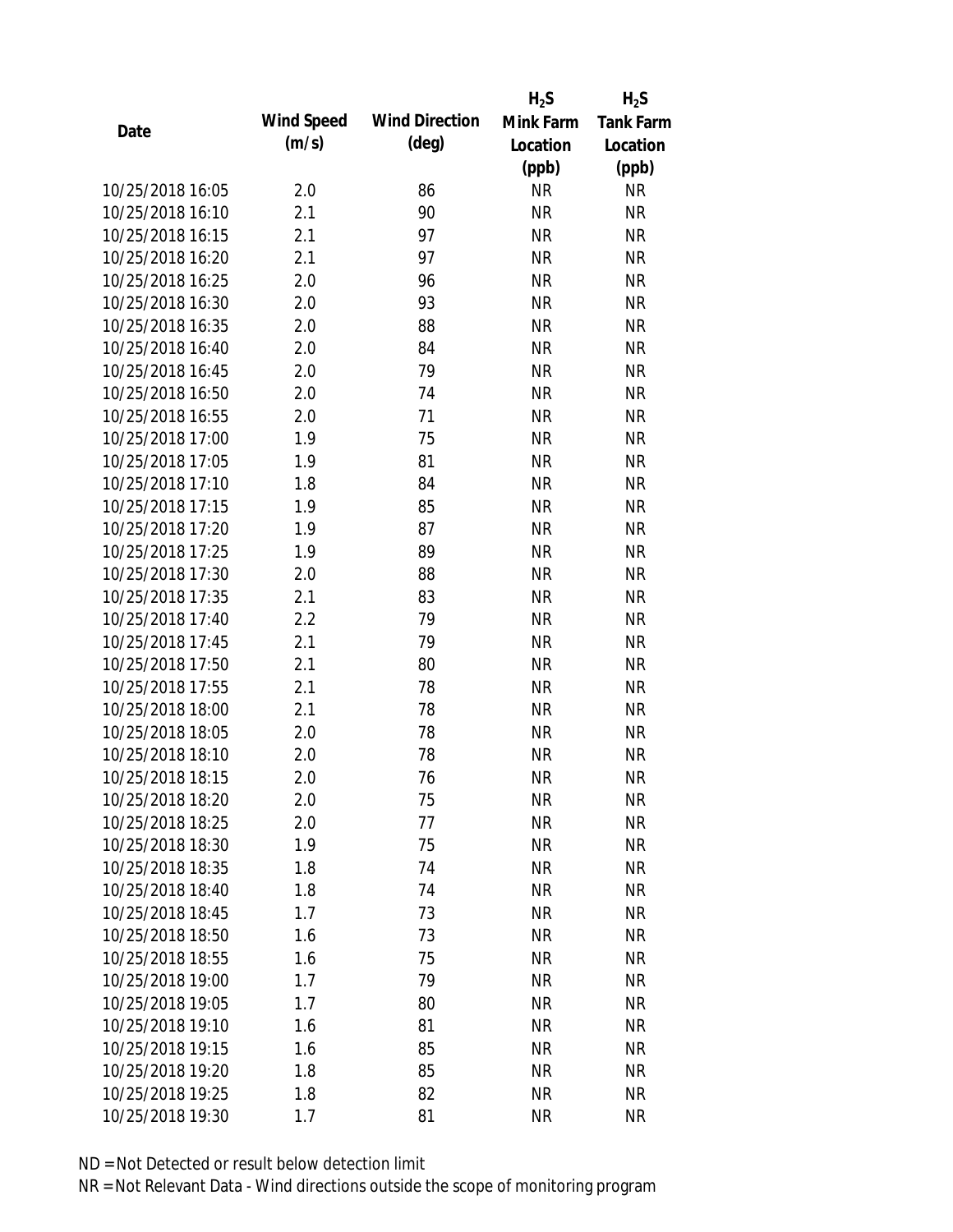|                  |            |                       | $H_2S$    | $H_2S$           |
|------------------|------------|-----------------------|-----------|------------------|
| Date             | Wind Speed | <b>Wind Direction</b> | Mink Farm | <b>Tank Farm</b> |
|                  | (m/s)      | $(\text{deg})$        | Location  | Location         |
|                  |            |                       | (ppb)     | (ppb)            |
| 10/25/2018 19:35 | 1.6        | 80                    | <b>NR</b> | <b>NR</b>        |
| 10/25/2018 19:40 | 1.7        | 82                    | <b>NR</b> | <b>NR</b>        |
| 10/25/2018 19:45 | 1.7        | 80                    | <b>NR</b> | <b>NR</b>        |
| 10/25/2018 19:50 | 1.6        | 81                    | <b>NR</b> | <b>NR</b>        |
| 10/25/2018 19:55 | 1.6        | 84                    | <b>NR</b> | <b>NR</b>        |
| 10/25/2018 20:00 | 1.6        | 89                    | <b>NR</b> | <b>NR</b>        |
| 10/25/2018 20:05 | 1.7        | 91                    | <b>NR</b> | <b>NR</b>        |
| 10/25/2018 20:10 | 1.7        | 87                    | <b>NR</b> | <b>NR</b>        |
| 10/25/2018 20:15 | 1.7        | 86                    | <b>NR</b> | <b>NR</b>        |
| 10/25/2018 20:20 | 1.6        | 86                    | <b>NR</b> | <b>NR</b>        |
| 10/25/2018 20:25 | 1.5        | 81                    | <b>NR</b> | <b>NR</b>        |
| 10/25/2018 20:30 | 1.4        | 76                    | <b>NR</b> | <b>NR</b>        |
| 10/25/2018 20:35 | 1.3        | 73                    | <b>NR</b> | <b>NR</b>        |
| 10/25/2018 20:40 | 1.3        | 77                    | <b>NR</b> | <b>NR</b>        |
| 10/25/2018 20:45 | 1.4        | 79                    | <b>NR</b> | <b>NR</b>        |
| 10/25/2018 20:50 | 1.5        | 82                    | <b>NR</b> | <b>NR</b>        |
| 10/25/2018 20:55 | 1.7        | 90                    | <b>NR</b> | <b>NR</b>        |
| 10/25/2018 21:00 | 2.1        | 96                    | <b>NR</b> | <b>NR</b>        |
| 10/25/2018 21:05 | 2.2        | 101                   | <b>NR</b> | <b>NR</b>        |
| 10/25/2018 21:10 | 2.2        | 106                   | <b>NR</b> | <b>NR</b>        |
| 10/25/2018 21:15 | 2.1        | 108                   | <b>NR</b> | <b>NR</b>        |
| 10/25/2018 21:20 | 2.0        | 103                   | <b>NR</b> | <b>NR</b>        |
| 10/25/2018 21:25 | 1.8        | 96                    | <b>NR</b> | <b>NR</b>        |
| 10/25/2018 21:30 | 1.5        | 91                    | <b>NR</b> | <b>NR</b>        |
| 10/25/2018 21:35 | 1.4        | 88                    | <b>NR</b> | <b>NR</b>        |
| 10/25/2018 21:40 | 1.3        | 80                    | <b>NR</b> | <b>NR</b>        |
| 10/25/2018 21:45 | 1.2        | 74                    | <b>NR</b> | <b>NR</b>        |
| 10/25/2018 21:50 | 1.3        | 66                    | <b>NR</b> | <b>NR</b>        |
| 10/25/2018 21:55 | 1.3        | 64                    | <b>NR</b> | <b>NR</b>        |
| 10/25/2018 22:00 | 1.3        | 65                    | <b>NR</b> | <b>NR</b>        |
| 10/25/2018 22:05 | 1.4        | 67                    | <b>NR</b> | <b>NR</b>        |
| 10/25/2018 22:10 | 1.5        | 72                    | <b>NR</b> | <b>NR</b>        |
| 10/25/2018 22:15 | 1.6        | 73                    | <b>NR</b> | <b>NR</b>        |
| 10/25/2018 22:20 | 1.7        | 75                    | <b>NR</b> | <b>NR</b>        |
| 10/25/2018 22:25 | 1.7        | 76                    | <b>NR</b> | NR               |
| 10/25/2018 22:30 | 1.6        | 72                    | <b>NR</b> | <b>NR</b>        |
| 10/25/2018 22:35 | 1.5        | 67                    | <b>NR</b> | <b>NR</b>        |
| 10/25/2018 22:40 | 1.5        | 65                    | <b>NR</b> | <b>NR</b>        |
| 10/25/2018 22:45 | 1.4        | 70                    | <b>NR</b> | NR               |
| 10/25/2018 22:50 | 1.4        | 75                    | <b>NR</b> | <b>NR</b>        |
| 10/25/2018 22:55 | 1.4        | 77                    | <b>NR</b> | <b>NR</b>        |
| 10/25/2018 23:00 | 1.5        | 78                    | <b>NR</b> | <b>NR</b>        |
|                  |            |                       |           |                  |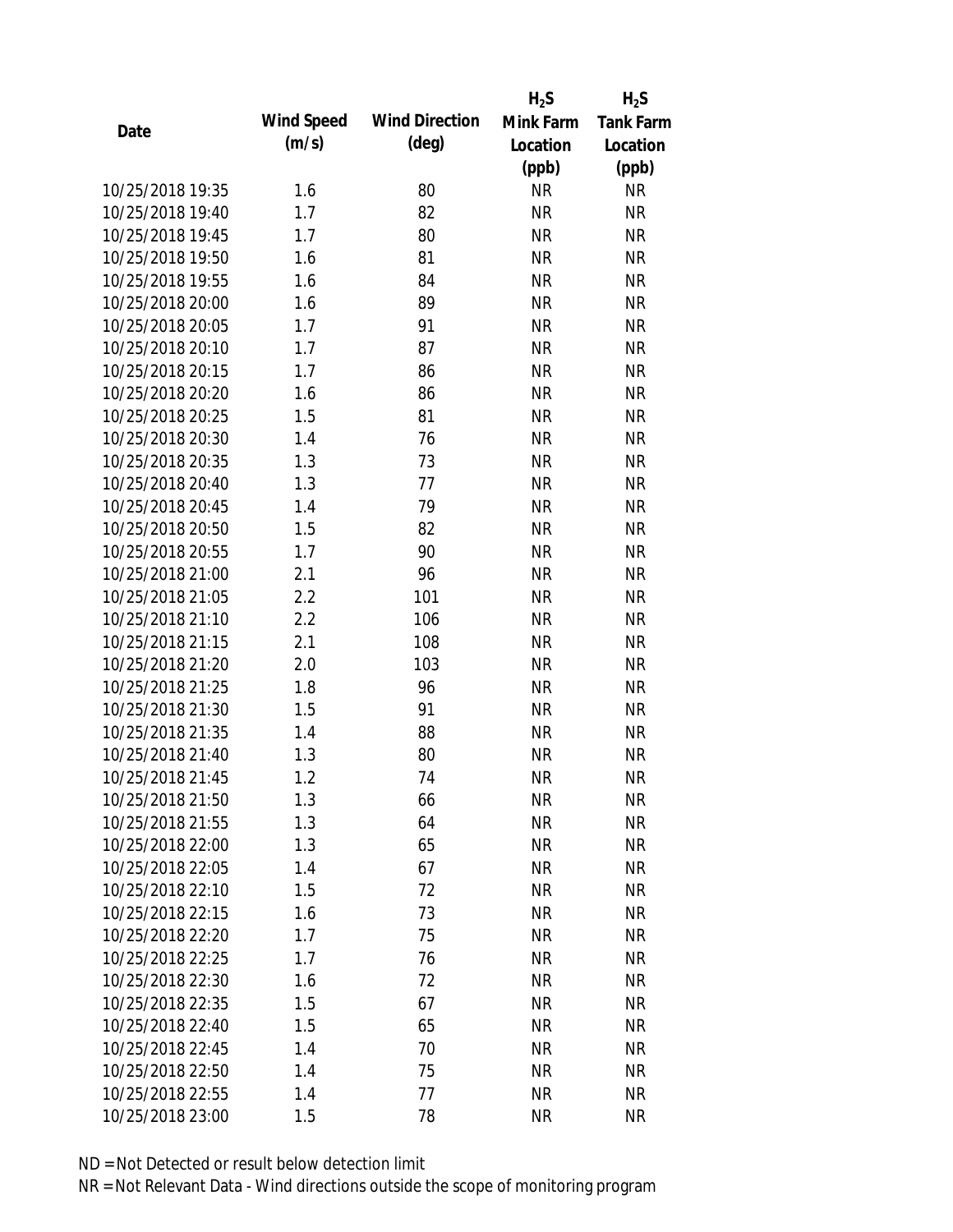|                  |            |                       | $H_2S$    | $H_2S$           |
|------------------|------------|-----------------------|-----------|------------------|
| Date             | Wind Speed | <b>Wind Direction</b> | Mink Farm | <b>Tank Farm</b> |
|                  | (m/s)      | $(\text{deg})$        | Location  | Location         |
|                  |            |                       | (ppb)     | (ppb)            |
| 10/25/2018 23:05 | 1.6        | 80                    | <b>NR</b> | <b>NR</b>        |
| 10/25/2018 23:10 | 1.7        | 75                    | <b>NR</b> | <b>NR</b>        |
| 10/25/2018 23:15 | 1.7        | 73                    | <b>NR</b> | <b>NR</b>        |
| 10/25/2018 23:20 | 1.8        | 74                    | <b>NR</b> | <b>NR</b>        |
| 10/25/2018 23:25 | 1.9        | 74                    | <b>NR</b> | <b>NR</b>        |
| 10/25/2018 23:30 | 1.9        | 76                    | <b>NR</b> | <b>NR</b>        |
| 10/25/2018 23:35 | 2.0        | 79                    | <b>NR</b> | <b>NR</b>        |
| 10/25/2018 23:40 | 2.0        | 82                    | <b>NR</b> | <b>NR</b>        |
| 10/25/2018 23:45 | 2.1        | 82                    | <b>NR</b> | <b>NR</b>        |
| 10/25/2018 23:50 | 2.0        | 82                    | <b>NR</b> | <b>NR</b>        |
| 10/25/2018 23:55 | 2.0        | 82                    | <b>NR</b> | <b>NR</b>        |
| 10/25/2018 24:00 | 1.9        | 80                    | <b>NR</b> | <b>NR</b>        |
| 10/26/2018 00:05 | 1.7        | 78                    | <b>NR</b> | <b>NR</b>        |
| 10/26/2018 00:10 | 1.7        | 76                    | <b>NR</b> | <b>NR</b>        |
| 10/26/2018 00:15 | 1.6        | 76                    | <b>NR</b> | <b>NR</b>        |
| 10/26/2018 00:20 | 1.6        | 76                    | <b>NR</b> | <b>NR</b>        |
| 10/26/2018 00:25 | 1.6        | 75                    | <b>NR</b> | <b>NR</b>        |
| 10/26/2018 00:30 | 1.7        | 74                    | <b>NR</b> | <b>NR</b>        |
| 10/26/2018 00:35 | 1.7        | 76                    | <b>NR</b> | <b>NR</b>        |
| 10/26/2018 00:40 | 1.8        | 77                    | <b>NR</b> | <b>NR</b>        |
| 10/26/2018 00:45 | 1.8        | 76                    | <b>NR</b> | <b>NR</b>        |
| 10/26/2018 00:50 | 1.9        | 77                    | <b>NR</b> | <b>NR</b>        |
| 10/26/2018 00:55 | 1.9        | 76                    | <b>NR</b> | <b>NR</b>        |
| 10/26/2018 01:00 | 1.9        | 74                    | <b>NR</b> | <b>NR</b>        |
| 10/26/2018 01:05 | 2.0        | 74                    | <b>NR</b> | <b>NR</b>        |
| 10/26/2018 01:10 | 2.0        | 76                    | <b>NR</b> | <b>NR</b>        |
| 10/26/2018 01:15 | 2.1        | 78                    | <b>NR</b> | <b>NR</b>        |
| 10/26/2018 01:20 | 2.1        | 81                    | <b>NR</b> | <b>NR</b>        |
| 10/26/2018 01:25 | 2.1        | 84                    | <b>NR</b> | <b>NR</b>        |
| 10/26/2018 01:30 | 2.0        | 89                    | <b>NR</b> | <b>NR</b>        |
| 10/26/2018 01:35 | 2.0        | 90                    | <b>NR</b> | <b>NR</b>        |
| 10/26/2018 01:40 | 1.9        | 90                    | <b>NR</b> | <b>NR</b>        |
| 10/26/2018 01:45 | 1.7        | 87                    | <b>NR</b> | <b>NR</b>        |
| 10/26/2018 01:50 | 1.6        | 83                    | <b>NR</b> | <b>NR</b>        |
| 10/26/2018 01:55 | 1.3        | 77                    | <b>NR</b> | <b>NR</b>        |
| 10/26/2018 02:00 | 1.2        | 71                    | <b>NR</b> | <b>NR</b>        |
| 10/26/2018 02:05 | 1.2        | 63                    | <b>NR</b> | <b>NR</b>        |
| 10/26/2018 02:10 | 1.2        | 54                    | <b>NR</b> | <b>NR</b>        |
| 10/26/2018 02:15 | 1.2        | 49                    | <b>NR</b> | <b>NR</b>        |
| 10/26/2018 02:20 | 1.2        | 49                    | <b>NR</b> | <b>NR</b>        |
| 10/26/2018 02:25 | 1.3        | 49                    | <b>NR</b> | <b>NR</b>        |
| 10/26/2018 02:30 | 1.2        | 49                    | <b>NR</b> | <b>NR</b>        |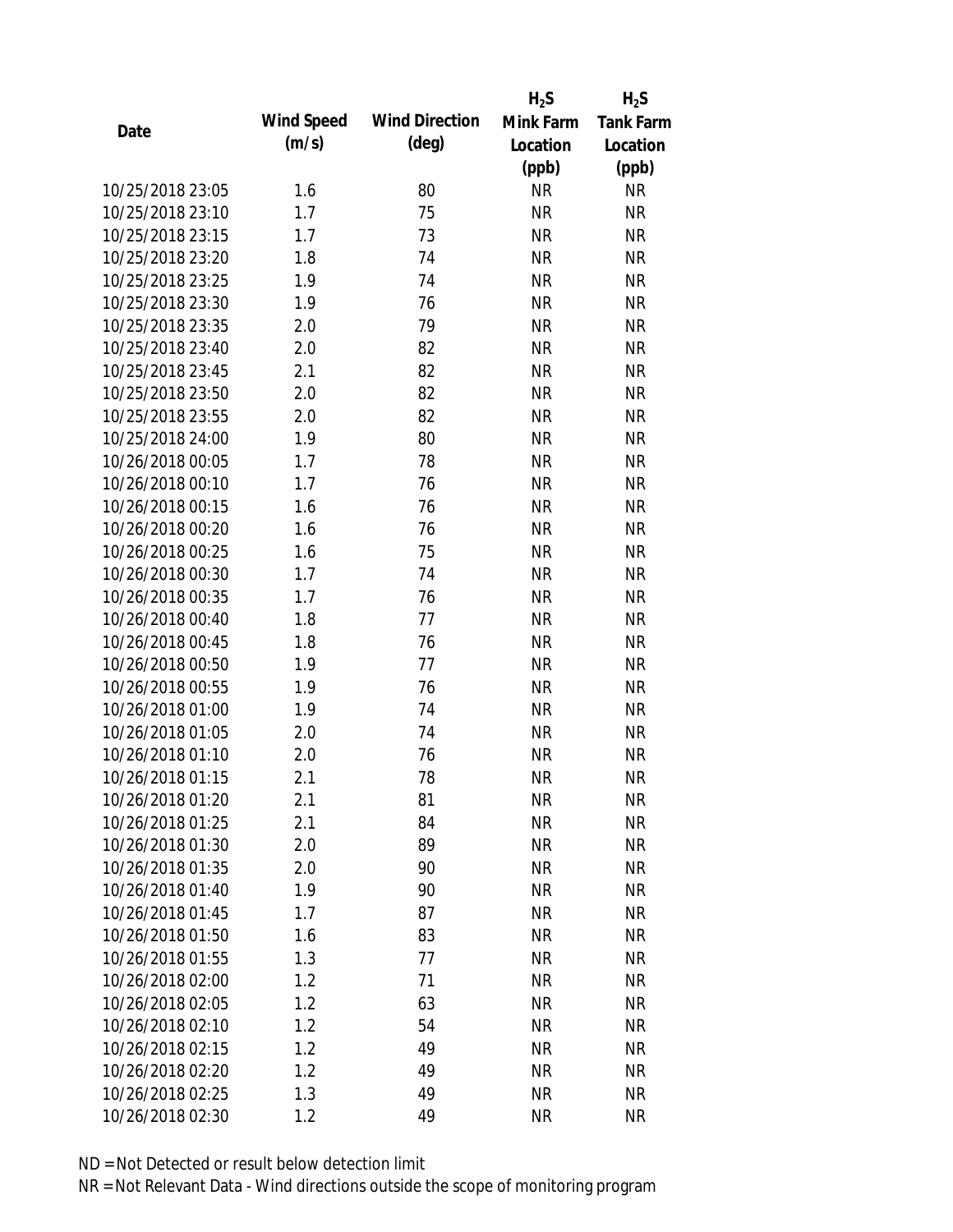|                  |            |                       | $H_2S$    | $H_2S$           |
|------------------|------------|-----------------------|-----------|------------------|
| Date             | Wind Speed | <b>Wind Direction</b> | Mink Farm | <b>Tank Farm</b> |
|                  | (m/s)      | $(\text{deg})$        | Location  | Location         |
|                  |            |                       | (ppb)     | (ppb)            |
| 10/26/2018 02:35 | 1.2        | 49                    | <b>NR</b> | <b>NR</b>        |
| 10/26/2018 02:40 | 1.2        | 50                    | <b>NR</b> | <b>NR</b>        |
| 10/26/2018 02:45 | 1.2        | 51                    | <b>NR</b> | <b>NR</b>        |
| 10/26/2018 02:50 | 1.3        | 46                    | <b>NR</b> | <b>NR</b>        |
| 10/26/2018 02:55 | 1.4        | 45                    | <b>NR</b> | <b>NR</b>        |
| 10/26/2018 03:00 | 1.5        | 44                    | <b>NR</b> | <b>NR</b>        |
| 10/26/2018 03:05 | 1.6        | 43                    | <b>NR</b> | <b>NR</b>        |
| 10/26/2018 03:10 | 1.6        | 43                    | <b>NR</b> | <b>NR</b>        |
| 10/26/2018 03:15 | 1.6        | 45                    | <b>NR</b> | <b>NR</b>        |
| 10/26/2018 03:20 | 1.5        | 46                    | <b>NR</b> | <b>NR</b>        |
| 10/26/2018 03:25 | 1.5        | 48                    | <b>NR</b> | <b>NR</b>        |
| 10/26/2018 03:30 | 1.5        | 49                    | <b>NR</b> | <b>NR</b>        |
| 10/26/2018 03:35 | 1.5        | 50                    | <b>NR</b> | <b>NR</b>        |
| 10/26/2018 03:40 | 1.6        | 51                    | <b>NR</b> | <b>NR</b>        |
| 10/26/2018 03:45 | 1.7        | 51                    | <b>NR</b> | <b>NR</b>        |
| 10/26/2018 03:50 | 1.8        | 54                    | <b>NR</b> | <b>NR</b>        |
| 10/26/2018 03:55 | 1.8        | 56                    | <b>NR</b> | <b>NR</b>        |
| 10/26/2018 04:00 | 1.9        | 58                    | <b>NR</b> | <b>NR</b>        |
| 10/26/2018 04:05 | 1.9        | 59                    | <b>NR</b> | <b>NR</b>        |
| 10/26/2018 04:10 | 1.9        | 61                    | <b>NR</b> | <b>NR</b>        |
| 10/26/2018 04:15 | 1.9        | 58                    | <b>NR</b> | <b>NR</b>        |
| 10/26/2018 04:20 | 2.0        | 55                    | <b>NR</b> | <b>NR</b>        |
| 10/26/2018 04:25 | 2.1        | 54                    | <b>NR</b> | <b>NR</b>        |
| 10/26/2018 04:30 | 2.1        | 52                    | <b>NR</b> | <b>NR</b>        |
| 10/26/2018 04:35 | 2.1        | 51                    | <b>NR</b> | <b>NR</b>        |
| 10/26/2018 04:40 | 2.0        | 52                    | <b>NR</b> | <b>NR</b>        |
| 10/26/2018 04:45 | 1.9        | 54                    | <b>NR</b> | <b>NR</b>        |
| 10/26/2018 04:50 | 1.8        | 56                    | <b>NR</b> | <b>NR</b>        |
| 10/26/2018 04:55 | 1.7        | 56                    | <b>NR</b> | <b>NR</b>        |
| 10/26/2018 05:00 | 1.6        | 56                    | <b>NR</b> | <b>NR</b>        |
| 10/26/2018 05:05 | 1.7        | 55                    | <b>NR</b> | <b>NR</b>        |
| 10/26/2018 05:10 | 1.8        | 52                    | <b>NR</b> | <b>NR</b>        |
| 10/26/2018 05:15 | 1.8        | 51                    | <b>NR</b> | <b>NR</b>        |
| 10/26/2018 05:20 | 1.9        | 50                    | <b>NR</b> | <b>NR</b>        |
| 10/26/2018 05:25 | 1.8        | 51                    | <b>NR</b> | <b>NR</b>        |
| 10/26/2018 05:30 | 1.8        | 51                    | <b>NR</b> | <b>NR</b>        |
| 10/26/2018 05:35 | 1.8        | 54                    | <b>NR</b> | <b>NR</b>        |
| 10/26/2018 05:40 | 1.8        | 59                    | <b>NR</b> | <b>NR</b>        |
| 10/26/2018 05:45 | 1.8        | 64                    | <b>NR</b> | NR               |
| 10/26/2018 05:50 | 1.7        | 68                    | <b>NR</b> | <b>NR</b>        |
| 10/26/2018 05:55 | 1.7        | 70                    | <b>NR</b> | <b>NR</b>        |
| 10/26/2018 06:00 | 1.8        | 73                    | <b>NR</b> | <b>NR</b>        |
|                  |            |                       |           |                  |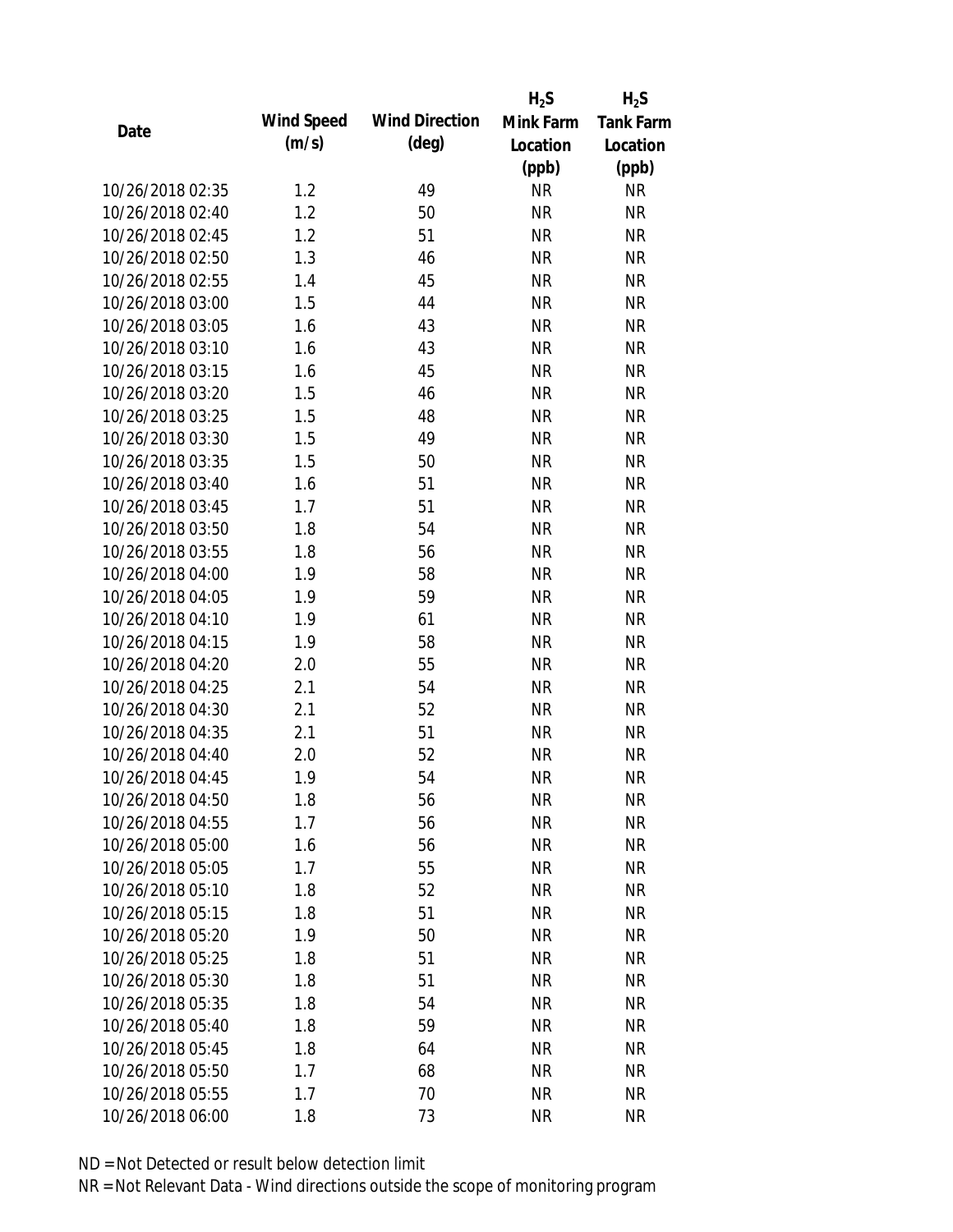|                  |            |                       | $H_2S$       | $H_2S$           |
|------------------|------------|-----------------------|--------------|------------------|
| Date             | Wind Speed | <b>Wind Direction</b> | Mink Farm    | <b>Tank Farm</b> |
|                  | (m/s)      | $(\text{deg})$        | Location     | Location         |
|                  |            |                       | (ppb)        | (ppb)            |
| 10/26/2018 06:05 | 1.8        | 73                    | <b>NR</b>    | <b>NR</b>        |
| 10/26/2018 06:10 | 1.9        | 72                    | <b>NR</b>    | <b>NR</b>        |
| 10/26/2018 06:15 | 1.9        | 72                    | <b>NR</b>    | <b>NR</b>        |
| 10/26/2018 06:20 | 1.9        | 72                    | <b>NR</b>    | <b>NR</b>        |
| 10/26/2018 06:25 | 1.8        | 71                    | <b>NR</b>    | <b>NR</b>        |
| 10/26/2018 06:30 | 1.7        | 66                    | <b>NR</b>    | <b>NR</b>        |
| 10/26/2018 06:35 | 1.8        | 61                    | <b>NR</b>    | <b>NR</b>        |
| 10/26/2018 06:40 | 1.8        | 54                    | <b>NR</b>    | <b>NR</b>        |
| 10/26/2018 06:45 | 1.8        | 50                    | <b>NR</b>    | <b>NR</b>        |
| 10/26/2018 06:50 | 1.8        | 47                    | <b>NR</b>    | <b>NR</b>        |
| 10/26/2018 06:55 | 2.0        | 43                    | <b>NR</b>    | <b>NR</b>        |
| 10/26/2018 07:00 | 2.2        | 41                    | <b>NR</b>    | <b>NR</b>        |
| 10/26/2018 07:05 | 2.2        | 40                    | $\mathbf{1}$ | <b>NR</b>        |
| 10/26/2018 07:10 | 2.1        | 40                    | $\mathbf{1}$ | <b>NR</b>        |
| 10/26/2018 07:15 | 2.2        | 40                    | $\mathbf{1}$ | <b>NR</b>        |
| 10/26/2018 07:20 | 2.0        | 43                    | <b>NR</b>    | <b>NR</b>        |
| 10/26/2018 07:25 | 1.8        | 51                    | <b>NR</b>    | <b>NR</b>        |
| 10/26/2018 07:30 | 1.6        | 61                    | <b>NR</b>    | <b>NR</b>        |
| 10/26/2018 07:35 | 1.4        | 71                    | <b>NR</b>    | <b>NR</b>        |
| 10/26/2018 07:40 | 1.4        | 79                    | <b>NR</b>    | <b>NR</b>        |
| 10/26/2018 07:45 | 1.2        | 84                    | <b>NR</b>    | <b>NR</b>        |
| 10/26/2018 07:50 | 1.3        | 84                    | <b>NR</b>    | <b>NR</b>        |
| 10/26/2018 07:55 | 1.3        | 80                    | <b>NR</b>    | <b>NR</b>        |
| 10/26/2018 08:00 | 1.3        | 74                    | <b>NR</b>    | <b>NR</b>        |
| 10/26/2018 08:05 | 1.3        | 70                    | <b>NR</b>    | <b>NR</b>        |
| 10/26/2018 08:10 | 1.2        | 67                    | <b>NR</b>    | <b>NR</b>        |
| 10/26/2018 08:15 | 1.1        | 63                    | <b>NR</b>    | <b>NR</b>        |
| 10/26/2018 08:20 | 1.0        | 54                    | <b>NR</b>    | <b>NR</b>        |
| 10/26/2018 08:25 | 0.9        | 47                    | <b>NR</b>    | <b>NR</b>        |
| 10/26/2018 08:30 | 0.8        | 42                    | <b>NR</b>    | NR               |
| 10/26/2018 08:35 | 0.7        | 34                    | 1            | <b>NR</b>        |
| 10/26/2018 08:40 | 0.5        | 29                    | 1            | <b>NR</b>        |
| 10/26/2018 08:45 | 0.4        | 24                    | 1            | <b>NR</b>        |
| 10/26/2018 08:50 | 0.2        | 18                    | 1            | <b>NR</b>        |
| 10/26/2018 08:55 | 0.2        | 15                    | 1            | <b>NR</b>        |
| 10/26/2018 09:00 | 0.3        | 22                    | 1            | <b>NR</b>        |
| 10/26/2018 09:05 | 0.2        | 26                    | 1            | <b>NR</b>        |
| 10/26/2018 09:10 | 0.2        | 26                    | 1            | <b>NR</b>        |
| 10/26/2018 09:15 | 0.3        | 27                    | 1            | NR               |
| 10/26/2018 09:20 | 0.4        | 26                    | 1            | <b>NR</b>        |
| 10/26/2018 09:25 | 0.6        | 26                    | 1            | <b>NR</b>        |
| 10/26/2018 09:30 | 0.6        | 29                    | 2            | <b>NR</b>        |
|                  |            |                       |              |                  |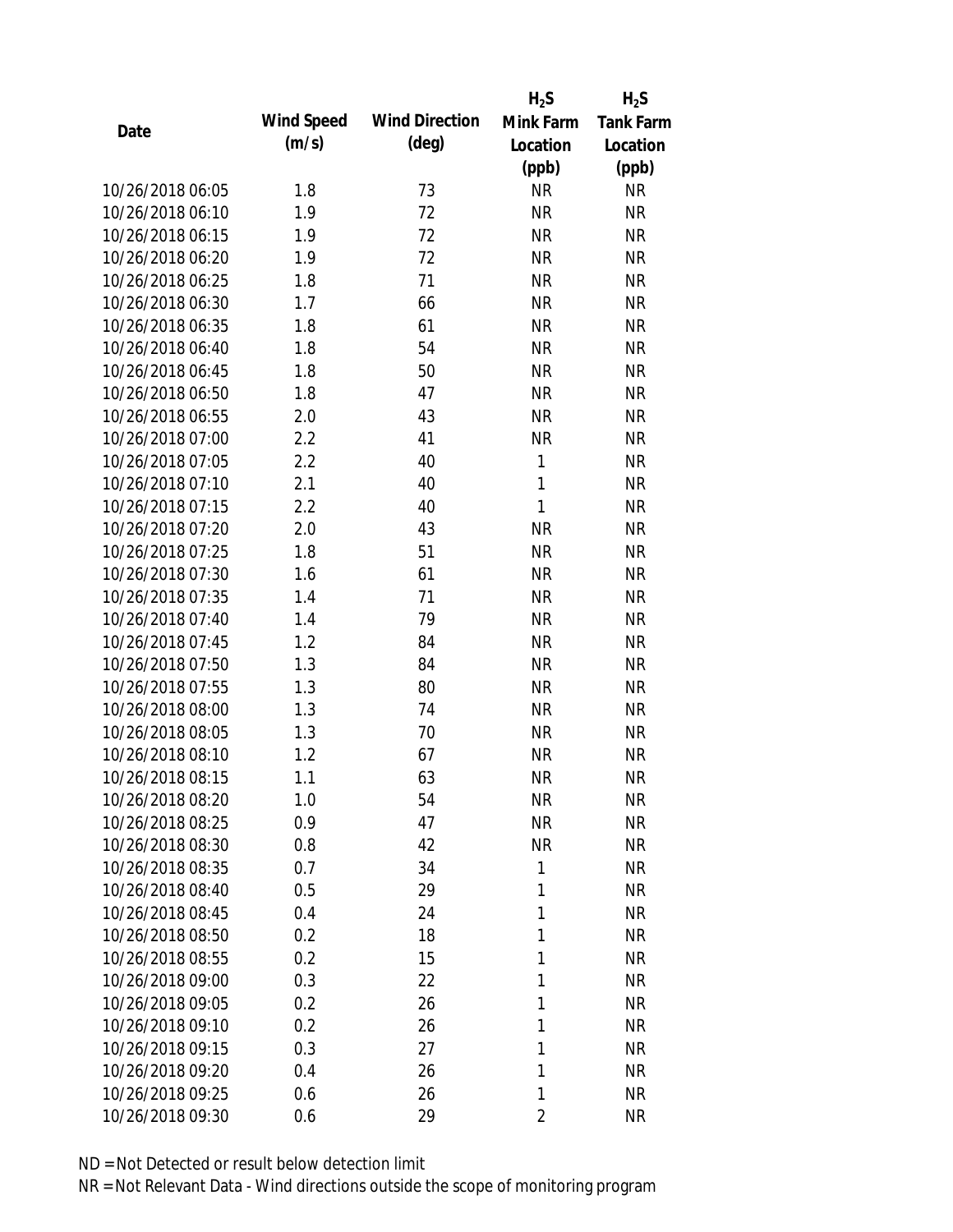|                  |            |                       | $H_2S$         | $H_2S$           |
|------------------|------------|-----------------------|----------------|------------------|
| Date             | Wind Speed | <b>Wind Direction</b> | Mink Farm      | <b>Tank Farm</b> |
|                  | (m/s)      | $(\text{deg})$        | Location       | Location         |
|                  |            |                       | (ppb)          | (ppb)            |
| 10/26/2018 09:35 | 0.9        | 27                    | 1              | <b>NR</b>        |
| 10/26/2018 09:40 | 1.1        | 24                    | $\overline{2}$ | <b>NR</b>        |
| 10/26/2018 09:45 | 1.4        | 23                    | $\overline{2}$ | <b>NR</b>        |
| 10/26/2018 09:50 | 1.6        | 23                    | $\overline{2}$ | <b>NR</b>        |
| 10/26/2018 09:55 | 1.6        | 25                    | $\overline{2}$ | <b>NR</b>        |
| 10/26/2018 10:00 | 1.7        | 27                    | $\overline{2}$ | <b>NR</b>        |
| 10/26/2018 10:05 | 1.8        | 29                    | $\overline{2}$ | <b>NR</b>        |
| 10/26/2018 10:10 | 1.9        | 33                    | $\overline{2}$ | <b>NR</b>        |
| 10/26/2018 10:15 | 1.8        | 39                    | $\mathbf{1}$   | <b>NR</b>        |
| 10/26/2018 10:20 | 1.8        | 44                    | <b>NR</b>      | <b>NR</b>        |
| 10/26/2018 10:25 | 1.9        | 45                    | <b>NR</b>      | <b>NR</b>        |
| 10/26/2018 10:30 | 1.9        | 47                    | <b>NR</b>      | <b>NR</b>        |
| 10/26/2018 10:35 | 2.0        | 51                    | <b>NR</b>      | <b>NR</b>        |
| 10/26/2018 10:40 | 2.1        | 55                    | <b>NR</b>      | <b>NR</b>        |
| 10/26/2018 10:45 | 2.3        | 56                    | <b>NR</b>      | <b>NR</b>        |
| 10/26/2018 10:50 | 2.4        | 55                    | <b>NR</b>      | <b>NR</b>        |
| 10/26/2018 10:55 | 2.4        | 58                    | <b>NR</b>      | <b>NR</b>        |
| 10/26/2018 11:00 | 2.5        | 59                    | <b>NR</b>      | <b>NR</b>        |
| 10/26/2018 11:05 | 2.6        | 58                    | <b>NR</b>      | <b>NR</b>        |
| 10/26/2018 11:10 | 2.5        | 56                    | <b>NR</b>      | <b>NR</b>        |
| 10/26/2018 11:15 | 2.5        | 55                    | <b>NR</b>      | <b>NR</b>        |
| 10/26/2018 11:20 | 2.6        | 56                    | <b>NR</b>      | <b>NR</b>        |
| 10/26/2018 11:25 | 2.6        | 56                    | <b>NR</b>      | <b>NR</b>        |
| 10/26/2018 11:30 | 2.5        | 58                    | <b>NR</b>      | <b>NR</b>        |
| 10/26/2018 11:35 | 2.6        | 61                    | <b>NR</b>      | <b>NR</b>        |
| 10/26/2018 11:40 | 2.7        | 62                    | <b>NR</b>      | <b>NR</b>        |
| 10/26/2018 11:45 | 2.6        | 62                    | <b>NR</b>      | <b>NR</b>        |
| 10/26/2018 11:50 | 2.7        | 62                    | <b>NR</b>      | <b>NR</b>        |
| 10/26/2018 11:55 | 2.9        | 64                    | <b>NR</b>      | <b>NR</b>        |
| 10/26/2018 12:00 | 3.2        | 60                    | <b>NR</b>      | NR               |
| 10/26/2018 12:05 | 3.1        | 54                    | <b>NR</b>      | <b>NR</b>        |
| 10/26/2018 12:10 | 3.2        | 52                    | <b>NR</b>      | <b>NR</b>        |
| 10/26/2018 12:15 | 3.4        | 52                    | <b>NR</b>      | <b>NR</b>        |
| 10/26/2018 12:20 | 3.4        | 46                    | <b>NR</b>      | <b>NR</b>        |
| 10/26/2018 12:25 | 3.6        | 40                    | $\mathbf{1}$   | NR               |
| 10/26/2018 12:30 | 3.6        | 39                    | 1              | <b>NR</b>        |
| 10/26/2018 12:35 | 3.6        | 42                    | <b>NR</b>      | <b>NR</b>        |
| 10/26/2018 12:40 | 3.6        | 42                    | <b>NR</b>      | NR               |
| 10/26/2018 12:45 | 3.6        | 40                    | $\mathbf{1}$   | NR               |
| 10/26/2018 12:50 | 3.5        | 42                    | <b>NR</b>      | <b>NR</b>        |
| 10/26/2018 12:55 | 3.5        | 42                    | <b>NR</b>      | <b>NR</b>        |
| 10/26/2018 13:00 |            | 43                    | <b>NR</b>      | <b>NR</b>        |
|                  | 3.4        |                       |                |                  |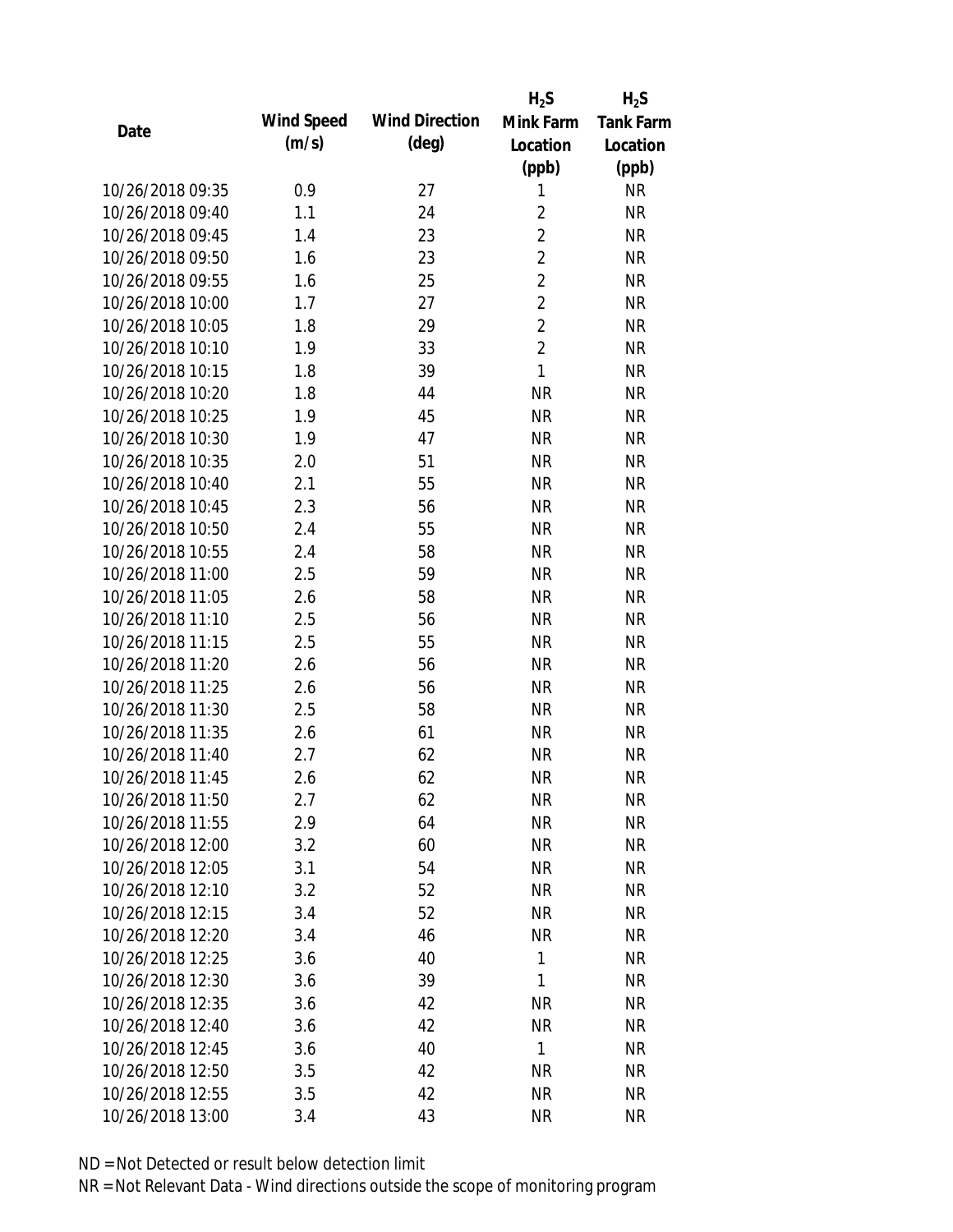|                  |            |                       | $H_2S$    | $H_2S$           |
|------------------|------------|-----------------------|-----------|------------------|
| Date             | Wind Speed | <b>Wind Direction</b> | Mink Farm | <b>Tank Farm</b> |
|                  | (m/s)      | $(\text{deg})$        | Location  | Location         |
|                  |            |                       | (ppb)     | (ppb)            |
| 10/26/2018 13:05 | 3.3        | 44                    | <b>NR</b> | <b>NR</b>        |
| 10/26/2018 13:10 | 3.1        | 47                    | <b>NR</b> | <b>NR</b>        |
| 10/26/2018 13:15 | 3.1        | 46                    | <b>NR</b> | <b>NR</b>        |
| 10/26/2018 13:20 | 3.0        | 47                    | <b>NR</b> | <b>NR</b>        |
| 10/26/2018 13:25 | 2.7        | 53                    | <b>NR</b> | <b>NR</b>        |
| 10/26/2018 13:30 | 2.8        | 51                    | <b>NR</b> | <b>NR</b>        |
| 10/26/2018 13:35 | 2.9        | 46                    | <b>NR</b> | <b>NR</b>        |
| 10/26/2018 13:40 | 2.9        | 41                    | <b>NR</b> | <b>NR</b>        |
| 10/26/2018 13:45 | 3.0        | 42                    | <b>NR</b> | <b>NR</b>        |
| 10/26/2018 13:50 | 3.0        | 41                    | <b>NR</b> | <b>NR</b>        |
| 10/26/2018 13:55 | 3.0        | 38                    | <b>ND</b> | <b>NR</b>        |
| 10/26/2018 14:00 | 2.9        | 39                    | <b>ND</b> | <b>NR</b>        |
| 10/26/2018 14:05 | 2.9        | 39                    | <b>ND</b> | <b>NR</b>        |
| 10/26/2018 14:10 | 3.1        | 39                    | <b>ND</b> | <b>NR</b>        |
| 10/26/2018 14:15 | 3.1        | 38                    | 1         | <b>NR</b>        |
| 10/26/2018 14:20 | 3.2        | 38                    | <b>ND</b> | <b>NR</b>        |
| 10/26/2018 14:25 | 3.3        | 42                    | <b>NR</b> | <b>NR</b>        |
| 10/26/2018 14:30 | 3.3        | 45                    | <b>NR</b> | <b>NR</b>        |
| 10/26/2018 14:35 | 3.1        | 52                    | <b>NR</b> | <b>NR</b>        |
| 10/26/2018 14:40 | 2.9        | 55                    | <b>NR</b> | <b>NR</b>        |
| 10/26/2018 14:45 | 2.8        | 59                    | <b>NR</b> | <b>NR</b>        |
| 10/26/2018 14:50 | 2.5        | 64                    | <b>NR</b> | <b>NR</b>        |
| 10/26/2018 14:55 | 2.5        | 58                    | <b>NR</b> | <b>NR</b>        |
| 10/26/2018 15:00 | 2.6        | 53                    | <b>NR</b> | <b>NR</b>        |
| 10/26/2018 15:05 | 2.6        | 47                    | <b>NR</b> | <b>NR</b>        |
| 10/26/2018 15:10 | 2.7        | 46                    | <b>NR</b> | <b>NR</b>        |
| 10/26/2018 15:15 | 2.6        | 47                    | <b>NR</b> | <b>NR</b>        |
| 10/26/2018 15:20 | 2.6        | 45                    | <b>NR</b> | <b>NR</b>        |
| 10/26/2018 15:25 | 2.5        | 50                    | <b>NR</b> | <b>NR</b>        |
| 10/26/2018 15:30 | 2.5        | 52                    | <b>NR</b> | NR               |
| 10/26/2018 15:35 | 2.6        | 49                    | <b>NR</b> | <b>NR</b>        |
| 10/26/2018 15:40 | 2.7        | 44                    | <b>NR</b> | NR               |
| 10/26/2018 15:45 | 2.9        | 39                    | 1         | <b>NR</b>        |
| 10/26/2018 15:50 | 3.0        | 36                    | 1         | <b>NR</b>        |
| 10/26/2018 15:55 | 3.3        | 31                    | 1         | NR               |
| 10/26/2018 16:00 | 3.4        | 30                    | 1         | <b>NR</b>        |
| 10/26/2018 16:05 | 3.6        | 29                    | 1         | NR               |
| 10/26/2018 16:10 | 3.6        | 30                    | 1         | NR               |
| 10/26/2018 16:15 | 3.6        | 31                    | <b>ND</b> | NR               |
| 10/26/2018 16:20 | 3.6        | 29                    | 1         | NR               |
| 10/26/2018 16:25 | 3.7        | 28                    | 1         | <b>NR</b>        |
| 10/26/2018 16:30 | 3.6        | 29                    | 1         | <b>NR</b>        |
|                  |            |                       |           |                  |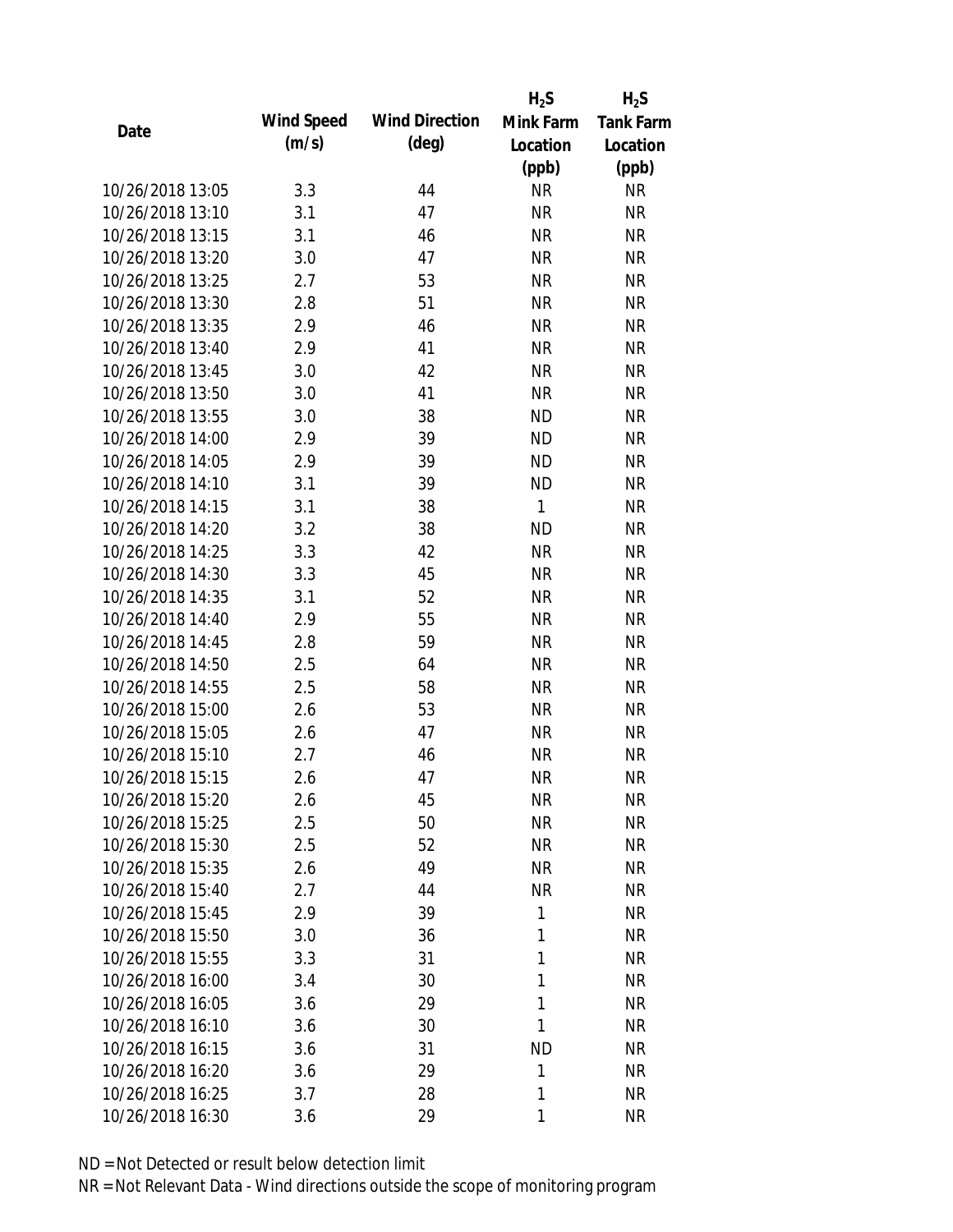|                  |            |                       | $H_2S$       | $H_2S$           |
|------------------|------------|-----------------------|--------------|------------------|
| Date             | Wind Speed | <b>Wind Direction</b> | Mink Farm    | <b>Tank Farm</b> |
|                  | (m/s)      | $(\text{deg})$        | Location     | Location         |
|                  |            |                       | (ppb)        | (ppb)            |
| 10/26/2018 16:35 | 3.5        | 31                    | 1            | <b>NR</b>        |
| 10/26/2018 16:40 | 3.5        | 31                    | 1            | <b>NR</b>        |
| 10/26/2018 16:45 | 3.5        | 31                    | 1            | <b>NR</b>        |
| 10/26/2018 16:50 | 3.5        | 32                    | 1            | <b>NR</b>        |
| 10/26/2018 16:55 | 3.3        | 32                    | 1            | <b>NR</b>        |
| 10/26/2018 17:00 | 3.4        | 32                    | 1            | <b>NR</b>        |
| 10/26/2018 17:05 | 3.5        | 31                    | 1            | <b>NR</b>        |
| 10/26/2018 17:10 | 3.5        | 28                    | 1            | <b>NR</b>        |
| 10/26/2018 17:15 | 3.7        | 26                    | 1            | <b>NR</b>        |
| 10/26/2018 17:20 | 3.8        | 23                    | 1            | <b>NR</b>        |
| 10/26/2018 17:25 | 4.0        | 22                    | 1            | <b>NR</b>        |
| 10/26/2018 17:30 | 3.9        | 20                    | 1            | <b>NR</b>        |
| 10/26/2018 17:35 | 4.0        | 19                    | $\mathbf{1}$ | <b>NR</b>        |
| 10/26/2018 17:40 | 4.0        | 20                    | <b>ND</b>    | <b>NR</b>        |
| 10/26/2018 17:45 | 3.7        | 22                    | <b>ND</b>    | <b>NR</b>        |
| 10/26/2018 17:50 | 3.6        | 24                    | <b>ND</b>    | <b>NR</b>        |
| 10/26/2018 17:55 | 3.5        | 25                    | <b>ND</b>    | <b>NR</b>        |
| 10/26/2018 18:00 | 3.3        | 27                    | <b>ND</b>    | <b>NR</b>        |
| 10/26/2018 18:05 | 3.1        | 27                    | <b>ND</b>    | <b>NR</b>        |
| 10/26/2018 18:10 | 2.8        | 29                    | <b>ND</b>    | <b>NR</b>        |
| 10/26/2018 18:15 | 2.8        | 30                    | <b>ND</b>    | <b>NR</b>        |
| 10/26/2018 18:20 | 2.7        | 30                    | <b>ND</b>    | <b>NR</b>        |
| 10/26/2018 18:25 | 2.6        | 31                    | <b>ND</b>    | <b>NR</b>        |
| 10/26/2018 18:30 | 2.6        | 30                    | <b>ND</b>    | <b>NR</b>        |
| 10/26/2018 18:35 | 2.5        | 29                    | <b>ND</b>    | <b>NR</b>        |
| 10/26/2018 18:40 | 2.6        | 29                    | <b>ND</b>    | <b>NR</b>        |
| 10/26/2018 18:45 | 2.6        | 28                    | <b>ND</b>    | <b>NR</b>        |
| 10/26/2018 18:50 | 2.5        | 27                    | <b>ND</b>    | <b>NR</b>        |
| 10/26/2018 18:55 | 2.4        | 27                    | <b>ND</b>    | <b>NR</b>        |
| 10/26/2018 19:00 | 2.4        | 27                    | ND           | NR               |
| 10/26/2018 19:05 | 2.5        | 29                    | <b>ND</b>    | <b>NR</b>        |
| 10/26/2018 19:10 | 2.5        | 29                    | <b>ND</b>    | NR               |
| 10/26/2018 19:15 | 2.7        | 29                    | <b>ND</b>    | <b>NR</b>        |
| 10/26/2018 19:20 | 2.8        | 30                    | <b>ND</b>    | <b>NR</b>        |
| 10/26/2018 19:25 | 2.9        | 30                    | 1            | <b>NR</b>        |
| 10/26/2018 19:30 | 3.0        | 30                    | <b>ND</b>    | <b>NR</b>        |
| 10/26/2018 19:35 | 3.1        | 29                    | 1            | <b>NR</b>        |
| 10/26/2018 19:40 | 3.1        | 28                    | 1            | <b>NR</b>        |
| 10/26/2018 19:45 | 3.0        | 28                    | 1            | NR               |
| 10/26/2018 19:50 | 2.9        | 26                    | 1            | <b>NR</b>        |
| 10/26/2018 19:55 | 2.7        | 23                    | 1            | <b>NR</b>        |
| 10/26/2018 20:00 | 2.6        | 19                    | <b>ND</b>    | <b>NR</b>        |
|                  |            |                       |              |                  |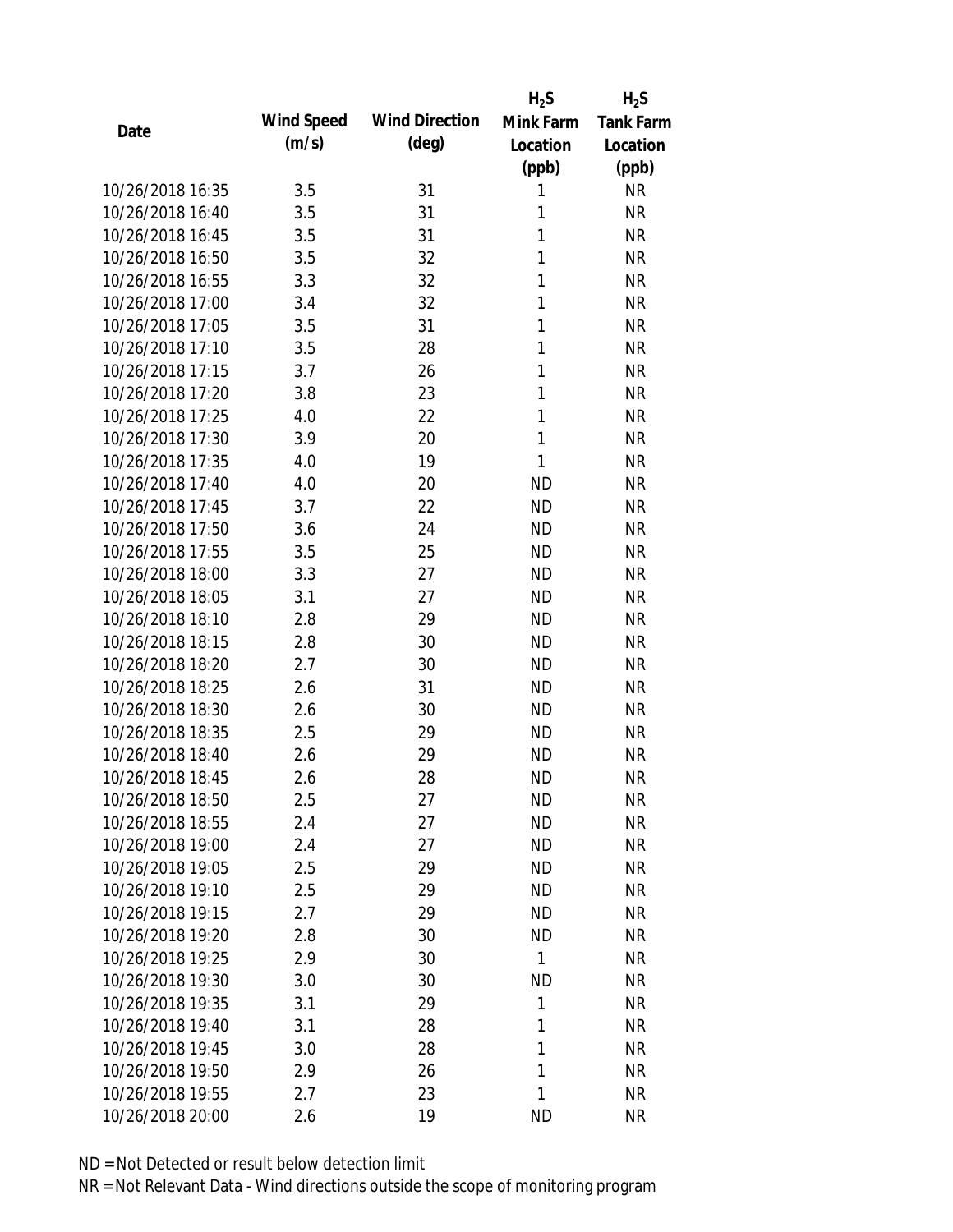|                  |            |                       | $H_2S$       | $H_2S$           |
|------------------|------------|-----------------------|--------------|------------------|
| Date             | Wind Speed | <b>Wind Direction</b> | Mink Farm    | <b>Tank Farm</b> |
|                  | (m/s)      | $(\text{deg})$        | Location     | Location         |
|                  |            |                       | (ppb)        | (ppb)            |
| 10/26/2018 20:05 | 2.5        | 16                    | <b>ND</b>    | <b>NR</b>        |
| 10/26/2018 20:10 | 2.4        | 13                    | <b>ND</b>    | <b>NR</b>        |
| 10/26/2018 20:15 | 2.3        | 10                    | <b>ND</b>    | <b>NR</b>        |
| 10/26/2018 20:20 | 2.3        | 10                    | <b>ND</b>    | <b>NR</b>        |
| 10/26/2018 20:25 | 2.3        | 11                    | <b>ND</b>    | <b>NR</b>        |
| 10/26/2018 20:30 | 2.3        | 12                    | <b>ND</b>    | <b>NR</b>        |
| 10/26/2018 20:35 | 2.3        | 11                    | <b>ND</b>    | <b>NR</b>        |
| 10/26/2018 20:40 | 2.2        | 11                    | <b>ND</b>    | <b>NR</b>        |
| 10/26/2018 20:45 | 2.2        | 12                    | <b>ND</b>    | <b>NR</b>        |
| 10/26/2018 20:50 | 2.2        | 13                    | 1            | <b>NR</b>        |
| 10/26/2018 20:55 | 2.2        | 14                    | <b>ND</b>    | <b>NR</b>        |
| 10/26/2018 21:00 | 2.1        | 15                    | <b>ND</b>    | <b>NR</b>        |
| 10/26/2018 21:05 | 2.0        | 15                    | <b>ND</b>    | <b>NR</b>        |
| 10/26/2018 21:10 | 1.9        | 14                    | <b>ND</b>    | <b>NR</b>        |
| 10/26/2018 21:15 | 1.7        | 12                    | <b>ND</b>    | <b>NR</b>        |
| 10/26/2018 21:20 | 1.6        | 8                     | <b>ND</b>    | <b>NR</b>        |
| 10/26/2018 21:25 | 1.4        | 4                     | 1            | <b>NR</b>        |
| 10/26/2018 21:30 | 1.3        | $\overline{2}$        | $\mathbf{1}$ | <b>NR</b>        |
| 10/26/2018 21:35 | 1.3        | 360                   | $\mathbf{1}$ | <b>NR</b>        |
| 10/26/2018 21:40 | 1.3        | 360                   | 1            | <b>NR</b>        |
| 10/26/2018 21:45 | 1.3        | 359                   | 1            | <b>NR</b>        |
| 10/26/2018 21:50 | 1.3        | 356                   | 1            | <b>NR</b>        |
| 10/26/2018 21:55 | 1.4        | 351                   | 1            | <b>NR</b>        |
| 10/26/2018 22:00 | 1.4        | 347                   | 1            | <b>NR</b>        |
| 10/26/2018 22:05 | 1.4        | 344                   | 1            | <b>NR</b>        |
| 10/26/2018 22:10 | 1.4        | 341                   | 1            | <b>NR</b>        |
| 10/26/2018 22:15 | 1.4        | 341                   | 1            | <b>NR</b>        |
| 10/26/2018 22:20 | 1.4        | 344                   | 1            | <b>NR</b>        |
| 10/26/2018 22:25 | 1.4        | 350                   | 1            | <b>NR</b>        |
| 10/26/2018 22:30 | 1.3        | 353                   | 1            | <b>NR</b>        |
| 10/26/2018 22:35 | 1.3        | 354                   | 1            | <b>NR</b>        |
| 10/26/2018 22:40 | 1.3        | 353                   | 1            | <b>NR</b>        |
| 10/26/2018 22:45 | 1.3        | 353                   | 1            | <b>NR</b>        |
| 10/26/2018 22:50 | 1.2        | 351                   | 1            | <b>NR</b>        |
| 10/26/2018 22:55 | 1.3        | 346                   | 1            | <b>NR</b>        |
| 10/26/2018 23:00 | 1.3        | 341                   | 1            | <b>NR</b>        |
| 10/26/2018 23:05 | 1.4        | 338                   | 1            | <b>NR</b>        |
| 10/26/2018 23:10 | 1.4        | 335                   | 1            | <b>NR</b>        |
| 10/26/2018 23:15 | 1.4        | 332                   | 1            | NR               |
| 10/26/2018 23:20 | 1.4        | 332                   | 1            | <b>NR</b>        |
| 10/26/2018 23:25 | 1.4        | 333                   | 1            | <b>NR</b>        |
| 10/26/2018 23:30 | 1.3        | 335                   | 1            | <b>NR</b>        |
|                  |            |                       |              |                  |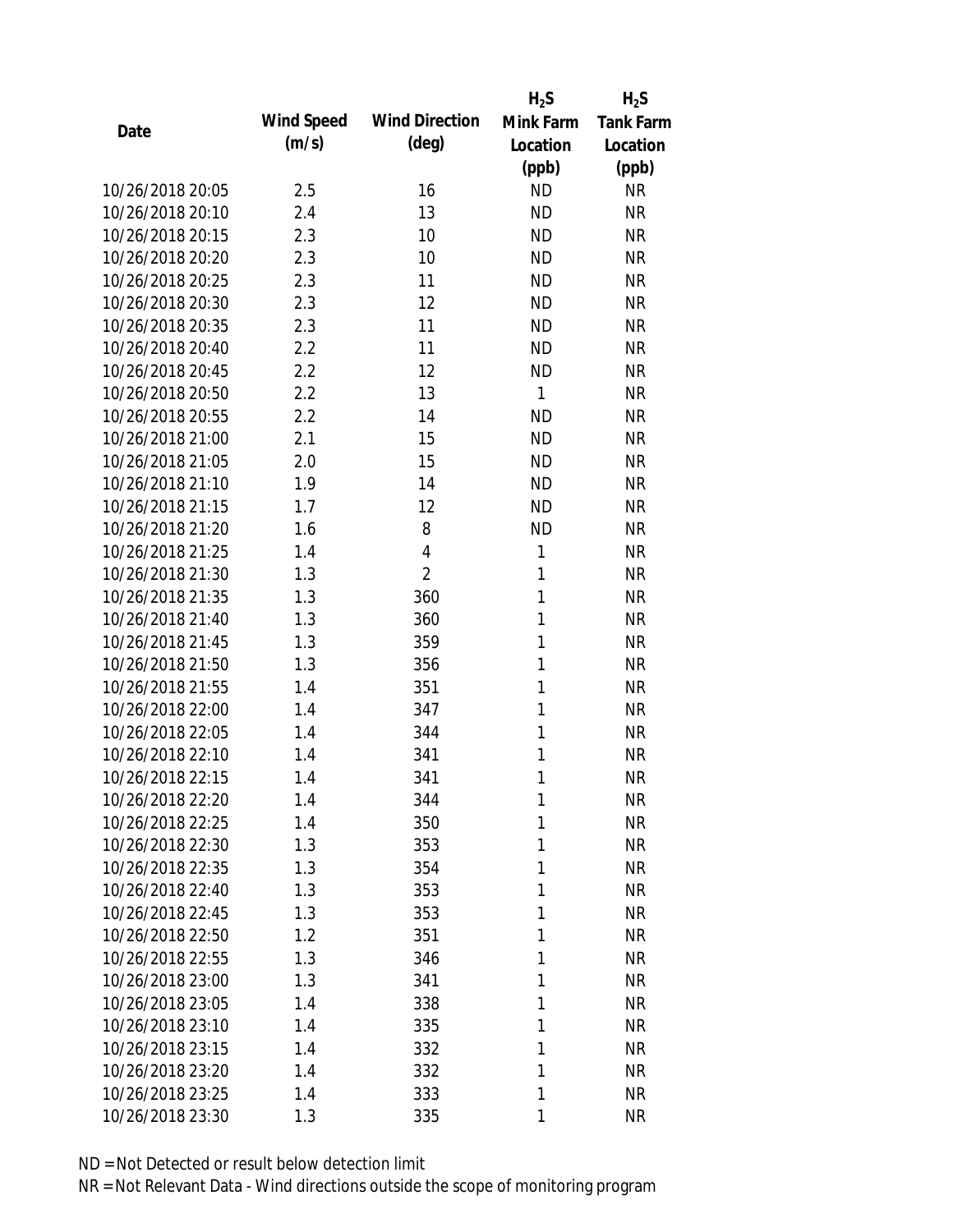|                  |            |                       | $H_2S$         | $H_2S$           |
|------------------|------------|-----------------------|----------------|------------------|
| Date             | Wind Speed | <b>Wind Direction</b> | Mink Farm      | <b>Tank Farm</b> |
|                  | (m/s)      | $(\text{deg})$        | Location       | Location         |
|                  |            |                       | (ppb)          | (ppb)            |
| 10/26/2018 23:35 | 1.2        | 337                   | 1              | <b>NR</b>        |
| 10/26/2018 23:40 | 1.2        | 340                   | 1              | <b>NR</b>        |
| 10/26/2018 23:45 | 1.1        | 342                   | 1              | <b>NR</b>        |
| 10/26/2018 23:50 | 1.1        | 343                   | 1              | <b>NR</b>        |
| 10/26/2018 23:55 | 1.1        | 344                   | 1              | <b>NR</b>        |
| 10/26/2018 24:00 | 1.2        | 343                   | 1              | <b>NR</b>        |
| 10/27/2018 00:05 | 1.2        | 341                   | 1              | <b>NR</b>        |
| 10/27/2018 00:10 | 1.3        | 341                   | 1              | <b>NR</b>        |
| 10/27/2018 00:15 | 1.3        | 342                   | 1              | <b>NR</b>        |
| 10/27/2018 00:20 | 1.4        | 342                   | 1              | <b>NR</b>        |
| 10/27/2018 00:25 | 1.4        | 342                   | 1              | <b>NR</b>        |
| 10/27/2018 00:30 | 1.4        | 343                   | 1              | <b>NR</b>        |
| 10/27/2018 00:35 | 1.4        | 344                   | 1              | <b>NR</b>        |
| 10/27/2018 00:40 | 1.5        | 344                   | 1              | <b>NR</b>        |
| 10/27/2018 00:45 | 1.5        | 346                   | 1              | <b>NR</b>        |
| 10/27/2018 00:50 | 1.5        | 347                   | $\overline{2}$ | <b>NR</b>        |
| 10/27/2018 00:55 | 1.5        | 349                   | $\overline{2}$ | <b>NR</b>        |
| 10/27/2018 01:00 | 1.6        | 351                   | 1              | <b>NR</b>        |
| 10/27/2018 01:05 | 1.6        | 353                   | 1              | <b>NR</b>        |
| 10/27/2018 01:10 | 1.5        | 354                   | 1              | <b>NR</b>        |
| 10/27/2018 01:15 | 1.5        | 354                   | 1              | <b>NR</b>        |
| 10/27/2018 01:20 | 1.4        | 355                   | 1              | <b>NR</b>        |
| 10/27/2018 01:25 | 1.4        | 357                   | 1              | <b>NR</b>        |
| 10/27/2018 01:30 | 1.4        | 358                   | 1              | <b>NR</b>        |
| 10/27/2018 01:35 | 1.3        | 358                   | 1              | <b>NR</b>        |
| 10/27/2018 01:40 | 1.4        | 1                     | 1              | <b>NR</b>        |
| 10/27/2018 01:45 | 1.4        | 5                     | 1              | <b>NR</b>        |
| 10/27/2018 01:50 | 1.5        | 9                     | 1              | <b>NR</b>        |
| 10/27/2018 01:55 | 1.5        | 13                    | 1              | <b>NR</b>        |
| 10/27/2018 02:00 | 1.6        | 18                    | 1              | <b>NR</b>        |
| 10/27/2018 02:05 | 1.6        | 23                    | 1              | <b>NR</b>        |
| 10/27/2018 02:10 | 1.6        | 24                    | 1              | <b>NR</b>        |
| 10/27/2018 02:15 | 1.5        | 24                    | 1              | <b>NR</b>        |
| 10/27/2018 02:20 | 1.5        | 25                    | 1              | <b>NR</b>        |
| 10/27/2018 02:25 | 1.5        | 25                    | 1              | <b>NR</b>        |
| 10/27/2018 02:30 | 1.5        | 23                    | 1              | <b>NR</b>        |
| 10/27/2018 02:35 | 1.5        | 23                    | 1              | <b>NR</b>        |
| 10/27/2018 02:40 | 1.5        | 24                    | 1              | <b>NR</b>        |
| 10/27/2018 02:45 | 1.4        | 25                    | 1              | <b>NR</b>        |
| 10/27/2018 02:50 | 1.4        | 23                    | 1              | <b>NR</b>        |
| 10/27/2018 02:55 | 1.5        | 22                    | 1              | <b>NR</b>        |
| 10/27/2018 03:00 | 1.5        | 22                    | 1              | <b>NR</b>        |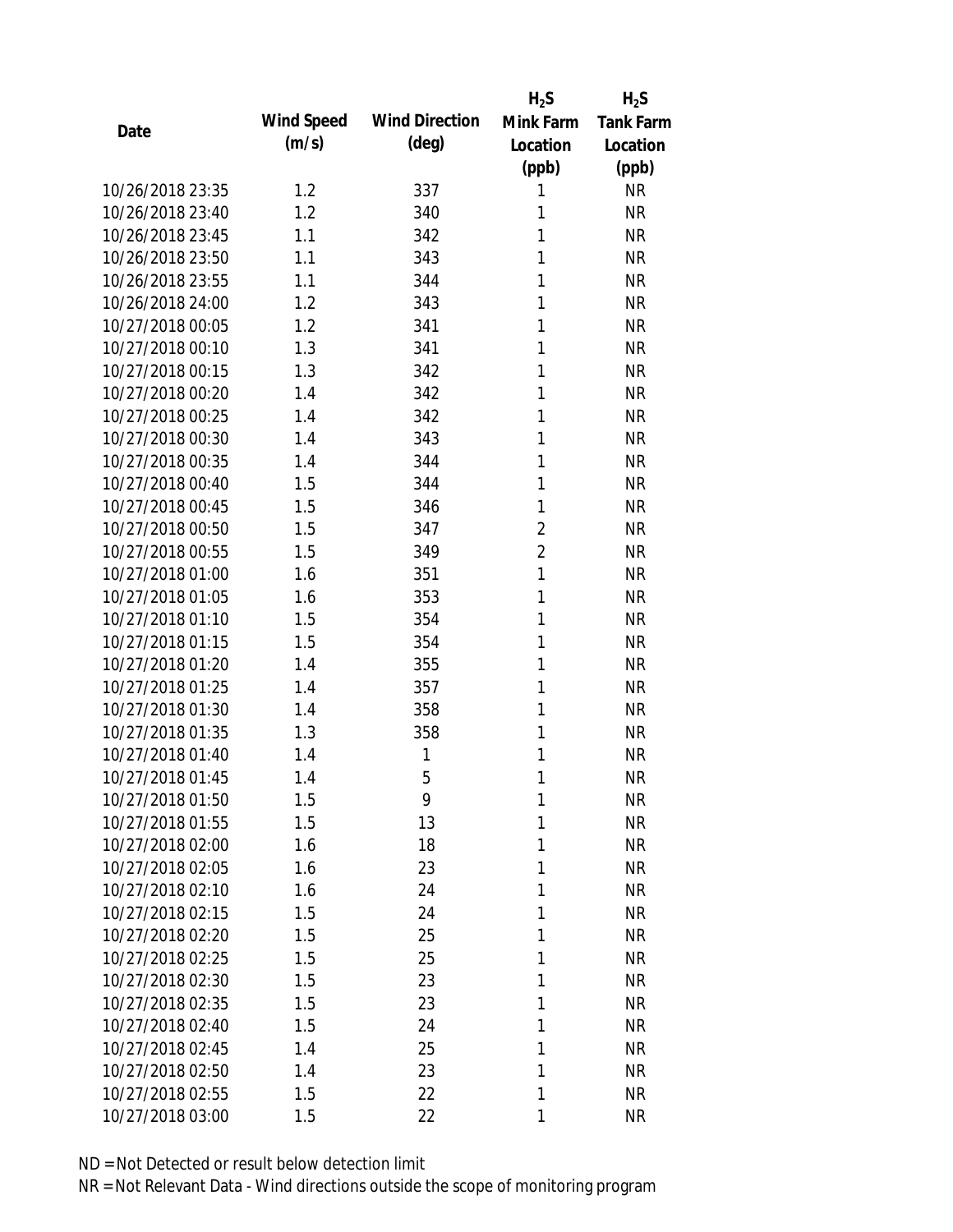|                  |            |                       | $H_2S$         | $H_2S$           |
|------------------|------------|-----------------------|----------------|------------------|
| Date             | Wind Speed | <b>Wind Direction</b> | Mink Farm      | <b>Tank Farm</b> |
|                  | (m/s)      | $(\text{deg})$        | Location       | Location         |
|                  |            |                       | (ppb)          | (ppb)            |
| 10/27/2018 03:05 | 1.6        | 20                    | 1              | <b>NR</b>        |
| 10/27/2018 03:10 | 1.6        | 19                    | 1              | <b>NR</b>        |
| 10/27/2018 03:15 | 1.7        | 18                    | 1              | <b>NR</b>        |
| 10/27/2018 03:20 | 1.8        | 18                    | <b>ND</b>      | <b>NR</b>        |
| 10/27/2018 03:25 | 1.8        | 18                    | 1              | <b>NR</b>        |
| 10/27/2018 03:30 | 1.8        | 19                    | 1              | <b>NR</b>        |
| 10/27/2018 03:35 | 1.7        | 20                    | $\mathbf{1}$   | <b>NR</b>        |
| 10/27/2018 03:40 | 1.7        | 21                    | 1              | <b>NR</b>        |
| 10/27/2018 03:45 | 1.6        | 21                    | 1              | <b>NR</b>        |
| 10/27/2018 03:50 | 1.7        | 19                    | $\overline{2}$ | <b>NR</b>        |
| 10/27/2018 03:55 | 1.7        | 19                    | $\overline{2}$ | <b>NR</b>        |
| 10/27/2018 04:00 | 1.8        | 18                    | $\overline{2}$ | <b>NR</b>        |
| 10/27/2018 04:05 | 1.8        | 17                    | $\overline{2}$ | <b>NR</b>        |
| 10/27/2018 04:10 | 1.9        | 16                    | $\mathbf{1}$   | <b>NR</b>        |
| 10/27/2018 04:15 | 2.0        | 15                    | 1              | <b>NR</b>        |
| 10/27/2018 04:20 | 2.0        | 15                    | 1              | <b>NR</b>        |
| 10/27/2018 04:25 | 2.1        | 15                    | 1              | <b>NR</b>        |
| 10/27/2018 04:30 | 2.1        | 14                    | 1              | <b>NR</b>        |
| 10/27/2018 04:35 | 2.2        | 15                    | 1              | <b>NR</b>        |
| 10/27/2018 04:40 | 2.1        | 17                    | 1              | <b>NR</b>        |
| 10/27/2018 04:45 | 2.1        | 19                    | 1              | <b>NR</b>        |
| 10/27/2018 04:50 | 2.0        | 22                    | 1              | <b>NR</b>        |
| 10/27/2018 04:55 | 1.8        | 25                    | 1              | <b>NR</b>        |
| 10/27/2018 05:00 | 1.7        | 29                    | 1              | <b>NR</b>        |
| 10/27/2018 05:05 | 1.6        | 29                    | 1              | <b>NR</b>        |
| 10/27/2018 05:10 | 1.5        | 29                    | 1              | <b>NR</b>        |
| 10/27/2018 05:15 | 1.3        | 28                    | 1              | <b>NR</b>        |
| 10/27/2018 05:20 | 1.4        | 26                    | 1              | <b>NR</b>        |
| 10/27/2018 05:25 | 1.5        | 23                    | 1              | <b>NR</b>        |
| 10/27/2018 05:30 | 1.5        | 20                    | 1              | <b>NR</b>        |
| 10/27/2018 05:35 | 1.5        | 20                    | 1              | <b>NR</b>        |
| 10/27/2018 05:40 | 1.6        | 17                    | <b>ND</b>      | <b>NR</b>        |
| 10/27/2018 05:45 | 1.6        | 15                    | 1              | <b>NR</b>        |
| 10/27/2018 05:50 | 1.6        | 12                    | 1              | <b>NR</b>        |
| 10/27/2018 05:55 | 1.6        | 11                    | 1              | <b>NR</b>        |
| 10/27/2018 06:00 | 1.6        | 11                    | 1              | <b>NR</b>        |
| 10/27/2018 06:05 | 1.6        | 15                    | 1              | NR               |
| 10/27/2018 06:10 | 1.6        | 19                    | 1              | <b>NR</b>        |
| 10/27/2018 06:15 | 1.7        | 23                    | 1              | NR               |
| 10/27/2018 06:20 | 1.8        | 26                    | 1              | <b>NR</b>        |
| 10/27/2018 06:25 | 1.8        | 26                    | 1              | <b>NR</b>        |
| 10/27/2018 06:30 | 1.8        | 23                    | 1              | <b>NR</b>        |
|                  |            |                       |                |                  |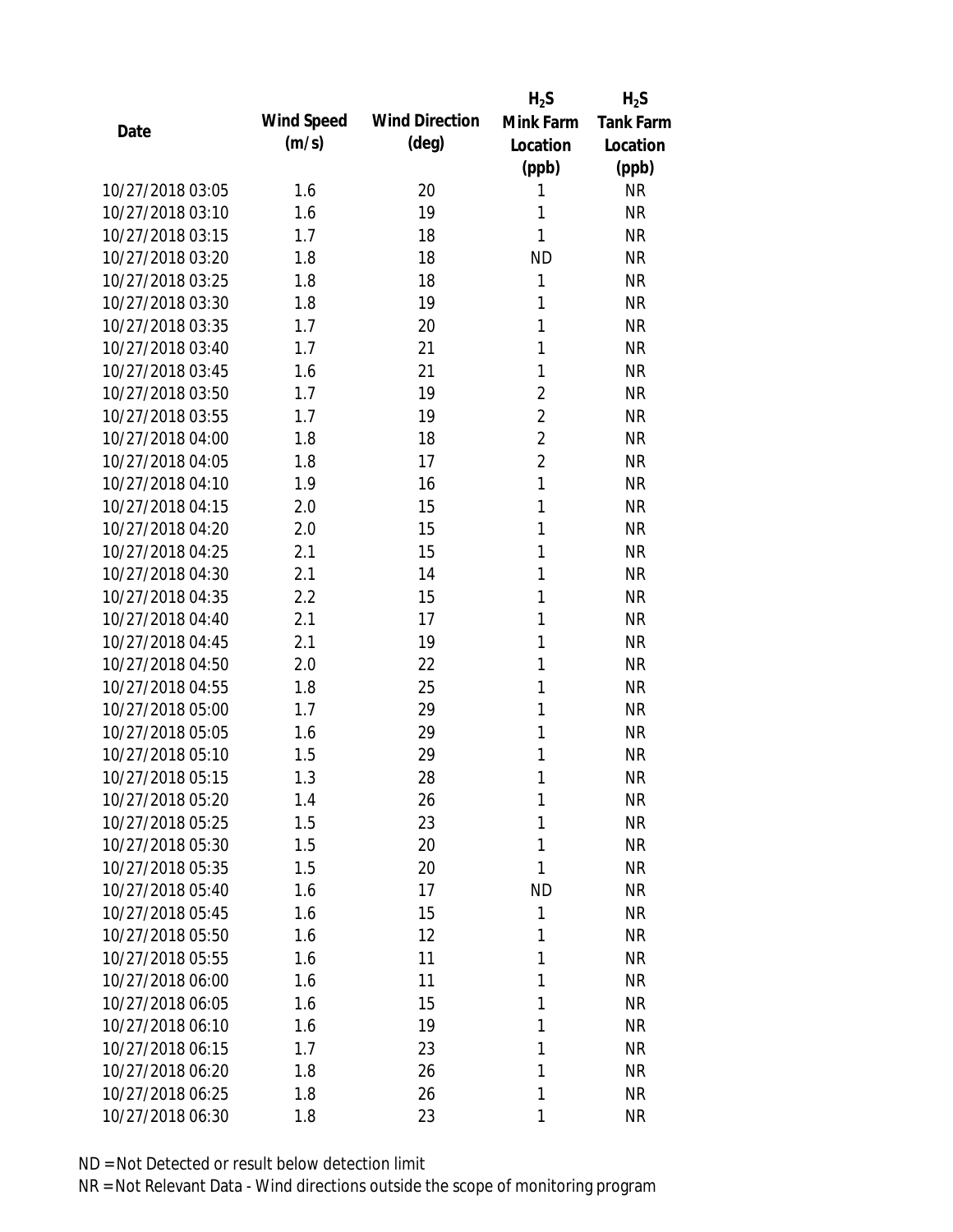|                  |            |                       | $H_2S$       | $H_2S$                 |
|------------------|------------|-----------------------|--------------|------------------------|
| Date             | Wind Speed | <b>Wind Direction</b> | Mink Farm    | Tank Farm              |
|                  | (m/s)      | $(\text{deg})$        | Location     | Location               |
|                  |            |                       | (ppb)        | (ppb)                  |
| 10/27/2018 06:35 | 1.8        | 17                    | 1            | <b>NR</b>              |
| 10/27/2018 06:40 | 1.9        | 12                    | 1            | <b>NR</b>              |
| 10/27/2018 06:45 | 1.9        | 10                    | 1            | <b>NR</b>              |
| 10/27/2018 06:50 | 1.9        | 10                    | 1            | <b>NR</b>              |
| 10/27/2018 06:55 | 1.9        | 10                    | 1            | <b>NR</b>              |
| 10/27/2018 07:00 | 2.0        | 12                    | 1            | <b>NR</b>              |
| 10/27/2018 07:05 | 2.1        | 15                    | 1            | <b>NR</b>              |
| 10/27/2018 07:10 | 2.1        | 16                    | 1            | <b>NR</b>              |
| 10/27/2018 07:15 | 2.2        | 15                    | 1            | <b>NR</b>              |
| 10/27/2018 07:20 | 2.1        | 12                    | 1            | <b>NR</b>              |
| 10/27/2018 07:25 | 2.0        | 11                    | $\mathbf{1}$ | <b>NR</b>              |
| 10/27/2018 07:30 | 1.9        | 10                    | 1            | <b>NR</b>              |
| 10/27/2018 07:35 | 1.7        | 11                    | <b>ND</b>    | <b>NR</b>              |
| 10/27/2018 07:40 | 1.6        | 12                    | <b>ND</b>    | <b>NR</b>              |
| 10/27/2018 07:45 | 1.5        | 13                    | <b>ND</b>    | <b>NR</b>              |
| 10/27/2018 07:50 | 1.5        | 14                    | <b>ND</b>    | <b>NR</b>              |
| 10/27/2018 07:55 | 1.5        | 16                    | $\mathbf{1}$ | <b>NR</b>              |
| 10/27/2018 08:00 | 1.5        | 16                    | $\mathbf{1}$ | <b>NR</b>              |
| 10/27/2018 08:05 | 1.6        | 11                    | $\mathbf{1}$ | <b>NR</b>              |
| 10/27/2018 08:10 | 1.6        | 8                     | 1            | <b>NR</b>              |
| 10/27/2018 08:15 | 1.5        | 9                     | 1            | <b>NR</b>              |
| 10/27/2018 08:20 | 1.3        | 11                    | 1            | <b>NR</b>              |
| 10/27/2018 08:25 | 1.2        | 12                    | 1            | <b>NR</b>              |
| 10/27/2018 08:30 | 1.1        | 18                    | 1            | <b>NR</b>              |
| 10/27/2018 08:35 | 1.0        | 21                    | 1            | <b>NR</b>              |
| 10/27/2018 08:40 | 1.0        | 23                    | 1            | <b>NR</b>              |
| 10/27/2018 08:45 | 1.1        | 21                    | 1            | <b>NR</b>              |
| 10/27/2018 08:50 | 1.2        | 19                    | 1            | <b>NR</b>              |
| 10/27/2018 08:55 | 1.4        | 17                    | 1            | <b>NR</b>              |
| 10/27/2018 09:00 | 1.5        | 14                    | 1            | <b>NR</b>              |
| 10/27/2018 09:05 | 1.7        | 17                    | 1            | <b>NR</b>              |
| 10/27/2018 09:10 | 1.9        | 17                    | 1            | <b>NR</b>              |
| 10/27/2018 09:15 | 2.0        | 17                    | 1            | <b>NR</b>              |
| 10/27/2018 09:20 | 2.2        | 17                    | 1            | <b>NR</b>              |
| 10/27/2018 09:25 | 2.2        | 15                    | 1            | <b>NR</b>              |
| 10/27/2018 09:30 |            |                       | 1            |                        |
| 10/27/2018 09:35 | 2.3        | 12<br>8               | 1            | <b>NR</b><br><b>NR</b> |
| 10/27/2018 09:40 | 2.4        |                       |              |                        |
|                  | 2.4        | 6                     | 1            | <b>NR</b>              |
| 10/27/2018 09:45 | 2.6        | 6                     | 1            | <b>NR</b>              |
| 10/27/2018 09:50 | 2.6        | 10                    | 1            | <b>NR</b>              |
| 10/27/2018 09:55 | 2.7        | 13                    | 1            | <b>NR</b>              |
| 10/27/2018 10:00 | 2.7        | 16                    | 1            | <b>NR</b>              |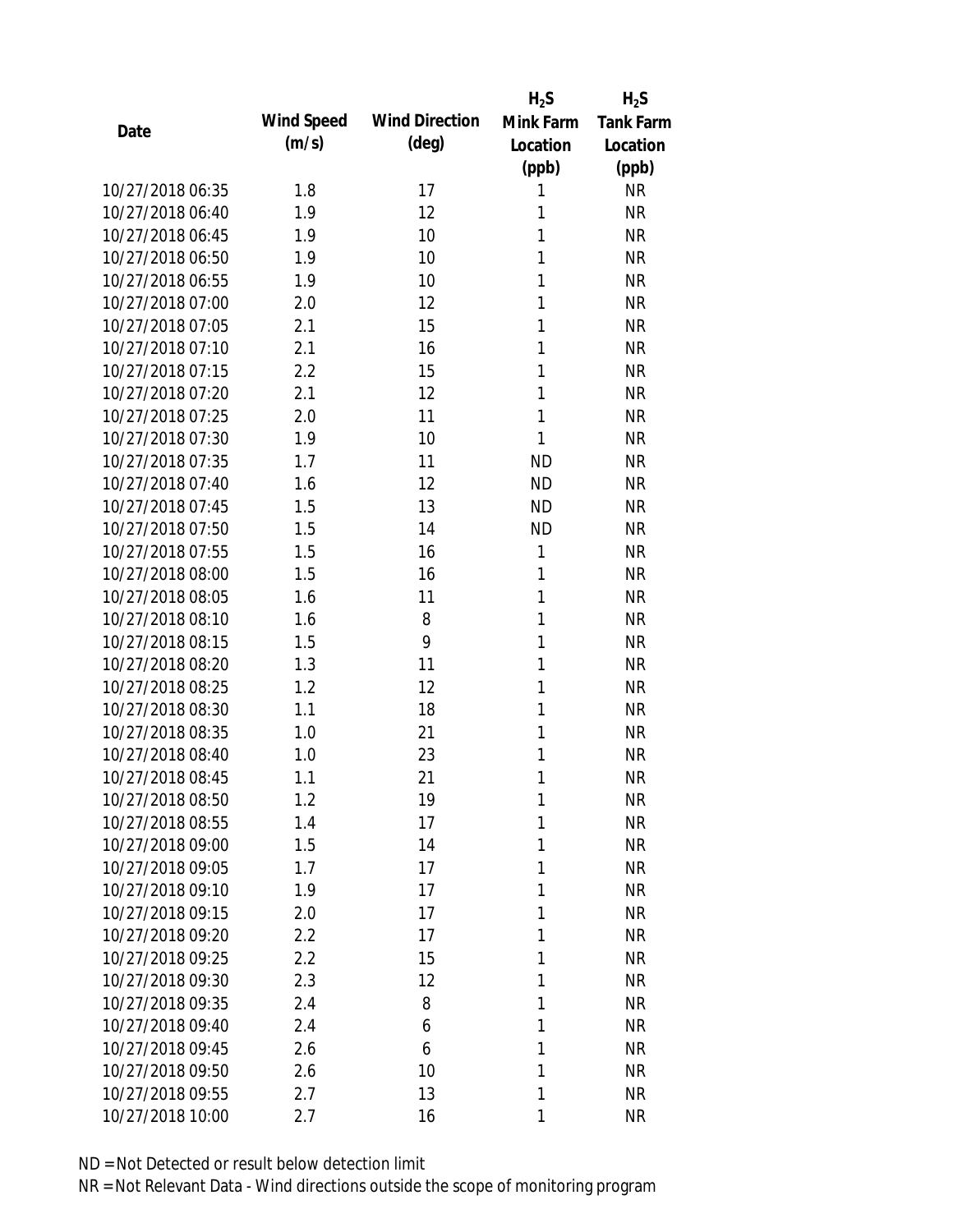|                  |            |                       | $H_2S$       | $H_2S$    |
|------------------|------------|-----------------------|--------------|-----------|
| Date             | Wind Speed | <b>Wind Direction</b> | Mink Farm    | Tank Farm |
|                  | (m/s)      | (deg)                 | Location     | Location  |
|                  |            |                       | (ppb)        | (ppb)     |
| 10/27/2018 10:05 | 2.8        | 17                    | <b>ND</b>    | <b>NR</b> |
| 10/27/2018 10:10 | 2.8        | 15                    | <b>ND</b>    | <b>NR</b> |
| 10/27/2018 10:15 | 2.8        | 15                    | <b>ND</b>    | <b>NR</b> |
| 10/27/2018 10:20 | 2.8        | 10                    | $\mathbf{1}$ | <b>NR</b> |
| 10/27/2018 10:25 | 2.9        | 9                     | <b>ND</b>    | <b>NR</b> |
| 10/27/2018 10:30 | 2.8        | 11                    | 1            | <b>NR</b> |
| 10/27/2018 10:35 | 2.7        | 9                     | <b>ND</b>    | <b>NR</b> |
| 10/27/2018 10:40 | 2.7        | 10                    | $\mathbf{1}$ | <b>NR</b> |
| 10/27/2018 10:45 | 2.6        | 6                     | 1            | <b>NR</b> |
| 10/27/2018 10:50 | 2.4        | 8                     | $\mathbf{1}$ | <b>NR</b> |
| 10/27/2018 10:55 | 2.3        | 9                     | <b>ND</b>    | <b>NR</b> |
| 10/27/2018 11:00 | 2.5        | 9                     | <b>ND</b>    | <b>NR</b> |
| 10/27/2018 11:05 | 2.6        | 14                    | <b>ND</b>    | <b>NR</b> |
| 10/27/2018 11:10 | 2.8        | 16                    | <b>ND</b>    | <b>NR</b> |
| 10/27/2018 11:15 | 2.8        | 23                    | <b>ND</b>    | <b>NR</b> |
| 10/27/2018 11:20 | 2.9        | 24                    | <b>ND</b>    | <b>NR</b> |
| 10/27/2018 11:25 | 2.8        | 25                    | <b>ND</b>    | <b>NR</b> |
| 10/27/2018 11:30 | 2.5        | 19                    | <b>ND</b>    | <b>NR</b> |
| 10/27/2018 11:35 | 2.5        | 17                    | 1            | <b>NR</b> |
| 10/27/2018 11:40 | 2.4        | 18                    | 1            | <b>NR</b> |
| 10/27/2018 11:45 | 2.3        | 11                    | 1            | <b>NR</b> |
| 10/27/2018 11:50 | 2.2        | 8                     | 1            | <b>NR</b> |
| 10/27/2018 11:55 | 2.3        | $\overline{7}$        | 1            | <b>NR</b> |
| 10/27/2018 12:00 | 2.4        | 5                     | 1            | <b>NR</b> |
| 10/27/2018 12:05 | 2.2        | 359                   | 1            | <b>NR</b> |
| 10/27/2018 12:10 | 2.3        | 4                     | <b>ND</b>    | <b>NR</b> |
| 10/27/2018 12:15 | 2.2        | 11                    | <b>ND</b>    | <b>NR</b> |
| 10/27/2018 12:20 | 2.3        | 10                    | ND           | <b>NR</b> |
| 10/27/2018 12:25 | 2.2        | 5                     | <b>NR</b>    | <b>NR</b> |
| 10/27/2018 12:30 | $2.2\,$    | 10                    | <b>ND</b>    | <b>NR</b> |
| 10/27/2018 12:35 | 2.2        | 13                    | <b>NR</b>    | <b>NR</b> |
| 10/27/2018 12:40 | 2.1        | $\overline{4}$        | <b>ND</b>    | <b>NR</b> |
| 10/27/2018 12:45 | 2.2        | 354                   | <b>ND</b>    | <b>NR</b> |
| 10/27/2018 12:50 | 2.2        | 347                   | <b>ND</b>    | <b>NR</b> |
| 10/27/2018 12:55 | 2.2        | 345                   | <b>NR</b>    | <b>NR</b> |
| 10/27/2018 13:00 | 2.2        | 338                   | <b>NR</b>    | <b>NR</b> |
| 10/27/2018 13:05 | 2.2        | 335                   | <b>ND</b>    | <b>NR</b> |
| 10/27/2018 13:10 | 2.2        | 327                   | <b>ND</b>    | <b>NR</b> |
| 10/27/2018 13:15 | 2.3        | 325                   | <b>ND</b>    | <b>NR</b> |
| 10/27/2018 13:20 | 2.4        | 331                   | 1            | <b>NR</b> |
| 10/27/2018 13:25 | 2.2        | 331                   | 1            | <b>NR</b> |
| 10/27/2018 13:30 | 2.2        | 335                   | 1            | <b>NR</b> |
|                  |            |                       |              |           |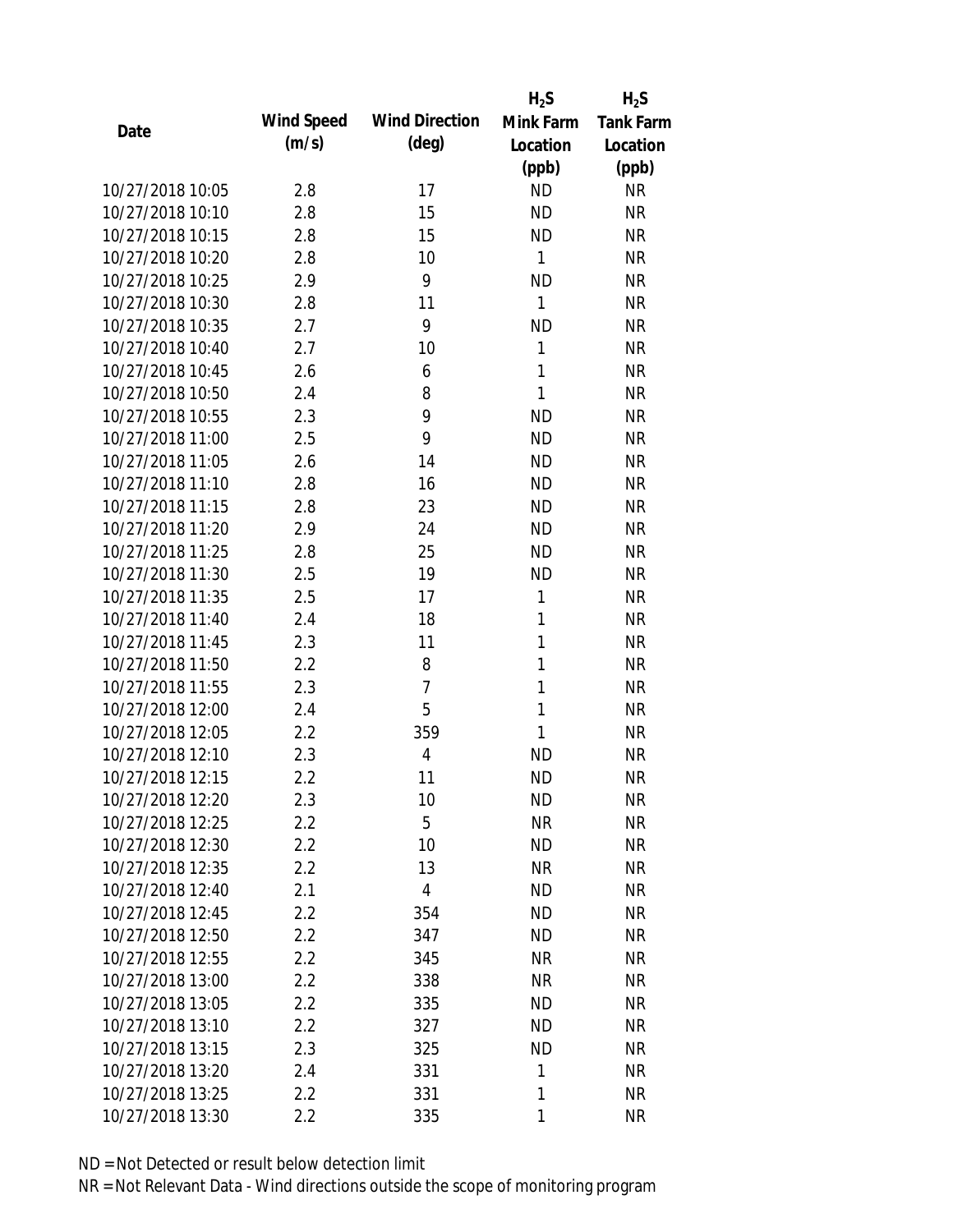|                  |            |                       | $H_2S$       | $H_2S$           |
|------------------|------------|-----------------------|--------------|------------------|
| Date             | Wind Speed | <b>Wind Direction</b> | Mink Farm    | <b>Tank Farm</b> |
|                  | (m/s)      | $(\text{deg})$        | Location     | Location         |
|                  |            |                       | (ppb)        | (ppb)            |
| 10/27/2018 13:35 | 2.1        | 334                   | 1            | NR               |
| 10/27/2018 13:40 | 2.1        | 333                   | <b>ND</b>    | <b>NR</b>        |
| 10/27/2018 13:45 | 1.9        | 335                   | <b>ND</b>    | <b>NR</b>        |
| 10/27/2018 13:50 | 1.9        | 335                   | <b>ND</b>    | <b>NR</b>        |
| 10/27/2018 13:55 | 2.1        | 338                   | <b>ND</b>    | <b>NR</b>        |
| 10/27/2018 14:00 | 2.1        | 346                   | <b>ND</b>    | <b>NR</b>        |
| 10/27/2018 14:05 | 2.2        | 345                   | <b>ND</b>    | <b>NR</b>        |
| 10/27/2018 14:10 | 2.2        | 346                   | <b>ND</b>    | <b>NR</b>        |
| 10/27/2018 14:15 | 2.2        | 346                   | <b>ND</b>    | <b>NR</b>        |
| 10/27/2018 14:20 | 2.3        | 344                   | <b>ND</b>    | <b>NR</b>        |
| 10/27/2018 14:25 | 2.3        | 339                   | <b>ND</b>    | <b>NR</b>        |
| 10/27/2018 14:30 | 2.2        | 327                   | <b>ND</b>    | <b>NR</b>        |
| 10/27/2018 14:35 | 2.3        | 324                   | <b>ND</b>    | <b>NR</b>        |
| 10/27/2018 14:40 | 2.3        | 330                   | <b>ND</b>    | <b>NR</b>        |
| 10/27/2018 14:45 | 2.4        | 333                   | <b>ND</b>    | <b>NR</b>        |
| 10/27/2018 14:50 | 2.2        | 335                   | <b>ND</b>    | <b>NR</b>        |
| 10/27/2018 14:55 | 2.2        | 340                   | $\mathbf{1}$ | <b>NR</b>        |
| 10/27/2018 15:00 | 2.2        | 344                   | $\mathbf{1}$ | <b>NR</b>        |
| 10/27/2018 15:05 | 2.0        | 348                   | $\mathbf{1}$ | <b>NR</b>        |
| 10/27/2018 15:10 | 1.9        | 354                   | <b>ND</b>    | <b>NR</b>        |
| 10/27/2018 15:15 | 1.8        | 358                   | <b>ND</b>    | <b>NR</b>        |
| 10/27/2018 15:20 | 1.8        | 359                   | <b>ND</b>    | <b>NR</b>        |
| 10/27/2018 15:25 | 1.8        | 356                   | <b>ND</b>    | <b>NR</b>        |
| 10/27/2018 15:30 | 1.8        | 358                   | <b>ND</b>    | <b>NR</b>        |
| 10/27/2018 15:35 | 2.0        | $\overline{2}$        | <b>ND</b>    | <b>NR</b>        |
| 10/27/2018 15:40 | 2.2        | 360                   | <b>ND</b>    | <b>NR</b>        |
| 10/27/2018 15:45 | 2.2        | 1                     | <b>ND</b>    | <b>NR</b>        |
| 10/27/2018 15:50 | 2.1        | 6                     | <b>ND</b>    | <b>NR</b>        |
| 10/27/2018 15:55 | 2.2        | 8                     | <b>ND</b>    | <b>NR</b>        |
| 10/27/2018 16:00 | 2.2        | 10                    | <b>ND</b>    | <b>NR</b>        |
| 10/27/2018 16:05 | 2.2        | 12                    | <b>ND</b>    | <b>NR</b>        |
| 10/27/2018 16:10 | 2.1        | 11                    | <b>ND</b>    | NR               |
| 10/27/2018 16:15 | 2.0        | 8                     | <b>ND</b>    | <b>NR</b>        |
| 10/27/2018 16:20 | 2.0        | $\overline{2}$        | <b>ND</b>    | <b>NR</b>        |
| 10/27/2018 16:25 | 1.8        | 1                     | ND           | <b>NR</b>        |
| 10/27/2018 16:30 | 1.7        | 357                   | <b>ND</b>    | <b>NR</b>        |
| 10/27/2018 16:35 | 1.6        | 356                   | ND.          | <b>NR</b>        |
| 10/27/2018 16:40 | 1.6        | 354                   | <b>ND</b>    | <b>NR</b>        |
| 10/27/2018 16:45 | 1.8        | 355                   | <b>ND</b>    | <b>NR</b>        |
| 10/27/2018 16:50 | 1.7        | 357                   | ND           | NR               |
| 10/27/2018 16:55 | 1.9        | 360                   | <b>ND</b>    | <b>NR</b>        |
| 10/27/2018 17:00 | 1.8        | 8                     | <b>ND</b>    | <b>NR</b>        |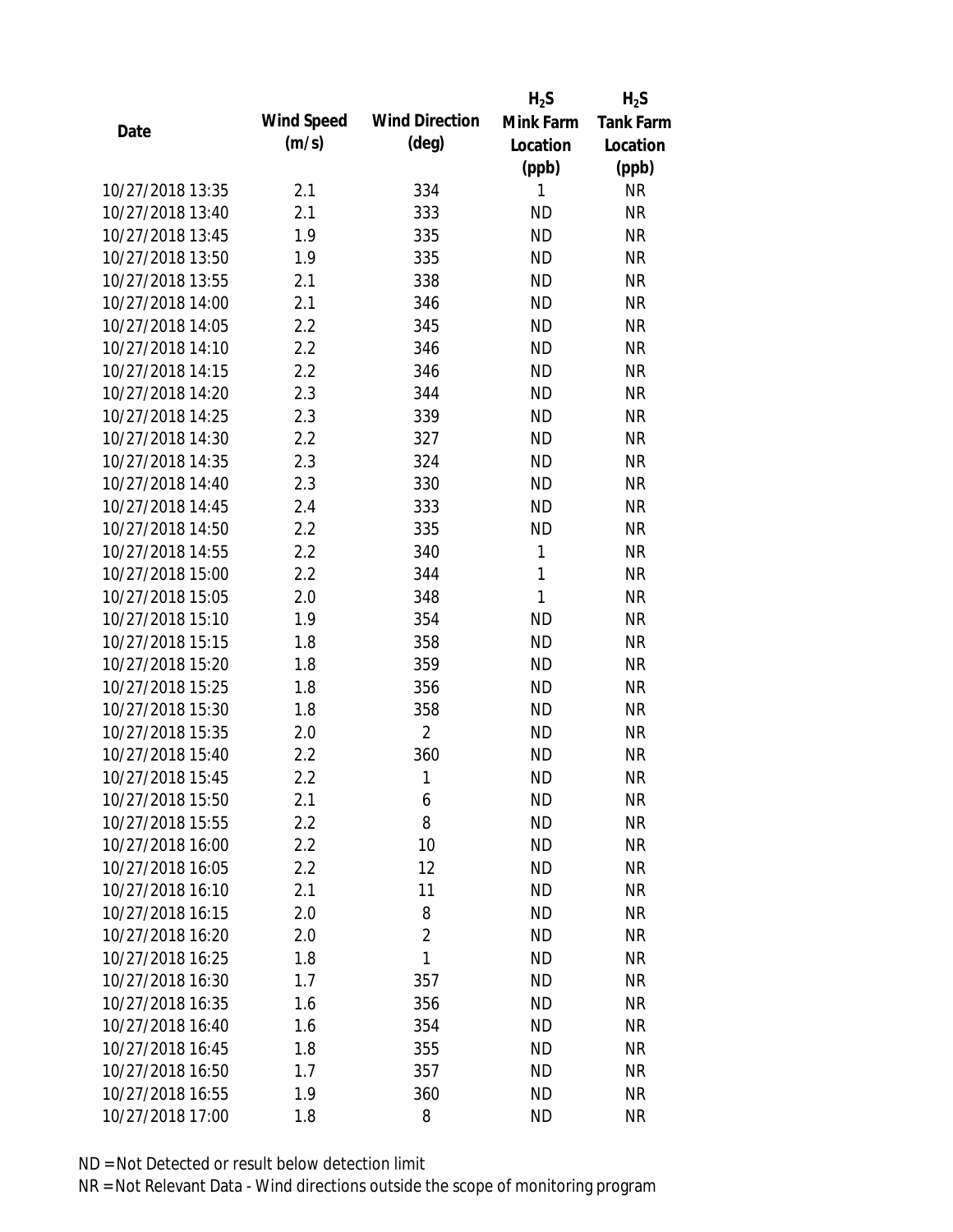|                  |            |                       | $H_2S$       | $H_2S$           |
|------------------|------------|-----------------------|--------------|------------------|
| Date             | Wind Speed | <b>Wind Direction</b> | Mink Farm    | <b>Tank Farm</b> |
|                  | (m/s)      | $(\text{deg})$        | Location     | Location         |
|                  |            |                       | (ppb)        | (ppb)            |
| 10/27/2018 17:05 | 1.8        | 17                    | <b>ND</b>    | <b>NR</b>        |
| 10/27/2018 17:10 | 1.7        | 25                    | 1            | <b>NR</b>        |
| 10/27/2018 17:15 | 1.6        | 36                    | $\mathbf{1}$ | <b>NR</b>        |
| 10/27/2018 17:20 | 1.5        | 48                    | <b>NR</b>    | <b>NR</b>        |
| 10/27/2018 17:25 | 1.4        | 57                    | <b>NR</b>    | <b>NR</b>        |
| 10/27/2018 17:30 | 1.4        | 65                    | <b>NR</b>    | <b>NR</b>        |
| 10/27/2018 17:35 | 1.4        | 71                    | <b>NR</b>    | <b>NR</b>        |
| 10/27/2018 17:40 | 1.4        | 79                    | <b>NR</b>    | <b>NR</b>        |
| 10/27/2018 17:45 | 1.5        | 85                    | <b>NR</b>    | <b>NR</b>        |
| 10/27/2018 17:50 | 1.5        | 91                    | <b>NR</b>    | <b>NR</b>        |
| 10/27/2018 17:55 | 1.6        | 96                    | <b>NR</b>    | <b>NR</b>        |
| 10/27/2018 18:00 | 1.5        | 97                    | <b>NR</b>    | <b>NR</b>        |
| 10/27/2018 18:05 | 1.5        | 99                    | <b>NR</b>    | <b>NR</b>        |
| 10/27/2018 18:10 | 1.4        | 99                    | <b>NR</b>    | <b>NR</b>        |
| 10/27/2018 18:15 | 1.4        | 97                    | <b>NR</b>    | <b>NR</b>        |
| 10/27/2018 18:20 | 1.4        | 94                    | <b>NR</b>    | <b>NR</b>        |
| 10/27/2018 18:25 | 1.5        | 92                    | <b>NR</b>    | <b>NR</b>        |
| 10/27/2018 18:30 | 1.5        | 89                    | <b>NR</b>    | <b>NR</b>        |
| 10/27/2018 18:35 | 1.5        | 85                    | <b>NR</b>    | <b>NR</b>        |
| 10/27/2018 18:40 | 1.5        | 81                    | <b>NR</b>    | <b>NR</b>        |
| 10/27/2018 18:45 | 1.5        | 78                    | <b>NR</b>    | <b>NR</b>        |
| 10/27/2018 18:50 | 1.4        | 77                    | <b>NR</b>    | <b>NR</b>        |
| 10/27/2018 18:55 | 1.4        | 78                    | <b>NR</b>    | <b>NR</b>        |
| 10/27/2018 19:00 | 1.5        | 82                    | <b>NR</b>    | <b>NR</b>        |
| 10/27/2018 19:05 | 1.6        | 87                    | <b>NR</b>    | <b>NR</b>        |
| 10/27/2018 19:10 | 1.6        | 90                    | <b>NR</b>    | <b>NR</b>        |
| 10/27/2018 19:15 | 1.6        | 93                    | <b>NR</b>    | <b>NR</b>        |
| 10/27/2018 19:20 | 1.7        | 94                    | <b>NR</b>    | <b>NR</b>        |
| 10/27/2018 19:25 | 1.8        | 95                    | <b>NR</b>    | <b>NR</b>        |
| 10/27/2018 19:30 | 1.7        | 96                    | <b>NR</b>    | <b>NR</b>        |
| 10/27/2018 19:35 | 1.7        | 94                    | <b>NR</b>    | <b>NR</b>        |
| 10/27/2018 19:40 | 1.7        | 94                    | <b>NR</b>    | <b>NR</b>        |
| 10/27/2018 19:45 | 1.7        | 97                    | <b>NR</b>    | <b>NR</b>        |
| 10/27/2018 19:50 | 1.7        | 99                    | <b>NR</b>    | <b>NR</b>        |
| 10/27/2018 19:55 | 1.6        | 103                   | <b>NR</b>    | <b>NR</b>        |
| 10/27/2018 20:00 | 1.7        | 106                   | <b>NR</b>    | <b>NR</b>        |
| 10/27/2018 20:05 | 1.9        | 109                   | <b>NR</b>    | <b>NR</b>        |
| 10/27/2018 20:10 | 1.8        | 113                   | <b>NR</b>    | <b>NR</b>        |
| 10/27/2018 20:15 | 1.9        | 119                   | <b>NR</b>    | <b>NR</b>        |
| 10/27/2018 20:20 | 2.0        | 122                   | <b>NR</b>    | <b>NR</b>        |
| 10/27/2018 20:25 | 2.0        | 124                   | <b>NR</b>    | <b>NR</b>        |
| 10/27/2018 20:30 | 1.9        | 126                   | <b>NR</b>    | <b>NR</b>        |